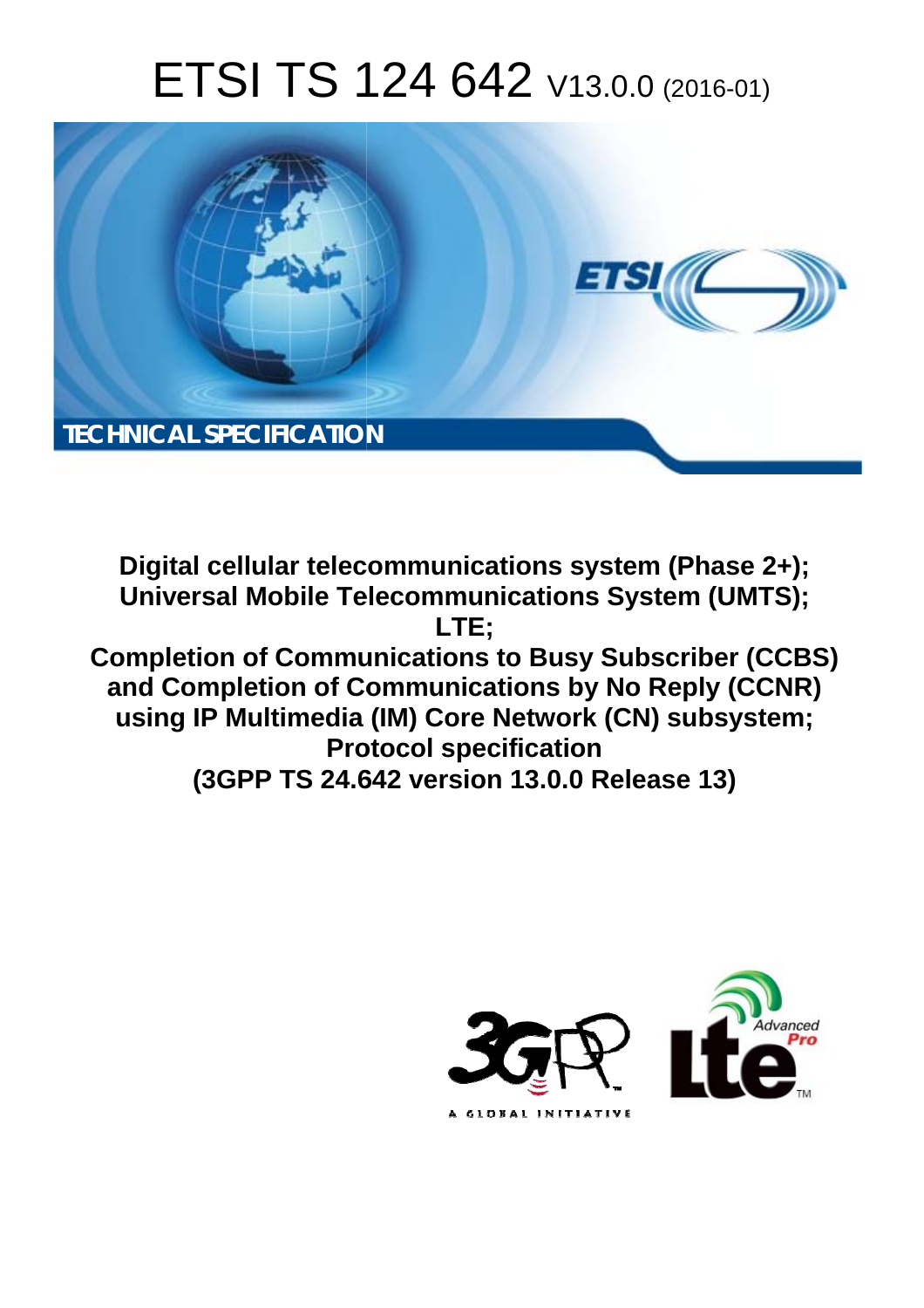Reference RTS/TSGC-0124642vd00

> Keywords GSM,LTE,UMTS

> > *ETSI*

#### 650 Route des Lucioles F-06921 Sophia Antipolis Cedex - FRANCE

Tel.: +33 4 92 94 42 00 Fax: +33 4 93 65 47 16

Siret N° 348 623 562 00017 - NAF 742 C Association à but non lucratif enregistrée à la Sous-Préfecture de Grasse (06) N° 7803/88

#### *Important notice*

The present document can be downloaded from: <http://www.etsi.org/standards-search>

The present document may be made available in electronic versions and/or in print. The content of any electronic and/or print versions of the present document shall not be modified without the prior written authorization of ETSI. In case of any existing or perceived difference in contents between such versions and/or in print, the only prevailing document is the print of the Portable Document Format (PDF) version kept on a specific network drive within ETSI Secretariat.

Users of the present document should be aware that the document may be subject to revision or change of status. Information on the current status of this and other ETSI documents is available at <http://portal.etsi.org/tb/status/status.asp>

If you find errors in the present document, please send your comment to one of the following services: <https://portal.etsi.org/People/CommiteeSupportStaff.aspx>

#### *Copyright Notification*

No part may be reproduced or utilized in any form or by any means, electronic or mechanical, including photocopying and microfilm except as authorized by written permission of ETSI.

The content of the PDF version shall not be modified without the written authorization of ETSI. The copyright and the foregoing restriction extend to reproduction in all media.

> © European Telecommunications Standards Institute 2016. All rights reserved.

**DECT**TM, **PLUGTESTS**TM, **UMTS**TM and the ETSI logo are Trade Marks of ETSI registered for the benefit of its Members. **3GPP**TM and **LTE**™ are Trade Marks of ETSI registered for the benefit of its Members and of the 3GPP Organizational Partners.

**GSM**® and the GSM logo are Trade Marks registered and owned by the GSM Association.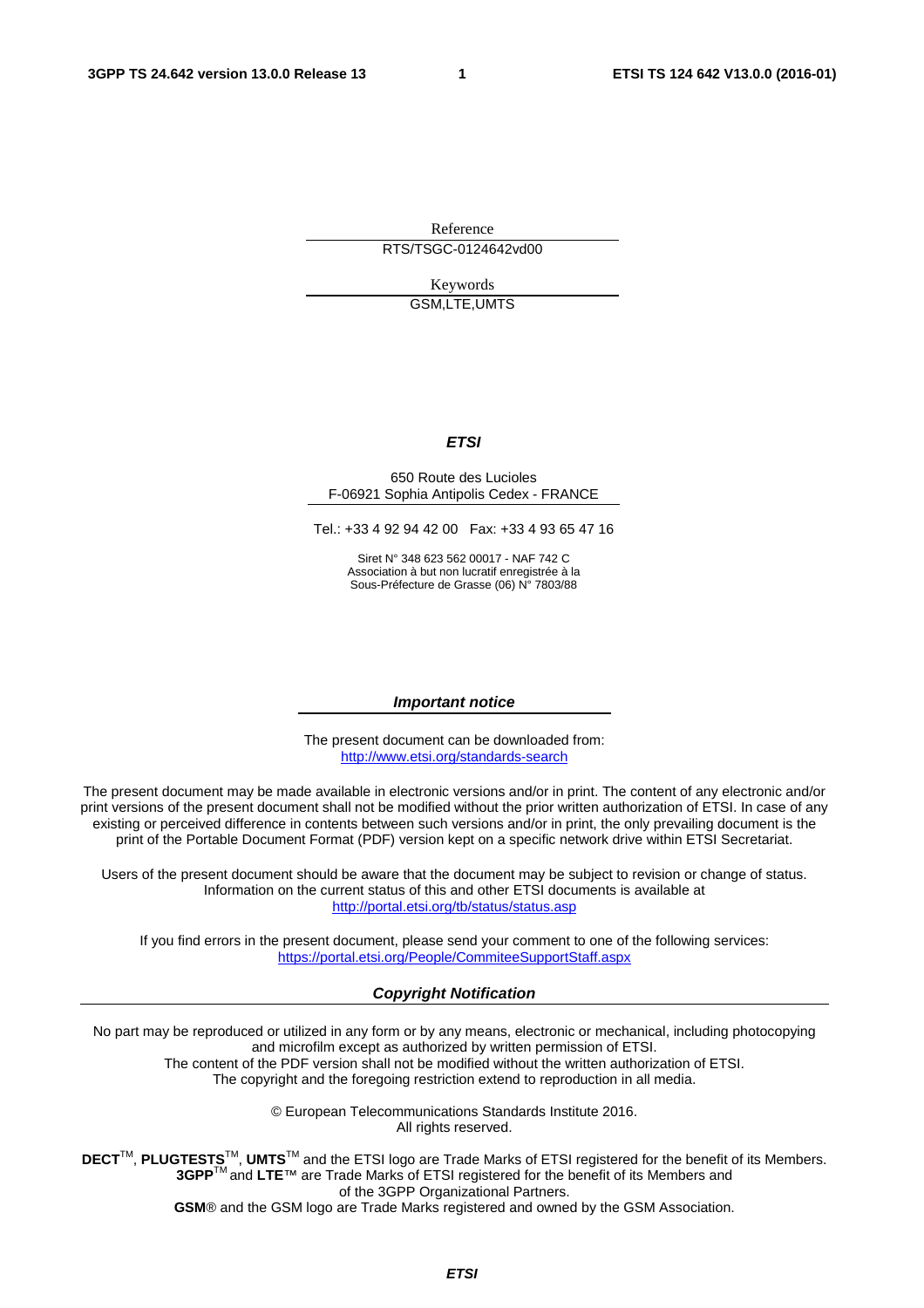## Intellectual Property Rights

IPRs essential or potentially essential to the present document may have been declared to ETSI. The information pertaining to these essential IPRs, if any, is publicly available for **ETSI members and non-members**, and can be found in ETSI SR 000 314: *"Intellectual Property Rights (IPRs); Essential, or potentially Essential, IPRs notified to ETSI in respect of ETSI standards"*, which is available from the ETSI Secretariat. Latest updates are available on the ETSI Web server [\(https://ipr.etsi.org/](https://ipr.etsi.org/)).

Pursuant to the ETSI IPR Policy, no investigation, including IPR searches, has been carried out by ETSI. No guarantee can be given as to the existence of other IPRs not referenced in ETSI SR 000 314 (or the updates on the ETSI Web server) which are, or may be, or may become, essential to the present document.

## Foreword

This Technical Specification (TS) has been produced by ETSI 3rd Generation Partnership Project (3GPP).

The present document may refer to technical specifications or reports using their 3GPP identities, UMTS identities or GSM identities. These should be interpreted as being references to the corresponding ETSI deliverables.

The cross reference between GSM, UMTS, 3GPP and ETSI identities can be found under <http://webapp.etsi.org/key/queryform.asp>.

## Modal verbs terminology

In the present document "**shall**", "**shall not**", "**should**", "**should not**", "**may**", "**need not**", "**will**", "**will not**", "**can**" and "**cannot**" are to be interpreted as described in clause 3.2 of the [ETSI Drafting Rules](http://portal.etsi.org/Help/editHelp!/Howtostart/ETSIDraftingRules.aspx) (Verbal forms for the expression of provisions).

"**must**" and "**must not**" are **NOT** allowed in ETSI deliverables except when used in direct citation.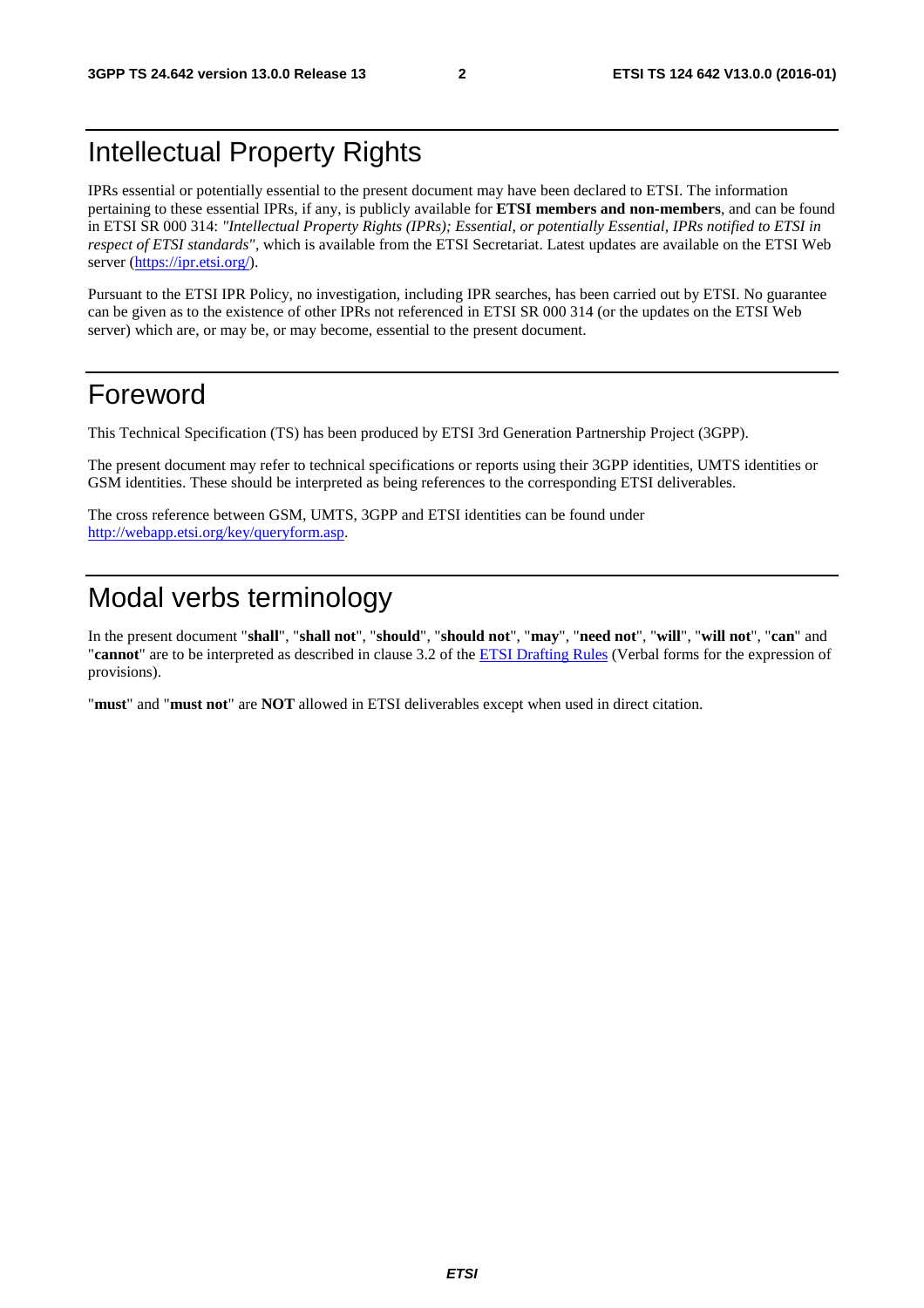$\mathbf{3}$ 

## Contents

| 1                        |                                                                                         |  |
|--------------------------|-----------------------------------------------------------------------------------------|--|
| 2                        |                                                                                         |  |
| 3                        |                                                                                         |  |
| 3.1<br>3.2               |                                                                                         |  |
| 4                        | Completion of Communications to Busy Subscriber (CCBS), Completion of Communications on |  |
|                          | No Reply (CCNR) and Completion of Communications on Not Logged-in (CCNL)10              |  |
| 4.1                      |                                                                                         |  |
| 4.2                      |                                                                                         |  |
| 4.2.1                    |                                                                                         |  |
| 4.3                      |                                                                                         |  |
| 4.3.1                    |                                                                                         |  |
| 4.4                      |                                                                                         |  |
| 4.5                      |                                                                                         |  |
| 4.5.1<br>4.5.2           |                                                                                         |  |
| 4.5.3                    |                                                                                         |  |
| 4.5.4                    |                                                                                         |  |
| 4.5.4.1                  |                                                                                         |  |
| 4.5.4.2                  |                                                                                         |  |
| 4.5.4.2.0                |                                                                                         |  |
| 4.5.4.2.1                |                                                                                         |  |
| 4.5.4.2.1.1              |                                                                                         |  |
| 4.5.4.2.1.1.1            |                                                                                         |  |
| 4.5.4.2.1.1.2            |                                                                                         |  |
| 4.5.4.2.1.1.3            |                                                                                         |  |
| 4.5.4.2.1.1.4            |                                                                                         |  |
| 4.5.4.2.1.1.5            |                                                                                         |  |
| 4.5.4.2.1.1.6            |                                                                                         |  |
| 4.5.4.2.1.2              |                                                                                         |  |
| 4.5.4.2.2                |                                                                                         |  |
| 4.5.4.2.2.1              |                                                                                         |  |
| 4.5.4.2.2.1.1            |                                                                                         |  |
| 4.5.4.2.2.1.2            |                                                                                         |  |
| 4.5.4.2.2.1.3            |                                                                                         |  |
| 4.5.4.2.2.2              |                                                                                         |  |
| 4.5.4.2.3<br>4.5.4.2.3.1 |                                                                                         |  |
| 4.5.4.2.3.2              |                                                                                         |  |
| 4.5.4.2.3.2.1            |                                                                                         |  |
| 4.5.4.2.3.2.2            |                                                                                         |  |
| 4.5.4.2.3.2.3            |                                                                                         |  |
| 4.5.4.2.3.2.4            |                                                                                         |  |
| 4.5.4.3                  |                                                                                         |  |
| 4.5.4.3.0                |                                                                                         |  |
| 4.5.4.3.1                |                                                                                         |  |
| 4.5.4.3.1.1              |                                                                                         |  |
| 4.5.4.3.1.2              |                                                                                         |  |
| 4.5.4.3.2                |                                                                                         |  |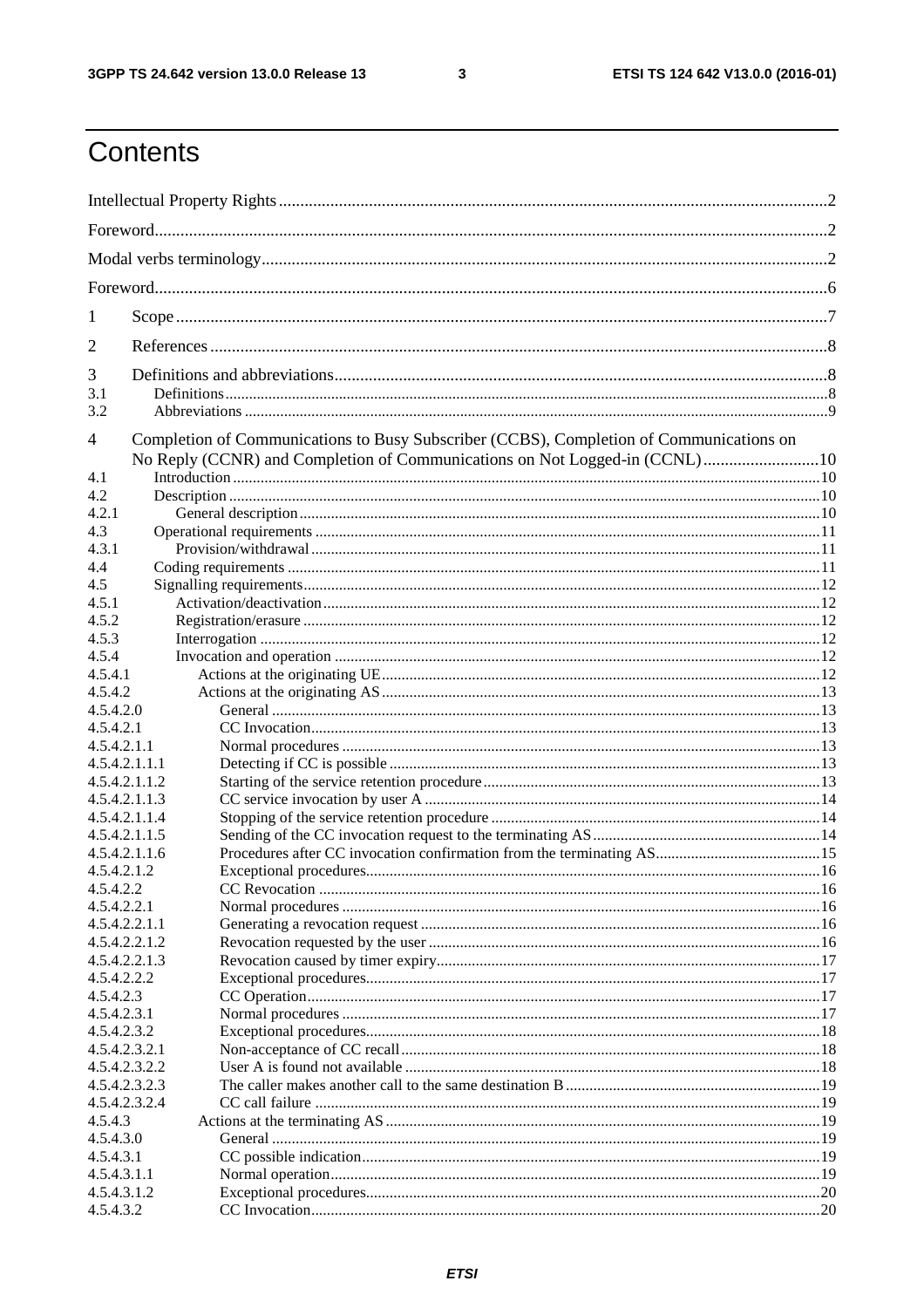$\overline{\mathbf{4}}$ 

| 4.5.4.3.2.1                |                               |  |  |  |  |  |
|----------------------------|-------------------------------|--|--|--|--|--|
| 4.5.4.3.2.2                |                               |  |  |  |  |  |
| 4.5.4.3.3                  |                               |  |  |  |  |  |
|                            |                               |  |  |  |  |  |
| 4.5.4.3.3.1<br>4.5.4.3.3.2 |                               |  |  |  |  |  |
| 4.5.4.3.4                  |                               |  |  |  |  |  |
|                            |                               |  |  |  |  |  |
|                            | 4.5.4.3.4.1<br>4.5.4.3.4.1.1  |  |  |  |  |  |
| 4.5.4.3.4.1.2              |                               |  |  |  |  |  |
| 4.5.4.3.4.1.3              |                               |  |  |  |  |  |
| 4.5.4.3.4.1.4              |                               |  |  |  |  |  |
| 4.5.4.3.4.1.5              |                               |  |  |  |  |  |
| 4.5.4.3.4.2                |                               |  |  |  |  |  |
| 4.5.4.4                    |                               |  |  |  |  |  |
| 4.5.5                      |                               |  |  |  |  |  |
| 4.6                        |                               |  |  |  |  |  |
| 4.6.1                      |                               |  |  |  |  |  |
| 4.6.2                      |                               |  |  |  |  |  |
| 4.6.3                      |                               |  |  |  |  |  |
| 4.6.4                      |                               |  |  |  |  |  |
| 4.6.5                      |                               |  |  |  |  |  |
| 4.6.6                      |                               |  |  |  |  |  |
| 4.6.7                      |                               |  |  |  |  |  |
| 4.6.8                      |                               |  |  |  |  |  |
| 4.6.8.1                    |                               |  |  |  |  |  |
| 4.6.8.2                    |                               |  |  |  |  |  |
| 4.6.8.3                    |                               |  |  |  |  |  |
| 4.6.8.4                    |                               |  |  |  |  |  |
| 4.6.8.5                    |                               |  |  |  |  |  |
|                            |                               |  |  |  |  |  |
| 4.6.8.6<br>4.6.9           |                               |  |  |  |  |  |
| 4.6.10                     |                               |  |  |  |  |  |
| 4.6.11                     |                               |  |  |  |  |  |
| 4.6.12                     |                               |  |  |  |  |  |
| 4.6.13                     |                               |  |  |  |  |  |
| 4.6.14                     |                               |  |  |  |  |  |
| 4.6.15                     |                               |  |  |  |  |  |
| 4.6.16                     |                               |  |  |  |  |  |
| 4.7                        | Void.                         |  |  |  |  |  |
| 4.8                        |                               |  |  |  |  |  |
| 4.8.1                      |                               |  |  |  |  |  |
| 4.8.2                      |                               |  |  |  |  |  |
| 4.9                        |                               |  |  |  |  |  |
| 4.9.1                      |                               |  |  |  |  |  |
| 4.9.2                      |                               |  |  |  |  |  |
| 4.9.3                      |                               |  |  |  |  |  |
| 4.10.2                     |                               |  |  |  |  |  |
| 4.10.2.1                   |                               |  |  |  |  |  |
| 4.10.2.2                   |                               |  |  |  |  |  |
| 4.10.2.3                   |                               |  |  |  |  |  |
| 4.10.2.4                   |                               |  |  |  |  |  |
| 4.10.2.5                   |                               |  |  |  |  |  |
| 4.10.2.6                   |                               |  |  |  |  |  |
| 4.10.2.7                   |                               |  |  |  |  |  |
| 4.10.2.8                   |                               |  |  |  |  |  |
| 4.10.2.9                   |                               |  |  |  |  |  |
|                            |                               |  |  |  |  |  |
|                            | <b>Annex A (informative):</b> |  |  |  |  |  |
|                            |                               |  |  |  |  |  |
| A.1                        |                               |  |  |  |  |  |
| A.2                        |                               |  |  |  |  |  |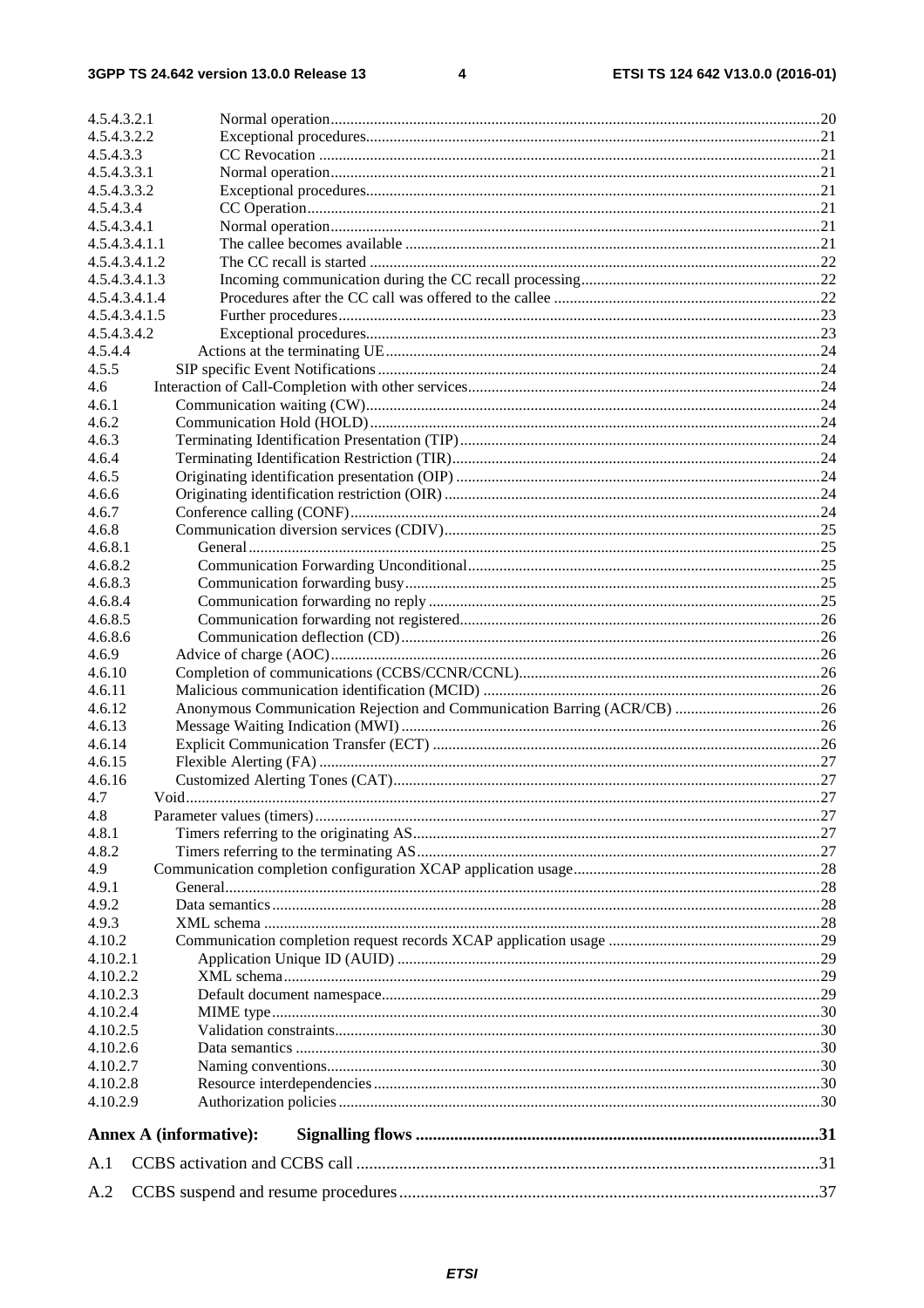$5\phantom{a}$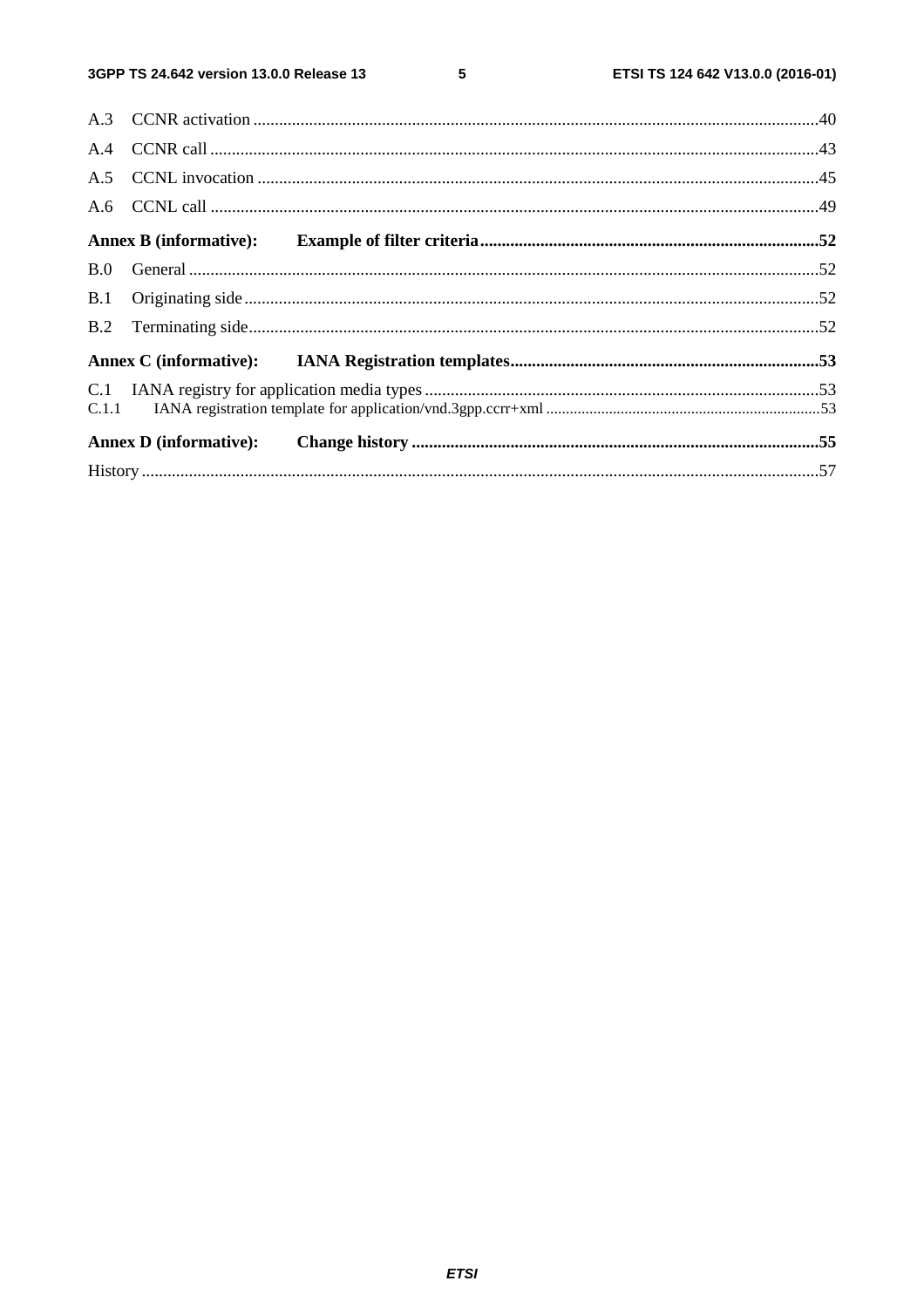## Foreword

This Technical Specification has been produced by the 3<sup>rd</sup> Generation Partnership Project (3GPP).

The contents of the present document are subject to continuing work within the TSG and may change following formal TSG approval. Should the TSG modify the contents of the present document, it will be re-released by the TSG with an identifying change of release date and an increase in version number as follows:

Version x.y.z

where:

- x the first digit:
	- 1 presented to TSG for information;
	- 2 presented to TSG for approval;
	- 3 or greater indicates TSG approved document under change control.
- y the second digit is incremented for all changes of substance, i.e. technical enhancements, corrections, updates, etc.
- z the third digit is incremented when editorial only changes have been incorporated in the document.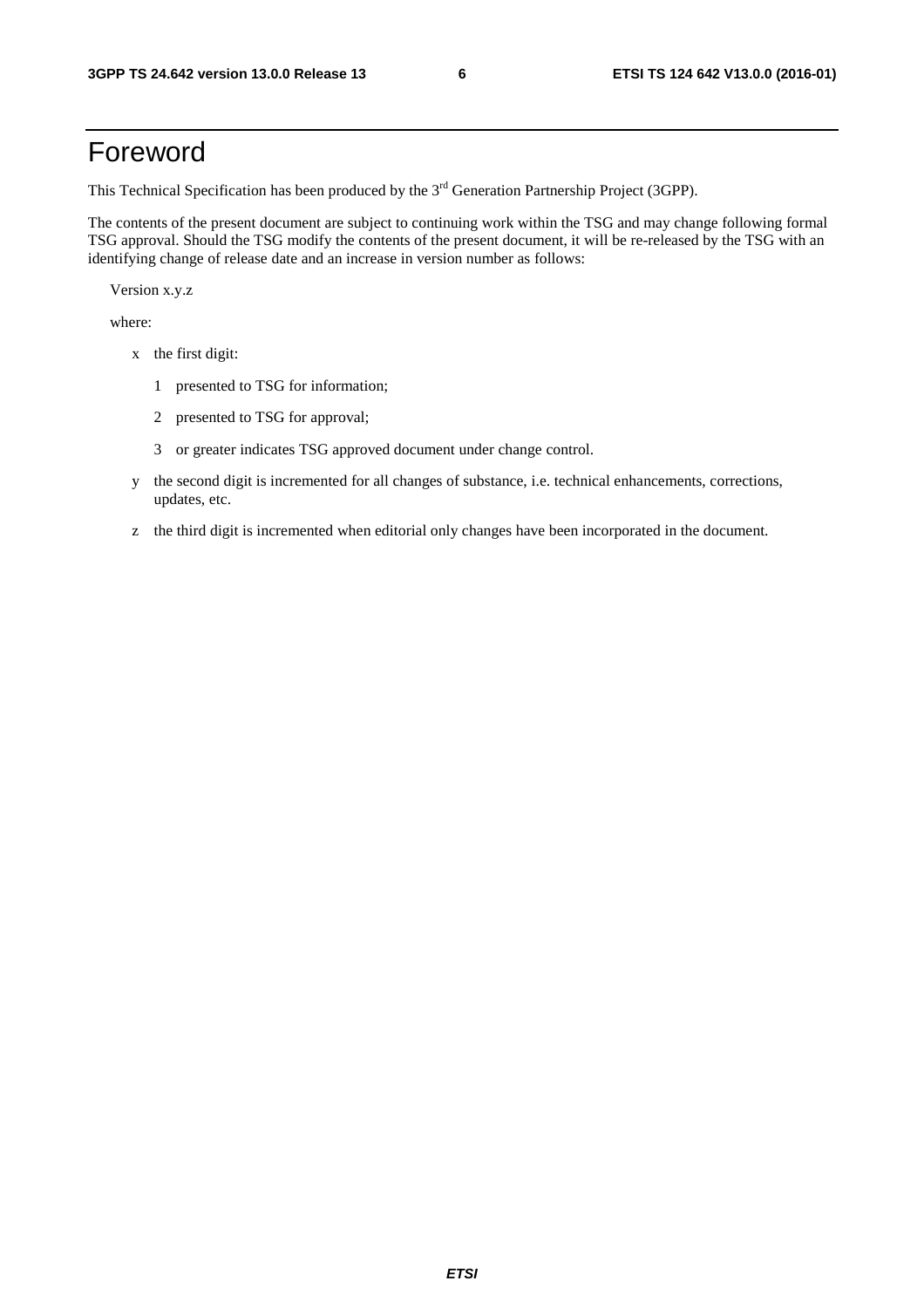## 1 Scope

The present document specifies the stage three Protocol Description of the Completion of Communications to Busy Subscriber (CCBS) service, the Completion of Communications on no Reply (CCNR) service, and Completion of Communications on not Logged-in (CCNL) service, based on stage one and two of the ISDN supplementary services. It provides the protocol details in the IP Multimedia (IM) Core Network (CN) subsystem based on the Session Initiation Protocol (SIP) and the Session Description Protocol (SDP).

The **Completion of Communications to Busy Subscriber CCBS** service enables user A, encountering a busy destination B, to have the communication completed without having to make a new communication attempt when the destination B becomes not busy.

The **Completion of Communications on No Reply CCNR** supplementary service enables user A, encountering a destination B which does not answer the communication (No Reply), to have the communication completed without having to make a new communication attempt when the destination becomes not busy after having initiated an activity.

The **Completion of Communications on Not Logged-in CCNL** supplementary service enables user A, encountering a destination B which is not registered with the IMS network, to have the communication completed without having to make a new communication attempt when the destination becomes registered.

The present document is applicable to User Equipment (UE) and Application Servers (AS) which are intended to support the CCBS and CCNR supplementary services.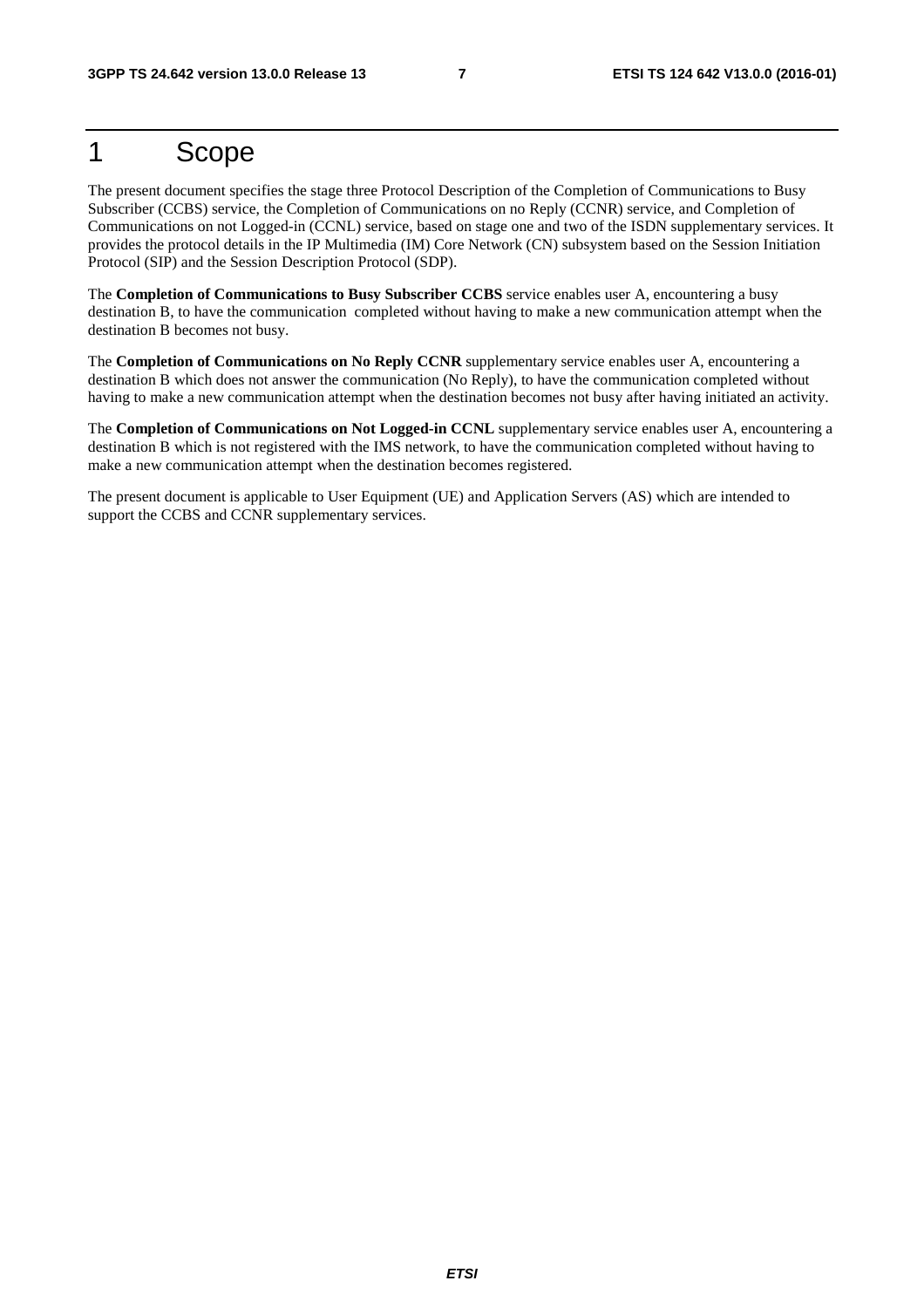## 2 References

The following documents contain provisions which, through reference in this text, constitute provisions of the present document.

- References are either specific (identified by date of publication, edition number, version number, etc.) or non-specific.
- For a specific reference, subsequent revisions do not apply.
- For a non-specific reference, the latest version applies. In the case of a reference to a 3GPP document (including a GSM document), a non-specific reference implicitly refers to the latest version of that document *in the same Release as the present document*.
- [1] 3GPP TS 22.173: "IP Multimedia Core Network Subsystem (IMS) Multimedia Telephony Service and supplementary services; Stage 1".
- [2] 3GPP TS 24.229: "Internet Protocol (IP) multimedia call control protocol based on Session Initiation Protocol (SIP) and Session Description Protocol (SDP); Stage 3".
- [3] 3GPP TS 24.628: "Common Basic Communication procedures using IP Multimedia (IM) Core Network (CN) subsystem; Protocol specification".
- [4] 3GPP TS 24.623: "Extensible Markup Language (XML) Configuration Access Protocol (XCAP) over the Ut interface for Manipulating Supplementary Services".
- [5] RFC 6910 (April 2013): "Completion of Calls for the Session Initiation Protocol (SIP)".
- [6] RFC 6665 (July 2012): "SIP-Specific Event Notification".
- [7] 3GPP TS 24.238: "Session Initiation Protocol (SIP) based user configuration".
- [8] ITU-T Recommendation I.221 (1993): "Common specific characteristics of services".
- [9] RFC 5875 (May 2010): "An Extensible Markup Language (XML) Configuration Access Protocol (XCAP) Diff Event Package ".
- [10] IETF RFC 4825: "The Extensible Markup Language (XML) Configuration Access Protocol (XCAP)".
- [11] IETF RFC 3023: "XML Media Types".
- [12] IETF RFC 4483: "A Mechanism for Content Indirection in Session Initiation Protocol (SIP) Messages".
- [13] IETF RFC 3261: "SIP: Session Initiation Protocol".

## 3 Definitions and abbreviations

## 3.1 Definitions

For the purposes of the present document, the terms and definitions given in 3GPP TS 22.173 [1] and the following terms and definitions apply.

**busy:** See ITU-T Recommendation I.221 [8], subclause 2.1.5.

**call information retention:** A procedure of network A to store the call information of a specific call so that it can be used for that call.

**caller:** The user who originated the call and to whom the CCBS service is provided.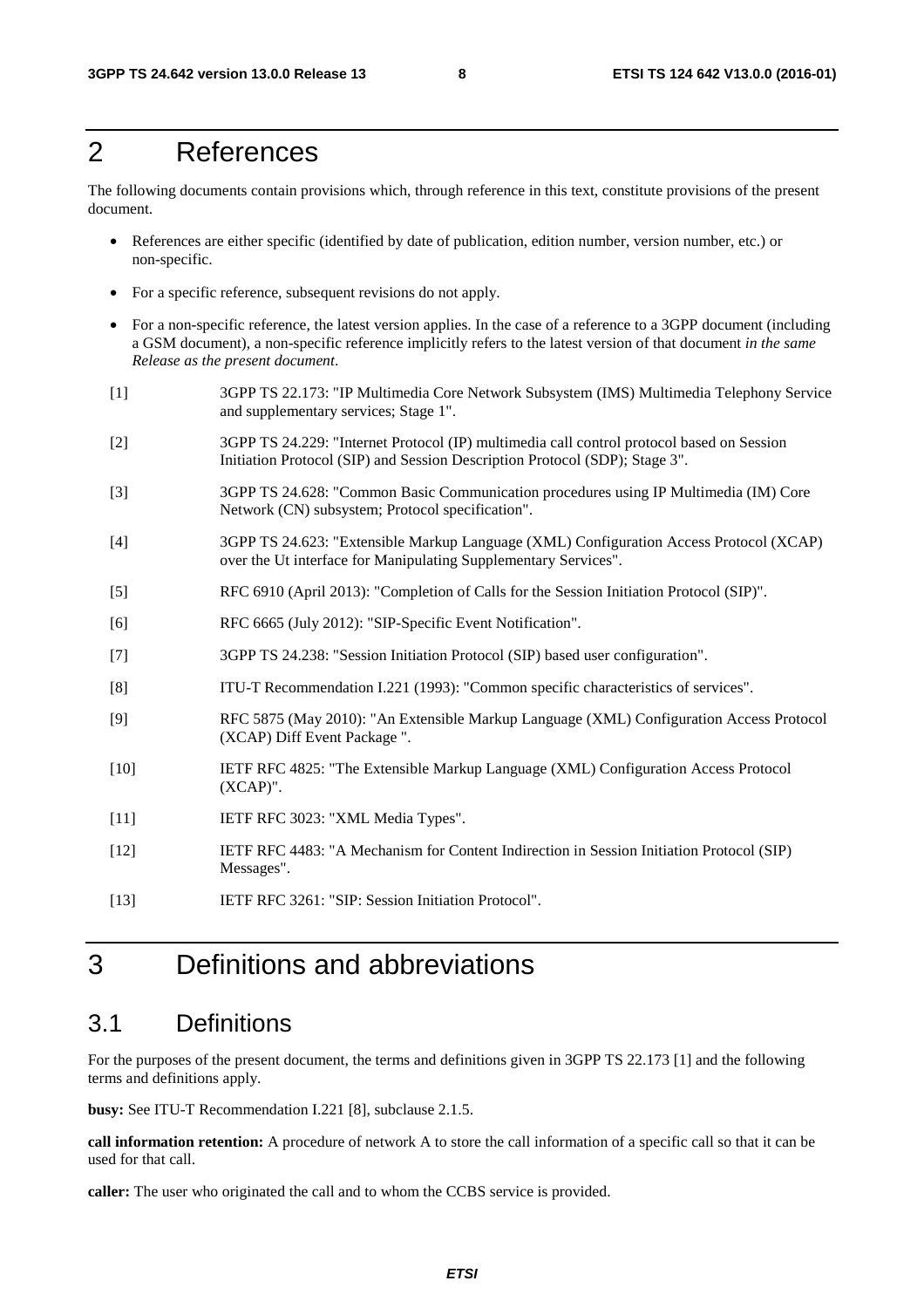**callee:** The user which is identified as destination B.

**CC:** Completion of Communication

**CC busy:** Any one of the following conditions will cause a CCBS busy condition:

- maximum number of calls reached at user A (see ITU-T Recommendation I.221 [8], subclause 2.1.3, item 2));
- no resources (bandwidth) available at user A;
- CC recall pending on user A.

**CC call:** A call generated by the network connecting the caller to the callee, resulting from the callers' acceptance of a CC recall.

**CC recall:** An indication informing the caller that the network is ready to initiate a CC call to the callee and that the network is awaiting a response to this indication.

**CC request:** An instance of an activation of the CCBS/CCNR/CCNL service which is held in a queue pending the correct conditions for the CCBS/CCNR/CCNL service to be completed.

**Suspended CC request:** A CC request which cannot be served even if the callee is in the appropriate state because the caller is busy.

**CC request retention:** If an attempt to establish a CC call fails because the destination is busy again, then the network provider option "CC request retention" defines whether the CC supplementary service is continued or not, i.e. if the "CC request retention" is supported, the original CC request retains its position in the queue B, and monitoring of user B shall continue. Otherwise the CC request is revoked.

**CC service duration timer:** A maximum time a CC service will remain activated for the caller within the network.

**destination B:** The entity addressed in the original call.

**long-term denial:** The network cannot accept user A's request to activate the CC service and a later attempt to activate the CC service for the same destination B will also be rejected.

**queue A:** A buffer at the originating side for the control of CC requests associated with the caller.

**queue B:** A buffer at the terminating side for the control of CC requests associated with destination B.

**retain option:** The retain option, if supported in both the originating and destination network, will maintain the CC request in the destination B queue, if a CC call has failed due to destination busy condition.

**short-term denial:** The network temporarily cannot accept user A's request to activate the CC service. A later attempt to activate the CC service for the same destination B may succeed.

**UE-A:** The caller"s UE.

**UE-B:** The callee"s UE.

## 3.2 Abbreviations

For the purposes of the present document, the following abbreviations apply:

| <b>AOC</b>    | Advice Of Charge                                |
|---------------|-------------------------------------------------|
| AS            | <b>Application Server</b>                       |
| <b>CB</b>     | <b>Communication Barring</b>                    |
| <sub>CC</sub> | Completion of Communications                    |
| <b>CCBS</b>   | Completion of Communications to Busy Subscriber |
| <b>CCNL</b>   | Completion of Communications on Not Logged-in   |
| <b>CCNR</b>   | Completion of Communications on No Reply        |
| <b>CD</b>     | <b>Communication Deflection</b>                 |
| <b>CDIV</b>   | Call DIVersion                                  |
| <b>CFB</b>    | <b>Communication Forwarding Busy</b>            |
| <b>CFNL</b>   | Communication Forwarding on No Logged-in        |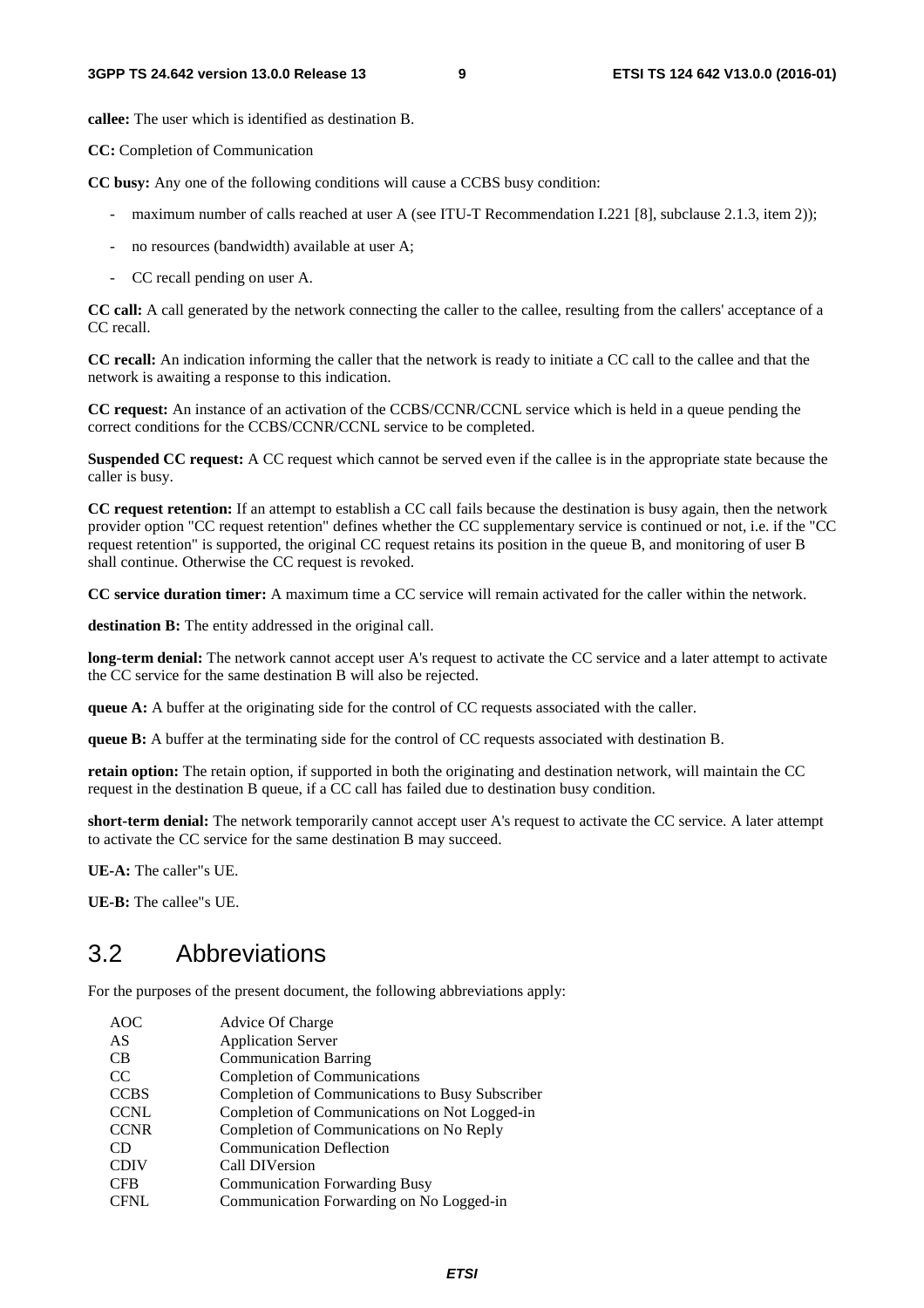| CFU         | <b>Communication Forwarding Unconditional</b>  |
|-------------|------------------------------------------------|
| <b>CN</b>   | Core Network                                   |
| <b>CNR</b>  | Completion of communication on No Reply        |
| <b>CONF</b> | <b>CONFerence calling</b>                      |
| CS.         | Circuit Switched                               |
| CW          | <b>Communication Waiting</b>                   |
| <b>ECT</b>  | <b>Explicit Communication Transfer</b>         |
| <b>HOLD</b> | <b>Communication HOLD</b>                      |
| <b>IFC</b>  | Initial Filter Criteria                        |
| IM.         | IP Multimedia                                  |
| <b>IMS</b>  | IP Multimedia Subsystem                        |
| <b>IP</b>   | Internet Protocol                              |
| <b>ISDN</b> | <b>Integrated Service Data Network</b>         |
| <b>MCID</b> | <b>Malicious Communication IDentification</b>  |
| <b>MIME</b> | Multipurpose Internet Mail Extensions          |
| ОIР         | Originating Identification Presentation        |
| OIR         | Originating Identification Restriction         |
| <b>PLMN</b> | <b>Public Land Mobile Network</b>              |
| <b>PSTN</b> | Public Switch Telephone Network                |
| <b>SIP</b>  | <b>Session Initiation Protocol</b>             |
| TIP         | <b>Terminating Identification Presentation</b> |
| <b>TIR</b>  | <b>Terminating Identification Restriction</b>  |
| UE          | User Equipment                                 |
|             |                                                |

## 4 Completion of Communications to Busy Subscriber (CCBS), Completion of Communications on No Reply (CCNR) and Completion of Communications on Not Logged-in (CCNL)

## 4.1 Introduction

The CCBS, CCNR and CCNL services enable a user, encountering a destination that is busy, does not answer or is not logged-in, to have the communication completed at a later point in time without the user having to manually initiate a new communication attempt.

## 4.2 Description

## 4.2.1 General description

The CCBS service enables user A, encountering a busy destination B, to have the communication completed without the user having to manually initiate a new communication attempt when the destination B becomes not busy.

When user A requests the CCBS supplementary service, the network will monitor for destination B becoming free again.

When destination B becomes free again, the network will wait a short time in order to allow the resources to be re-used for originating a communication. If the resources are not re-used by destination B within this time, the network will automatically recall user A.

When user A accepts the CC recall, the network will automatically generate a CC call to destination B.

The CCNR supplementary service enables user A, encountering a destination B which does not answer the communication (No Reply), to have the communication completed without the user having to manually initiate a new communication attempt when the destination becomes not busy after having initiated and completed a new communication.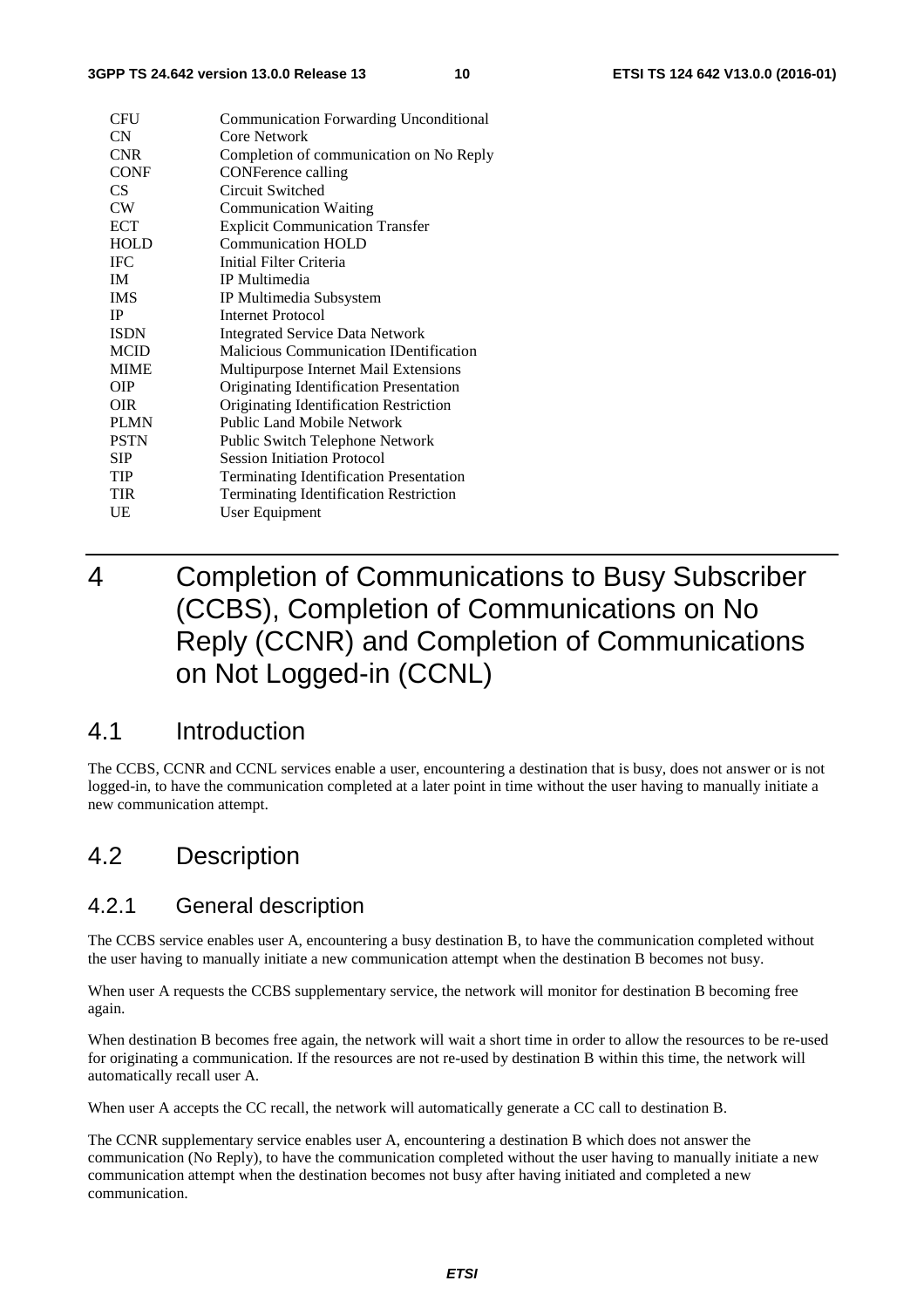When user A encounters a destination B which does not answer the communication (No Reply), user A can request the CCNR supplementary service.

When user A requests the CCNR supplementary service, the network will monitor for destination B becoming not busy after having initiated and completed a new communication.

When destination B becomes not busy after having initiated and completed a new communication, the network will wait a short time (as defined by the destination B idle guard timer) in order to allow the resources to be reused for originating a communication. If the resources are not reused by destination B within this time, the network will automatically recall user A.

When user A accepts the CC recall, then the network will automatically generate a CC call to destination B.

The CCNL supplementary service enables user A, encountering a destination B which is not registered with the IMS network (Not Logged-in), to have the communication completed without the user having to manually initiate a new communication attempt when the destination becomes logged in.

When user A encounters a destination B which is not registered with the IMS network (Not Logged-in), user A can request the CCNL supplementary service.

When user A requests the CCNL supplementary service, the network will monitor for destination B becoming registered.

When destination B becomes registered, the network will wait a short time (as defined by the destination B idle guard timer) in order to allow the resources to be used for originating a communication. If the resources are not used by destination B within this time, the network will automatically recall user A.

When user A accepts the CC recall, then the network will automatically generate a CC call to destination B.

The CCBS, CCNR and CCNL service control is done by the application servers. It is possible to modify the queue by the users (add entry, delete entries, delete whole queue) by usage of appropriate procedures.

On the originating side the originating AS A manages the queue of user A and on terminating side the terminating AS B manages the queue of outstanding communications towards UE B.

The originating AS keeps track of the CC requests started by each user for a given period of time, and rejects a new request in case the provisioned limit has been overcome.

The terminating AS keeps track of the CC requests directed to each user for a given period of time, and rejects a new request in case the provisioned limit has been overcome.

After successful CC Call setup the respective entry is deleted in both queues. Also a proper management of the queue in the suspend/resume scenario upon reception of the corresponding message takes place.

## 4.3 Operational requirements

## 4.3.1 Provision/withdrawal

The CCBS, CCNR and CCNL services are provided to the served user after prior arrangement with the service provider, or as a service provider option. Withdrawal of these services is made on the served user's request or for service provider reasons.

## 4.4 Coding requirements

No specific requirements needed.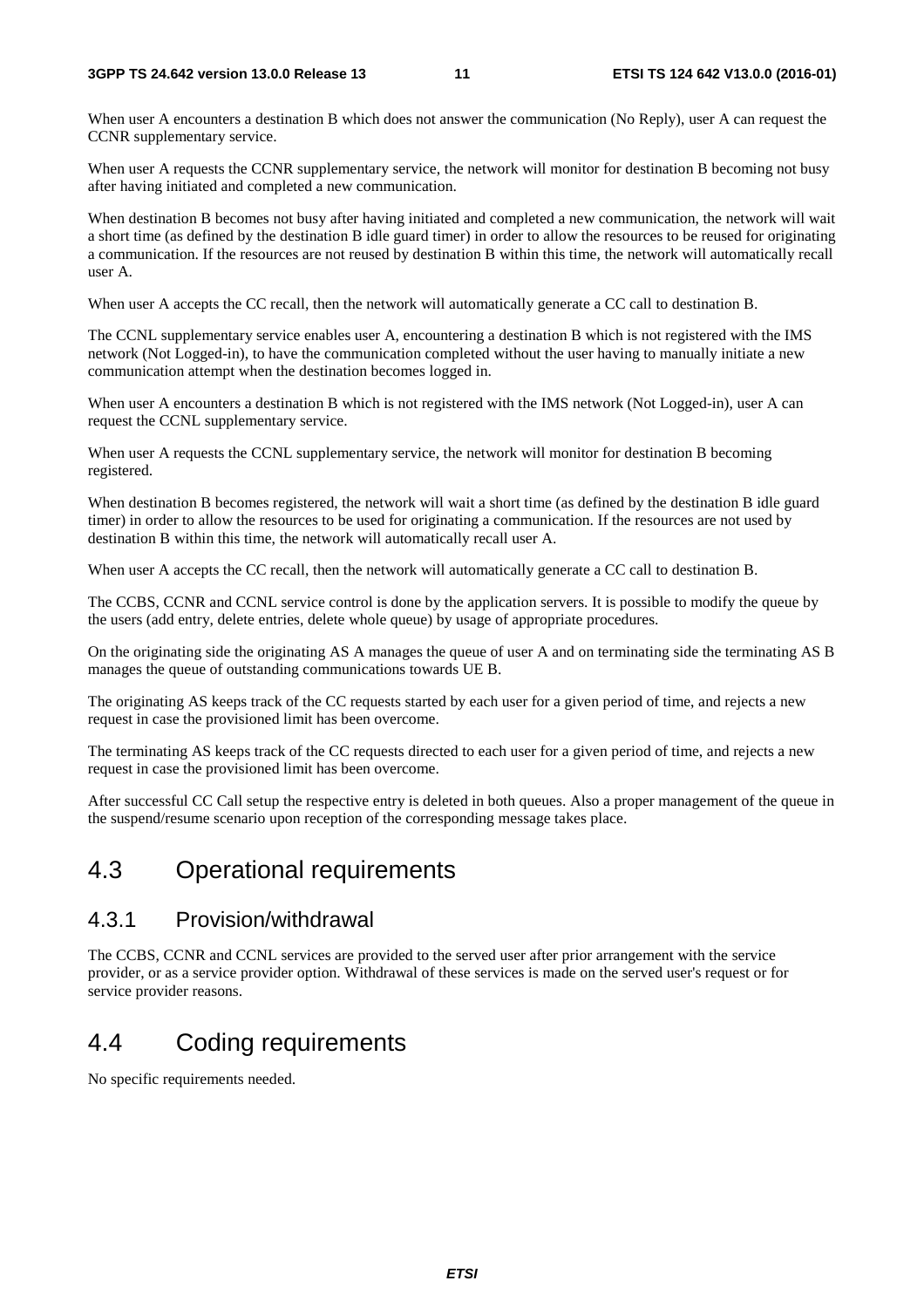## 4.5 Signalling requirements

## 4.5.1 Activation/deactivation

The call completion services are individually activated at provisioning or at the subscriber's request.

The call completion services are individually deactivated at withdrawal or at the subscriber's request.

## 4.5.2 Registration/erasure

The CCBS, CCNR and CCNL services require no registration. Erasure is not applicable.

## 4.5.3 Interrogation

For the interrogation of the call-completion services the Ut interface using XCAP as enabling protocol as described in 3GPP TS 24.623 [4] or SIP based user configuration as described in 3GPP TS 24.238 [7] in combination with announcement procedures according to 3GPP TS 24.628 [3] could be used.

## 4.5.4 Invocation and operation

## 4.5.4.1 Actions at the originating UE

Basic call procedures and in case of a call-completion recall initiated by a REFER request, normal REFER method handling procedures according to 3GPP TS 24.229 [2] shall apply.

When the UE receives a SIP final response to the SIP INVITE request and the SIP response contains

- a) a Date header field; and
- b) a MIME body of the message/external-body MIME type as specified in IETF RFC 4483 [12] with:
	- 1. "access-type" MIME type parameter containing "URL";
	- 2. "URL" MIME type parameter containing an HTTP URI identifying an element <cc-entry> stored in the XML document of the "users" tree of the communication completion request records XCAP application usage and the element <cc-entry> is identified by attribute selector using the "id" attribute; and
	- 3. "expiration" MIME type parameter;

then the UE should use this information to inform the user that:

- a) if the date and time in the "expiration" MIME type parameter is later than the date and time of the Date header field, then the communication attempt has led to a communication completion invocation; and
- b) if the date and time in the "expiration" MIME type parameter is equal to or earlier than the date and time of the Date header field, then the communication attempt has led to a communication completion revocation.

For invoking of the call completion services, announcement procedures according to 3GPP TS 24.628 [3] and inbandinteraction procedures should be used. For revoking the call completions services SIP based user configuration as described in 3GPP TS 24.238 [7] may be used.

- NOTE: Other methods for revoking outstanding CC requests such as web based methods are outside the scope of the present document, but are not precluded.
- Editor's note: The usage of inband interaction procedures needs further studies and specification. For invoking and revoking of the call-completion services also out-of-band stimulus procedures according to ETSI TR 183 057 [4] could be used.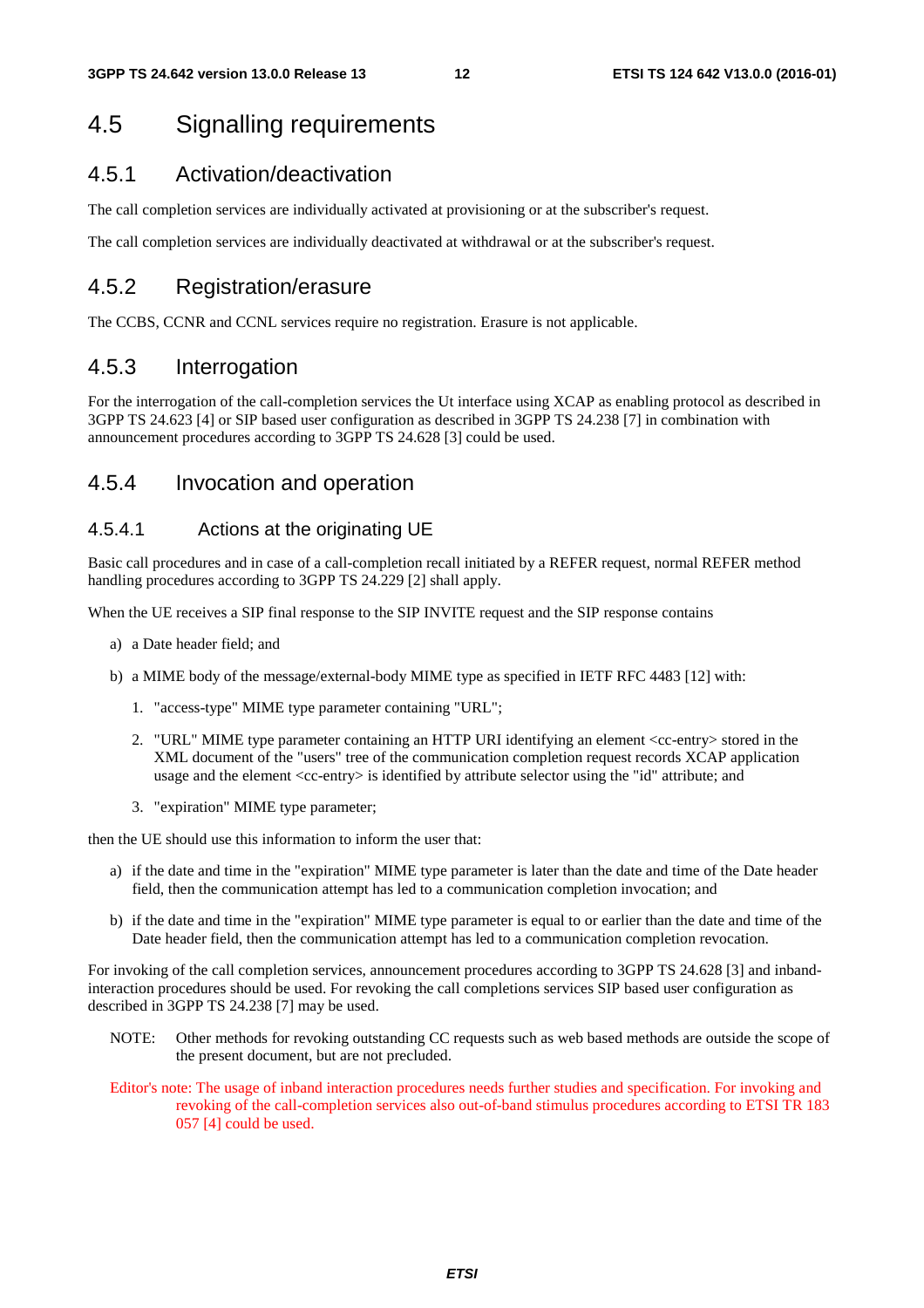### 4.5.4.2 Actions at the originating AS

#### 4.5.4.2.0 General

The originating AS shall operate as a SIP proxy as specified in subclause 5.7.4 of 3GPP TS 24.229 [2] or operate as a routing B2BUA as specified in subclause 5.7.5 of 3GPP TS 24.229 [2] for the incoming INVITE request and all future requests and responses in the same dialog.

### 4.5.4.2.1 CC Invocation

### 4.5.4.2.1.1 Normal procedures

### 4.5.4.2.1.1.1 Detecting if CC is possible

When in case of CCNL a 480 (Temporarily Unavailable) response has been received from the terminating network, and the following set of conditions apply:

- the 480 (Temporarily Unavailable) response contains an Call-Info header field with a "purpose" header field parameter set to "call-completion"; and
- the user A CCNL queue limit has not been exceeded; and
- CCNL has not been activated for an identical communication (network option), determined by the stored basic communication information defined in subclause 4.5.4.2.1.1.2; and
- there are no service interactions that preclude CCNL;

then the service retention procedure as specified in subclause 4.5.4.2.1.1.2 is executed.

When in case of CCBS a 486 (Busy Here) response has been received from the terminating network, and the following set of conditions apply:

- the 486 (Busy Here) response contains a Call-Info header field with a "purpose" header field parameter set to "call-completion"; and
- the user A CCBS queue limit has not been exceeded; and
- CCBS has not been activated for an identical communication (network option), determined by the stored basic communication information defined in subclause 4.5.4.2.1.1.2; and
- there are no service interactions that preclude CCBS;

then the service retention procedure as specified in subclause 4.5.4.2.1.1.2 is executed.

When in case of CCNR a 180 (Ringing) response has been received from the terminating network, and the following set of conditions apply:

- the 180 (Ringing) response contains a Call-Info header with a purpose parameter set to 'call-completion'; and
- the user A CCNR queue limit has not been exceeded; and
- CCNR has not been invoked for an identical communication (network option), determined by the stored basic communication information defined in subclause 4.5.4.2.1.1.2; and
- there are no service interactions that preclude CCNR,

then the originating AS shall remove the Call-Info header from the 180 (Ringing) response, forward it to UE-A and start the CC no-reply timer CCNR-T5. When this timer expires then the service retention procedure as specified in subclause  $4.\overline{5}.4.\overline{2}.1.1.\overline{2}$  is executed.

### 4.5.4.2.1.1.2 Starting of the service retention procedure

The originating AS shall start the retention timer CC-T1. The originating AS shall retain the following information from the original communication, if available: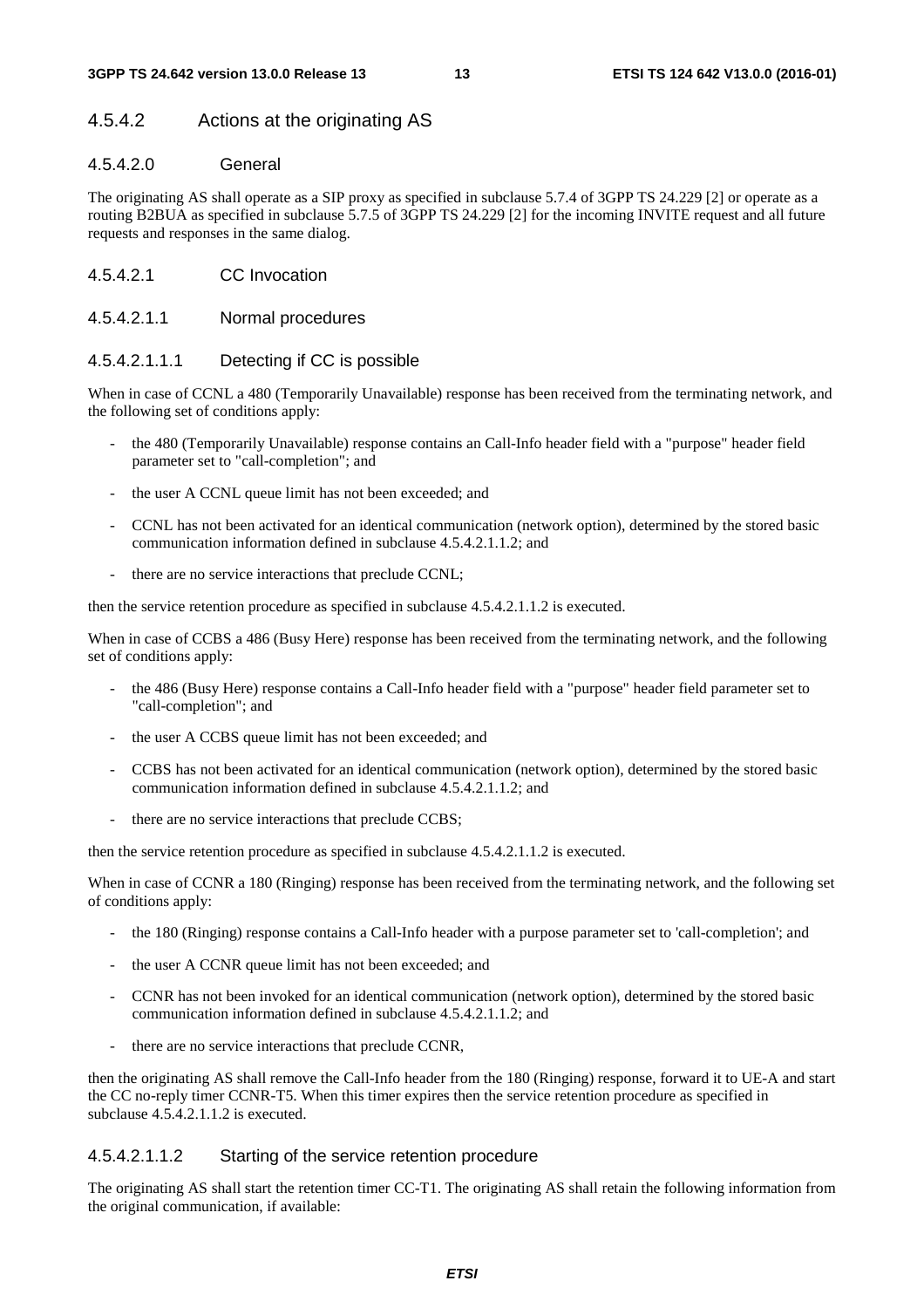- 1) SDP offer, and
- 2) Request-URI, and
- 3) To header field, and
- 4) From header field, and
- 5) Privacy header field, and
- 6) P-Asserted-ID header field.

### 4.5.4.2.1.1.3 CC service invocation by user A

For the invocation of the CC service, in case of CCNL immediately after receipt of a 480 (Temporarily Unavailable) response with a CCNL possible indication or in case of CCBS immediately after receipt of a 486 (Busy Here) response with a CCBS possible indication or in case of CCNR after receipt of a 180 (Ringing) response with a CCNR possible indication upon expiry of the No-Reply timer CCNR-T5, the originating AS shall provide an announcement that CC is possible to user A, according to 3GPP TS 24.628 [3], followed by inband-interaction procedures for the activation confirmation.

NOTE: User A can have a limited number of CC requests outstanding. This limit is a network provider option (with a maximum value of 5).

If user A does not confirm the activation of CC, the AS shall restore the communication condition from before the announcement and proceed with basic communication procedures by forwarding the 480 (Temporarily Unavailable) response in case of CCNL the 486 (Busy here) response in case of CCBS or sending a 199 (Early Dialog Terminated) on the announcement dialog in case of CCNR.

#### 4.5.4.2.1.1.4 Stopping of the service retention procedure

On receiving a CC invocation confirmation from user A before the expiry of the retention timer CC-T1, the originating AS shall:

- a) stop the retention timer CC-T1; and
- b) store the retained call information from the original basic communication.

As a network option, in case of receipt of a CCNR invocation confirmation, the originating AS may terminate the original communication by sending a CANCEL request to UE-B, in accordance with the procedures described in 3GPP TS 24.229 [2].

NOTE: The above procedure avoids a race condition between answering the call at the terminating side and subscribing to CCNR at the originating side.

#### 4.5.4.2.1.1.5 Sending of the CC invocation request to the terminating AS

The originating AS shall send a SUBSCRIBE request to the terminating AS according to RFC 6665 [6] and RFC 6910 [5]. The originating AS shall populate the SUBSCRIBE request as follows:

- a Request-URI set to the URI returned by the terminating AS in the Call-Info header field of the response including the CC possible indication
	- in case of CCNL as received in the Call-Info header field in the 480 (Temporarily Unavailable) response, including an "m" SIP URI parameter with a value set to "NL";
	- in case of CCBS as received in the Call-Info header field in the 486 (Busy Here) response, including an "m" SIP URI parameter with a value set to "BS";
	- in case of CCNR as received in the Call-Info header in the 180 (Ringing) response, including an "m" SIP URI parameter with a value set to "NR";
- a From header field set to the URI of UE-A from the original communication;
- a To header field set to the URI of UE-B from the original communication;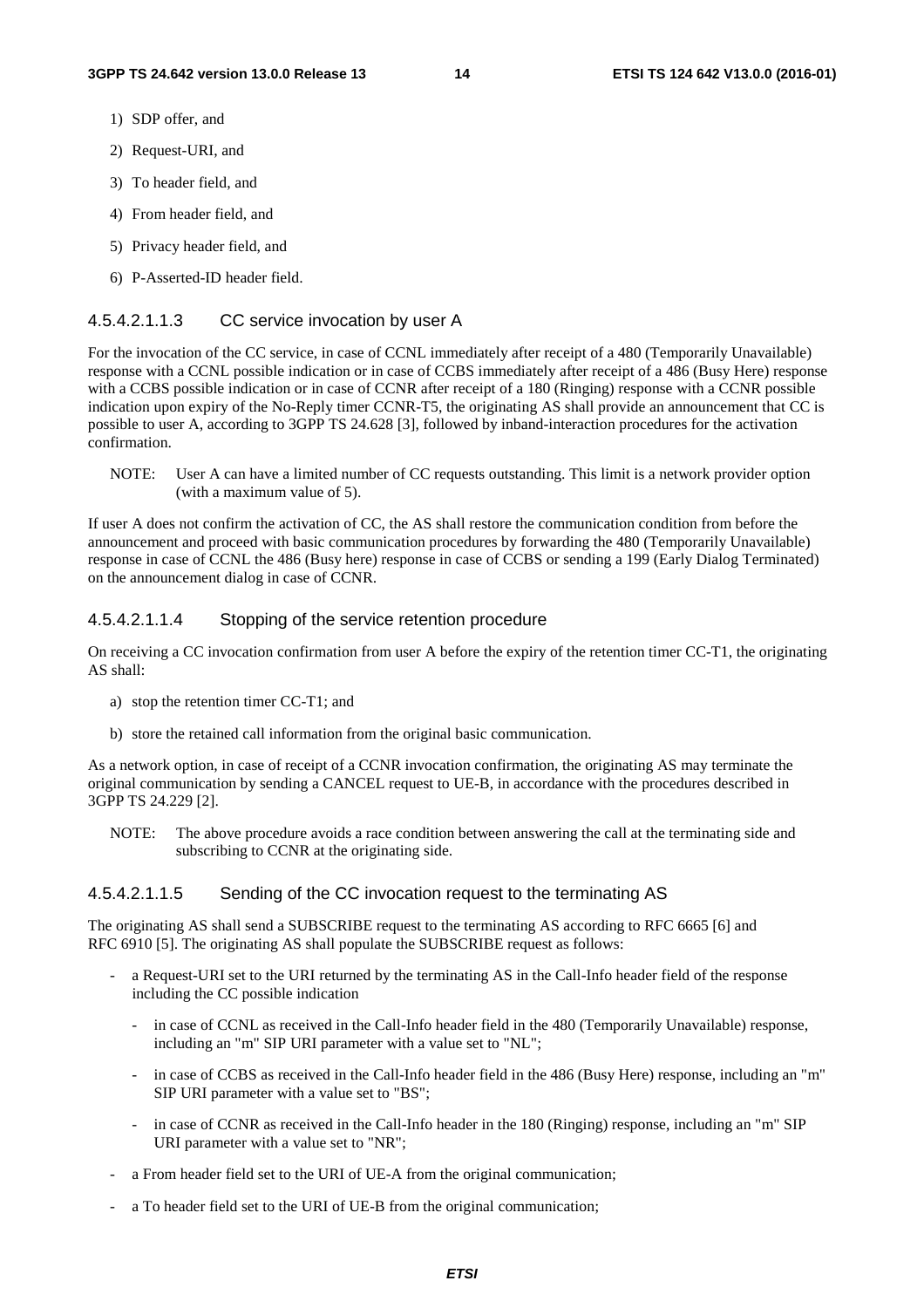- a Contact header field set to the URI of the originating AS;
- a Call-Info header field with the URI of UE-A from the P-Asserted-Identity, a "purpose" header field parameter set to "call-completion", and an m-parameter set to "BS" in case of CCBS or "NR" in case of CCNR or "NL" in case of CCNL;
- a P-Asserted-Identity header field as received from the original INVITE request; and
- NOTE 1: If available and to avoid interworking problems (e.g. if the called user is in the PSTN) a P-Asserted-Identity header field that contains an E.164 number is preferable.
- an Expires header field set to at least the initial value of the service duration timer CC-T3.

The originating AS shall start the CC request timer CC-T2.

NOTE 2: The To header field is used to identify a particular CC target.

#### 4.5.4.2.1.1.6 Procedures after CC invocation confirmation from the terminating AS

If the originating AS receives a NOTIFY request as an answer to an outstanding CC request which was described in subclause 4.5.4.2.1.1.5 with the cc-state parameter set to 'queued', the originating AS shall:

- a) stop the CC request timer CC-T2;
- b) start the CC service duration timer CC-T3;
- c) store the information whether the cc-service-retention parameter has been received or not; and
- d) confirm to the caller that the invocation was successful, using announcement procedures according to 3GPP TS 24.628 [3].

In case of CCNL the originating AS shall forward the 480 (Temporarily Unavailable) response to UE-A.

In case of CCBS the originating AS shall forward the 486 (Busy Here) response to UE-A.

In case of CCNR, if the original communication with the UE-B has already been cancelled by the originating AS, the originating AS shall send a 480 (Temporarily Unavailable) response to UE-A.

The originating AS shall include in the SIP 486 (Busy Here) response or the SIP 480 (Temporarily unavailable) response:

- a) a Date header field containing the current date and time; and
- NOTE: To function correctly the Date header field cannot be removed from SIP response to SIP INVITE request by an IBCF between originating P-CSCF and originating S-CSCF
- b) an message/external-body MIME type as specified in IETF RFC 4483 [12] with:
	- 1. "access-type" MIME type parameter containing "URL"; and
	- 2. "URL" MIME type parameter containing an HTTP URI identifying an element <cc-entry>
		- i) representing the new communication completion request;
		- ii) stored in the XML document of the "users" tree of the communication completion request records XCAP application usage; and
		- iii) identified by attribute selector using the "id" attribute;
	- 3. "expiration" MIME type parameter containing the date and time of the communication completion request expiration.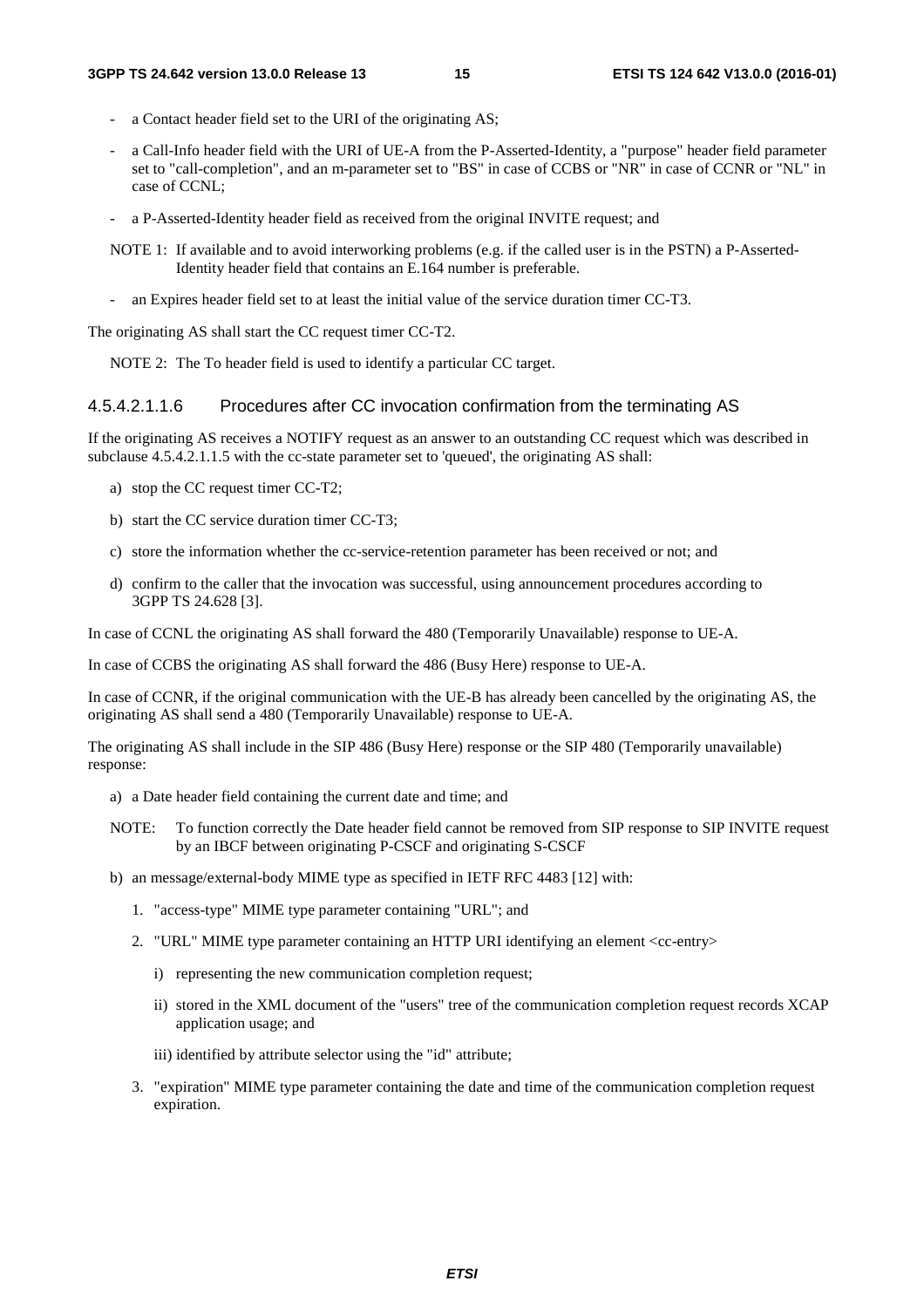### 4.5.4.2.1.2 Exceptional procedures

If the originating AS receives a 480 (Temporarily Unavailable) response (short term denial) or a 403 (Forbidden) response (long term denial), in accordance with the procedures of subclause 4.5.4.3.2.2, to an outstanding CC request which was described in subclause 4.5.2.2.1.1.5, then the originating AS shall:

- a) stop the CC request timer CC-T2; and
- b) confirm to the caller that the invocation was not successful, using announcement procedures according to 3GPP TS 24.628 [3].

In case of CCNL the originating AS shall forward the 480 (Temporarily Unavailable) response to UE-A.

In case of CCBS the originating AS shall forward the 486 (Busy Here) response to UE-A.

### 4.5.4.2.2 CC Revocation

4.5.4.2.2.1 Normal procedures

#### 4.5.4.2.2.1.1 Generating a revocation request

For revoking the CC service, the originating AS shall send a SUBSCRIBE request to the terminating AS according to RFC 6665 [6] and RFC 6910 [5] in the SUBSCRIBE dialog. The originating AS shall populate the SUBSCRIBE request following normal procedures as specified in 3GPP TS 24.229 [2] with the following additions:

- a Call-Info header field with the URI of UE-A from the P-Asserted-Identity, a "purpose" header field parameter set to "call-completion", and an m-parameter set to "BS" in case of CCBS or "NR" in case of CCNR or "NL" in case of CCNL;
- a P-Asserted-Identity header field as received from the original INVITE request;
- NOTE: If available and to avoid interworking problems (e.g. if the called user is in the PSTN) a P-Asserted-Identity header field that contains an E.164 number is preferable.

and

an Expires header field set to zero.

#### 4.5.4.2.2.1.2 Revocation requested by the user

If the originating AS receives a revocation request by the user, the originating AS shall

- construct a SUBSCRIBE request according to subclause 4.5.4.2.2.1.1; and
- send the SUBSCRIBE request to the terminating AS; and
- inform user A of the result of the revocation by using announcement procedures and inband-interaction procedures according to 3GPP TS 24.628 [3].

The originating AS shall include in the SIP final response to the revocation request:

- a) a Date header field containing the current date and time; and
- NOTE: To function correctly the Date header field cannot be removed from SIP response to SIP INVITE request by an IBCF between originating P-CSCF and originating S-CSCF
- b) an message/external-body MIME type as specified in IETF RFC 4483 [12] with:
	- 1. "access-type" MIME type parameter containing "URL"; and
	- 2. "URL" MIME type parameter containing an HTTP URI identifying an element <cc-entry>
		- i) representing the communication completion request being revoked;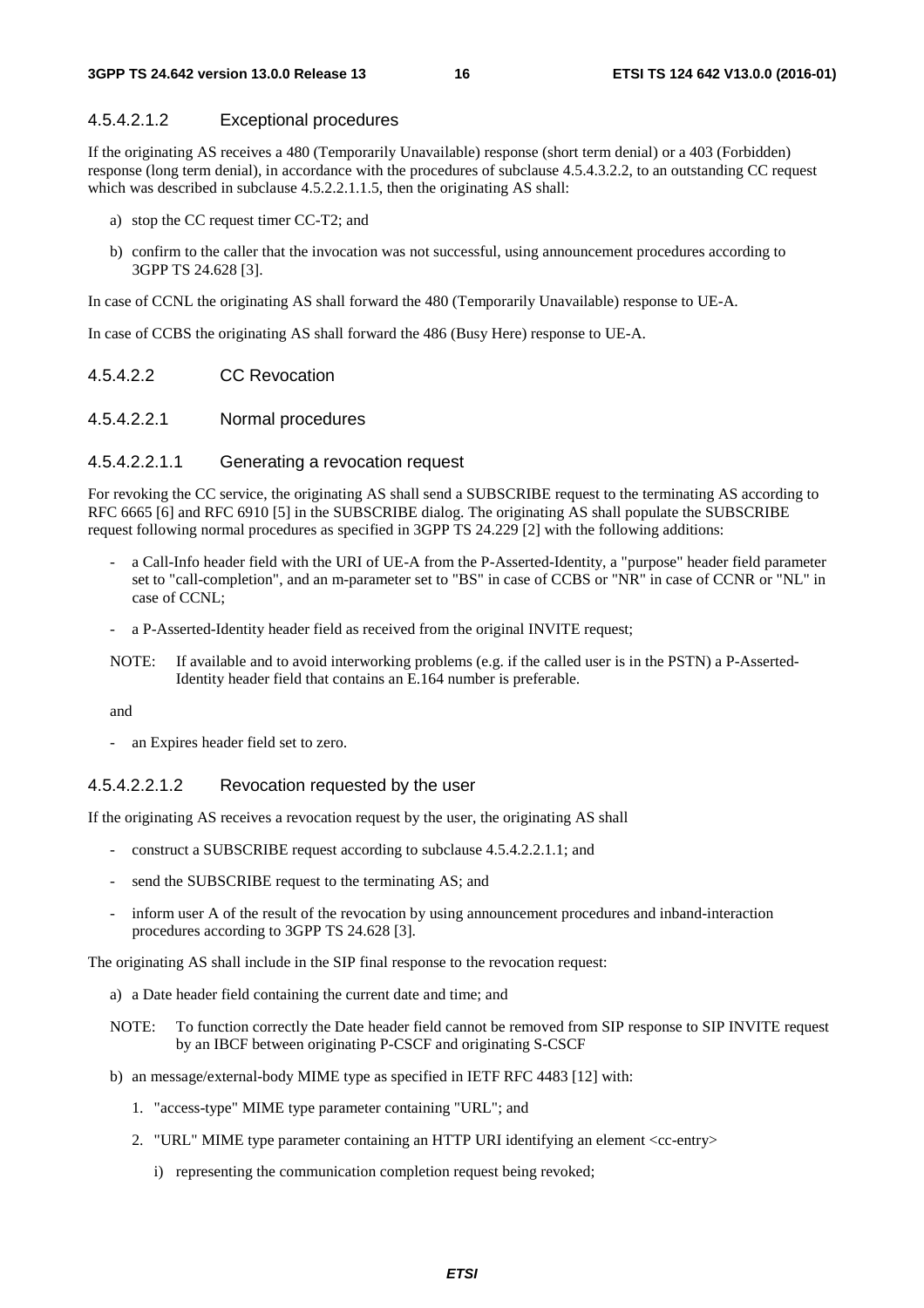- ii) stored in the XML document of the "users" tree of the communication completion request records XCAP application usage; and
- iii) identified by attribute selector using the "id" attribute;
- 3. "expiration" MIME type parameter containing the date and time of the communication completion request revocation.

### 4.5.4.2.2.1.3 Revocation caused by timer expiry

If the service-duration timer CC-T3 or the CC recall timer CC-T4 expires, the originating AS shall:

- construct a SUBSCRIBE request according to subclause 4.5.4.2.2.1.1; and
- send the SUBSCRIBE request to the terminating AS.

### 4.5.4.2.2.2 Exceptional procedures

The originating AS shall be prepared to receive a NOTIFY request caused by a service-duration timer expiry at the terminating AS, according to the procedures of subclause 4.5.4.3.3.2, with:

- the Subscription-State header field set to "terminated"; and
- the "reason" Subscription-State header field parameter set to "noresource".

In this case the originating AS shall stop the CC service-duration timer CC-T3, if this timer is still running.

### 4.5.4.2.3 CC Operation

#### 4.5.4.2.3.1 Normal procedures

On receipt of a CC recall notification as described in subclause 4.5.4.3.4.1.2, and if user A is neither busy nor CC busy, the originating AS shall initiate the CC recall to user A by sending a REFER request to UE-A according to 3GPP TS 24.229 [2], and shall start the recall timer CC-T4. The originating AS shall populate the REFER request as follows:

- a Request-URI set to the URI of UE-A from the original communication, including an "m" SIP URI parameter with a value set to "NL" in case of CCNL or "BS" in case of CCBS or "NR" in case of CCNR; and
- a Refer-to header set to the URI of UE-B, including an "m" SIP URI parameter set to the same value as in the Request-URI.

If there are multiple outstanding CC requests at the originating AS, then the correct target for the CC recall is identified using standard SIP dialog identification procedures.

In the case UE-A does not support the REFER method extension, the special REFER request handling procedures according to 3GPP TS 24.628 [3] should be used. As a network option, e.g. in the case the originating AS has knowledge that UE-A does not support the REFER method extension, the originating AS may start the 3rd party call control procedures according to 3GPP TS 24.628 [3] without waiting for a 3xx – 6xx response. In this case, the originating AS shall send an INVITE request with a Request-URI set to the URI of UE-A from the original communication, including a "m" SIP URI parameter with a value set to "NL" in case of CCNL or "BS" in case of CCBS or "NR" in case of CCNR. The INVITE request shall include:

- a Call-Info header field with the URI of UE-A from the From header field in the original communication, a "purpose" header field parameter set to "call-completion ", and an m-parameter set to "NL" in case of CCNL or "BS" in case of CCBS or "NR" in case of CCNR ; and
- identity information about user B in the From header field as received in the To header field of the original request. Other identity information may be included if allowed by the Privacy settings in the response of the original communication.

If user A accepts the recall before the CC recall timer expires (a NOTIFY request with a body containing SIP/2.0 100 Trying or a 200 OK to the 3pcc INVITE request according to the special REFER request handling procedures according to 3GPP TS 24.628 [3] is received), the originating AS shall stop timer CC-T4 and initiate the CC call to destination B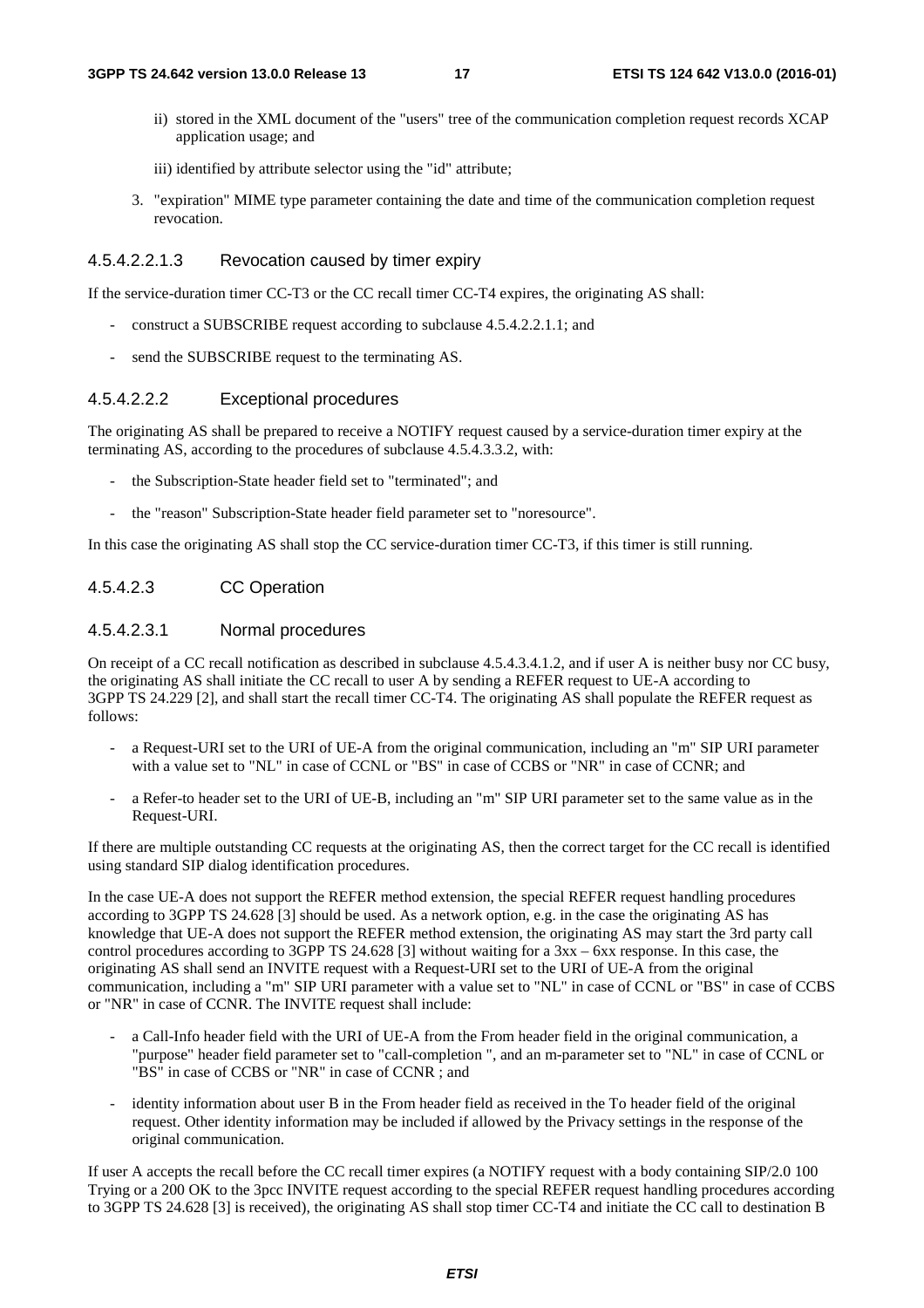by sending an INVITE request, in accordance with RFC 6910 [5]. The originating AS shall populate the INVITE request as follows.

- a Request-URI set to the URI of UE-B from the original communication, including an "m" SIP URI parameter
	- set to "NL" in case of CCNL; or
	- set to "BS" in case of CCBS; or
	- set to "NR" in case of CCNR;
- a From header field set to the URI of UE-A from the original communication;
- a To header field set to the URI of UE-B from the original communication.
- a Call-Info header field with the URI of UE-A from the P-Asserted-Identity in the original communication, a "purpose" header field parameter set to "call-completion", and an m-parameter set to "NL" in case of CCNL or "BS" in case of CCBS or "NR" in case of CCNR;

### 4.5.4.2.3.2 Exceptional procedures

#### 4.5.4.2.3.2.1 Non-acceptance of CC recall

If user A does not accept the CC recall or the CC recall timer CC-T4 expires, the originating AS shall perform the procedures in subclause 4.5.4.2.2.1.1.

## 4.5.4.2.3.2.2 User A is found not available

If the caller is not available for the recall when a CC recall notification as described in subclause 4.5.4.3.4.1.2 has been received, then the originating AS shall suspend the CC request until the caller becomes available again. The originating AS shall send a PUBLISH request to the terminating AS according to RFC 6910 [5] in the existing SUBSCRIBE dialog. The originating AS shall populate the PUBLISH request as following normal procedures as specified in 3GPP TS 24.229 [2] with the following additions:

- a Request-URI set to the contact address of the terminating AS returned by the terminating AS when the SUBSCRIBE dialog was created;
- a Call-Info header field with the URI of UE-A from the P-Asserted-Identity in the original communication, a "purpose" header field parameter set to "call-completion", and an m-parameter set to "BS" in case of CCBS or "NR" in case of CCNR or "NL" in case of CCNL;
- a P-Asserted-Identity header field as received from the original INVITE request;
- NOTE 1: If available and to avoid interworking problems (e.g. if the called user is in the PSTN) a P-Asserted-Identity header field that contains an E.164 number is preferable.
- an Expires header field set to the current value of the remaining duration of the subscription; and
- a body set to a PIDF informing about the basic state 'closed' for the caller's identity as presentity.

When the originating AS has received an indication that the caller is available again for the recall, then the originating AS shall resume the CC request. The originating AS shall send a PUBLISH request to the terminating AS according to RFC 6910 [5] in the existing SUBSCRIBE dialog. The originating AS shall populate the PUBLISH request as following normal procedures as specified in 3GPP TS 24.229 [2] with the following additions:

- a Request-URI set to the contact address of the terminating AS returned by the terminating AS when the SUBSCRIBE dialog was created;
- a To header field shall contain the URI of UE-B from the original communication;
- a Call-Info header field with the URI of UE-A from the P-Asserted-Identity in the original communication, a "purpose" header field parameter set to "call-completion", and an m-parameter set to "BS" in case of CCBS or "NR" in case of CCNR or "NL" in case of CCNL;
- a P-Asserted-Identity header field as received from the original INVITE request;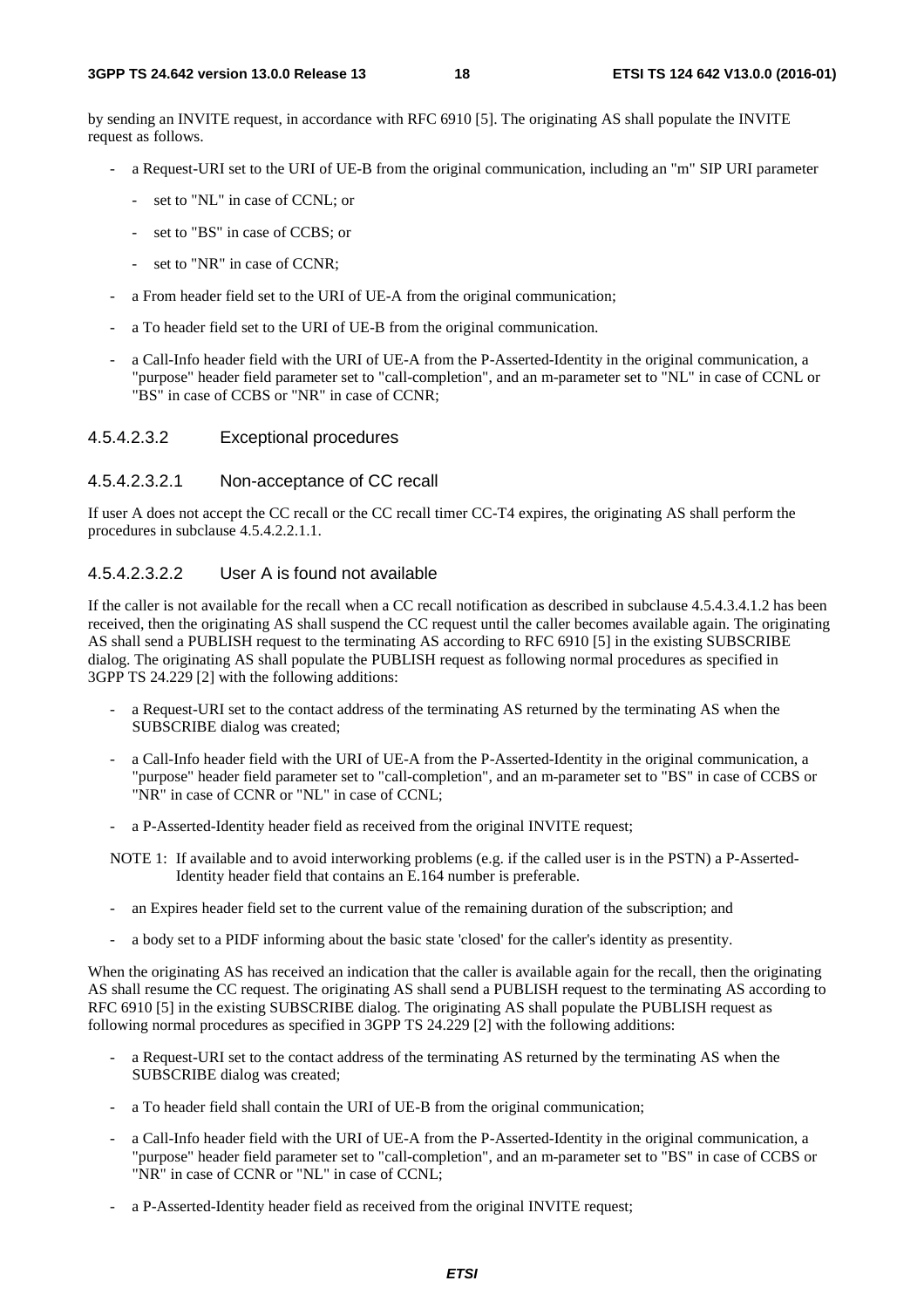- NOTE 2: If available and to avoid interworking problems (e.g. if the called user is in the PSTN) a P-Asserted-Identity header field that contains an E.164 number is preferable.
- an Expires header field set to the current value of the remaining duration of the subscription; and
- a body set to a PIDF informing about the basic state 'open' for the caller"s identity as presentity.

In case the originating AS has sent several suspension requests to different terminating ASs and the AS has received an indication that the caller is available again, the originating AS shall resume each suspended request.

#### 4.5.4.2.3.2.3 The caller makes another call to the same destination B

If the caller initiates another communication to the same destination B and activates the same CC service (CCNL or CCBS or CCNR) again, then:

- if the two communications are identical, then the following network provider options exist:
	- 1) the originating AS shall retain the original request with the current request being discarded and inform the caller that the request has not been accepted because a CC request had already been stored against the requested destination B; or
	- 2) the originating AS shall treat this as a new CC request; and
- if the two calls are not identical, then the originating AS shall treat this as a new CC request. In order to decide that the two calls are identical, the originating AS shall only compare the basic communication information, i.e. the SDP offer, the destination selection information, and calling user identity (if any).

NOTE: It is a network provider option which information is used to identify identical communications.

#### 4.5.4.2.3.2.4 CC call failure

If the CC call fails, the originating AS shall inform the caller as for the basic communication procedures.

If CC is possible (a received 180 (Ringing) or 486 (Busy Here) or 480 (Temporarily Unavailable) response contains a Call-Info header field with a purpose parameter set to "call-completion"), two possibilities exist:

- if the retain option is supported across the networks (the originating AS has received a cc-service-retention parameter in the NOTIFY request described in subclause 4.5.4.3.2.1), the originating AS shall keep the transaction resources and shall not restart the service duration timer CC-T3. If the caller attempts to activate CC again, the originating AS shall treat this as described in subclause 4.5.4.2.3.2.3.
- if the retain option is not supported across the networks, the originating AS shall release the transaction resources. The originating AS shall deactivate the CC request and shall inform the caller accordingly.

If CC is not possible (a received 180 (Ringing) or 486 (Busy Here) or 480 (Temporarily Unavailable) response does not contain a Call-Info header field with a purpose parameter set to 'call-completion'), the originating AS shall deactivate the CC request according to the procedures described in subclause 4.5.4.2.2 and shall inform the caller accordingly.

### 4.5.4.3 Actions at the terminating AS

#### 4.5.4.3.0 General

The terminating AS shall operate as a SIP proxy as specified in subclause 5.7.4 of 3GPP TS 24.229 [2] or operate as a routing B2BUA as specified in subclause 5.7.5 of 3GPP TS 24.229 [2] for the incoming INVITE request and all future requests and responses in the same dialog.

#### 4.5.4.3.1 CC possible indication

#### 4.5.4.3.1.1 Normal operation

When on an incoming communication the terminating AS supports the CCNR service, then the terminating AS shall insert a Call-Info header field with either the URI of the terminating AS or the URI received in the original INVITE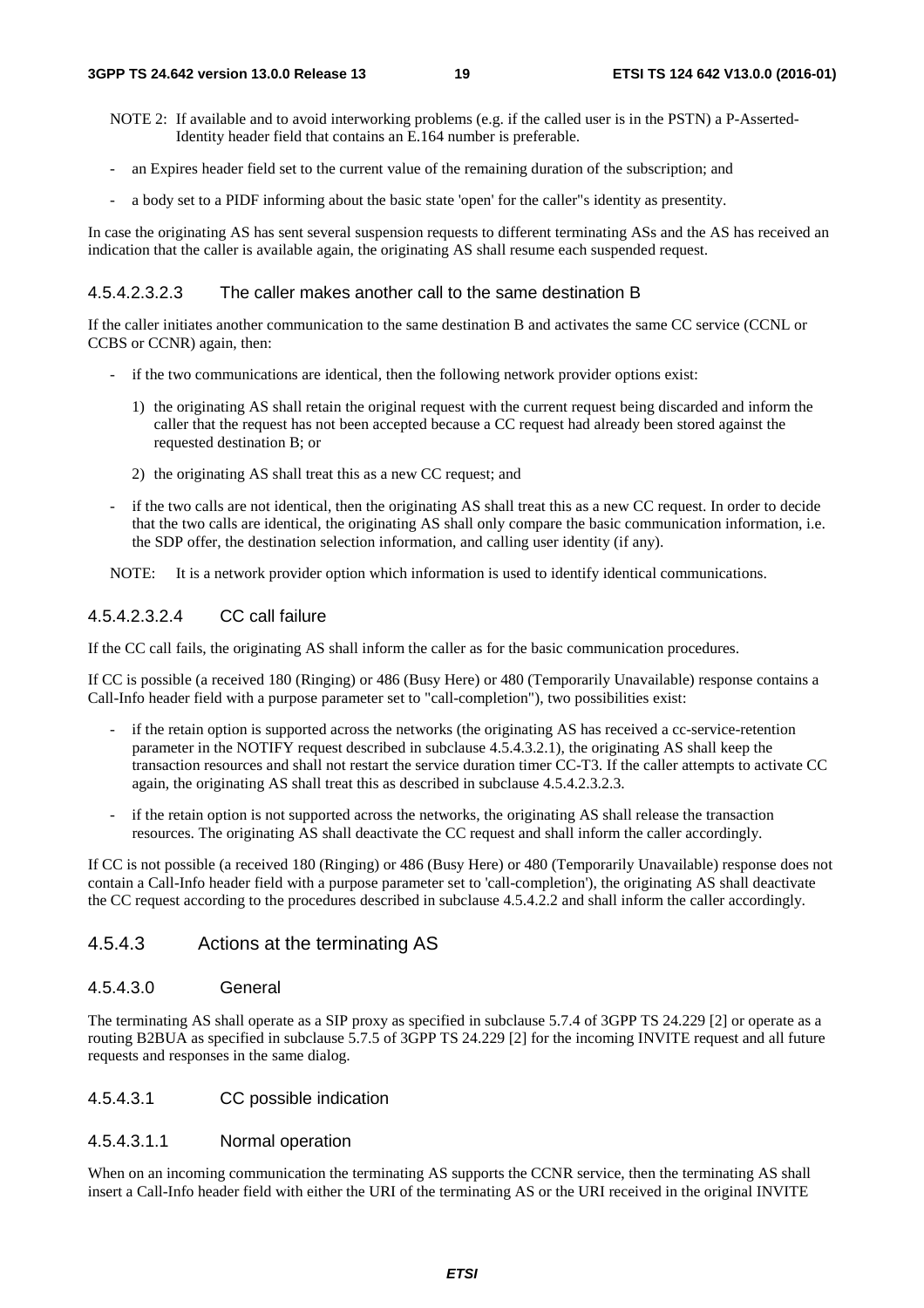#### **3GPP TS 24.642 version 13.0.0 Release 13 20 ETSI TS 124 642 V13.0.0 (2016-01)**

request, a purpose-parameter set to 'call-completion', and an m-parameter set to 'NR' in the 180 (Ringing) response forwarded by the AS to indicate whether CCNR is possible or not, in accordance with RFC 6910 [5].

When on an incoming communication the callee is found to be busy and the terminating AS supports the CCBS service, then the terminating AS shall insert a Call-Info header field with either the URI of the terminating AS or the URI received in the original INVITE request, a "purpose" header field parameter set to "call-completion", and an mparameter set to "BS" in the 486 (Busy Here) response generated by the terminating AS (in case of 'network determined user busy') or forwarded by the terminating AS (in case of 'user determined user busy') to indicate whether CCBS is possible or not, in accordance with RFC 6910 [5].

When on a incoming communication the callee is found to be not registered and the terminating AS supports the CCNL service, then the terminating AS shall insert a Call-Info header field with either the URI of the terminating AS or the URI received in the original INVITE request, a "purpose" header field parameter set to "call-completion", and a mparameter set to "NL" in the 480 (Temporarily Unavailable) response generated by the terminating AS to indicate whether CCNL is possible or not, in accordance with RFC 6910 [5].

If the terminating AS knows that the CC is not possible on destination B, the terminating AS shall not include a Call-Info header field with a "purpose" header field parameter set to "call-completion" in any response sent to the originating side.

## 4.5.4.3.1.2 Exceptional procedures

Not applicable

## 4.5.4.3.2 CC Invocation

## 4.5.4.3.2.1 Normal operation

Several CC requests can be queued against one destination B in the destination B CC queue (queue B). The exact size of queue B (from 1 to 5 entries) is a destination network operator option.

As a network option the destination network operator can reduce the sizes of the CC queues associated with individual users. The reduced size can be zero. The size of the CCBS queue can also be related to the size of the CCNR queue if existing.

On receipt of a CC invocation request as described in subclause 4.5.4.2.1.1.5, the terminating AS shall:

- a) acknowledge the receipt of the SUBSCRIBE request in accordance with RFC 6665 [6].
- b) check if the Request-URI of the SUBSCRIBE request is available for the requested CC service; if there is no match, the terminating AS shall check if the URI in the To header field of the SUBSCRIBE request is available for the requested CC service; if it is available, the terminating AS shall store the information received in the CC invocation request in the destination B queue and send a NOTIFY request to the originating AS according to RFC 6910 [5]. The terminating AS shall populate the NOTIFY request as follows:
	- a Request-URI set to the URI of the originating AS as received in the Contact header field of the SUBSCRIBE request;
	- a To header field set to the URI of UE-A as received in the From header field of the SUBSCRIBE request;
	- a From header field set to the URI of UE-B as received in the To header field of the SUBSCRIBE request;
	- a Subscription-State header field set to "active";
	- the "expires" Subscription-State header field parameter set to the current value of the subscription duration;
	- a body set to a cc-state parameter set to 'queued'; and
	- if the retain option is supported at the terminating AS, a cc-service-retention parameter in the same body;
- c) start the service duration timer CC-T7; and
- d) monitor destination B
	- in case of CCNL for becoming registered; or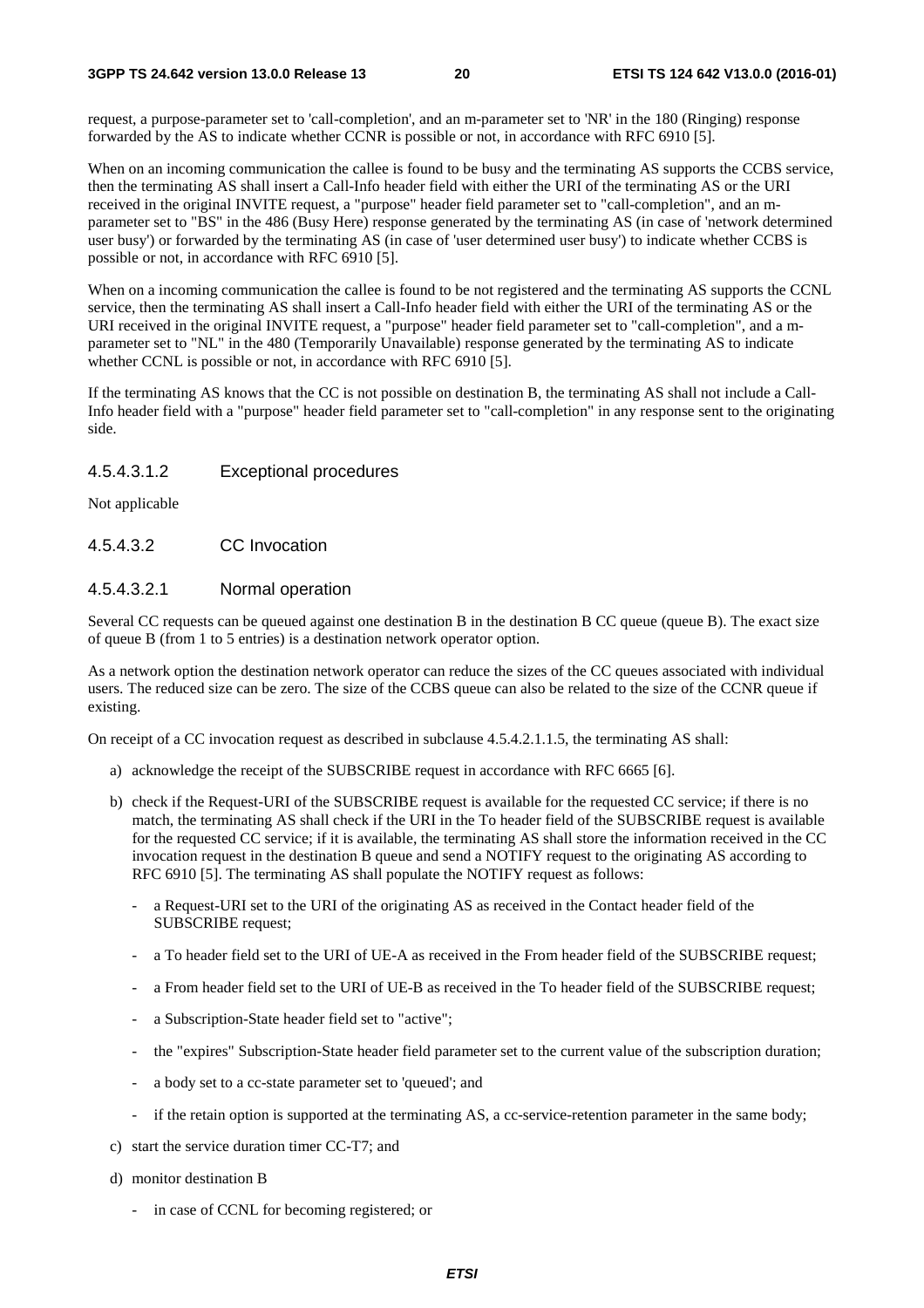- in case of CCBS for becoming not busy; or
- in case of CCNR for becoming not busy after having initiated an activity.

NOTE: Methods for monitoring the callee for becoming not busy are a network provider implementation option.

### 4.5.4.3.2.2 Exceptional procedures

When the invocation of the requested CC service is rejected by the terminating AS, in accordance with RFC 6910 [5] the terminating AS shall send a 480 (Temporarily Unavailable) response (short term denial) or a 403 (Forbidden) response (long term denial), in the following cases:

- if there are already the maximum number of requests queued against destination B;
- if there is an interaction with other services which prevents the invocation of the requested CC service;
- if the URI in the To header field of the SUBSCRIBE request is not available for the requested CC service at destination B.

If the callee is registered when the CCNL invocation request arrives, the terminating AS shall apply the normal CC invocation procedures as described in subclause 4.5.4.3.2.1.

If the callee is no longer busy when the CCBS invocation request arrives, the terminating AS shall apply the normal CC invocation procedures as described in subclause 4.5.4.3.2.1.

If the callee has answered the communication when the CCNR invocation request arrives, the terminating AS shall apply the normal CC revocation procedures as described in subclause 4.5.4.3.3.1.

NOTE: A general error, e. g. a syntax error, or a non-compliance to the call-completion event-package, is answered according to the procedures described in RFC 6665 [6].

### 4.5.4.3.3 CC Revocation

### 4.5.4.3.3.1 Normal operation

On receipt of a CC revocation request as described in subclause 4.5.4.2.2.1.1, the terminating AS shall delete the CC request from the destination B queue and send a NOTIFY request to the originating AS according to RFC 6665 [6] and RFC 6910 [5]. The terminating AS shall populate the NOTIFY request as follows:

- a Request-URI set to the URI of the originating AS as received in the Contact header field of the SUBSCRIBE request;
- a To header field set to the URI of UE-A as received in the From header field of the SUBSCRIBE request;
- a From header field set to the URI of UE-B as received in the To header field of the SUBSCRIBE request;
- a Subscription-State header field set to "terminated"; and
- the "reason" Subscription-State header field parameter set to 'timeout'.

### 4.5.4.3.3.2 Exceptional procedures

The terminating AS shall automatically revoke a particular request for the CC service if the CC service duration timer CC-T7 expires. If timer CC-T7 expires, the terminating AS shall send a NOTIFY request to the originating AS as described in subclause 4.5.4.3.3.1 with the "reason" Subscription-State header field parameter set to 'noresource'.

- 4.5.4.3.4 CC Operation
- 4.5.4.3.4.1 Normal operation
- 4.5.4.3.4.1.1 The callee becomes available

When the callee becomes registered or not busy, then the terminating AS shall check queue B: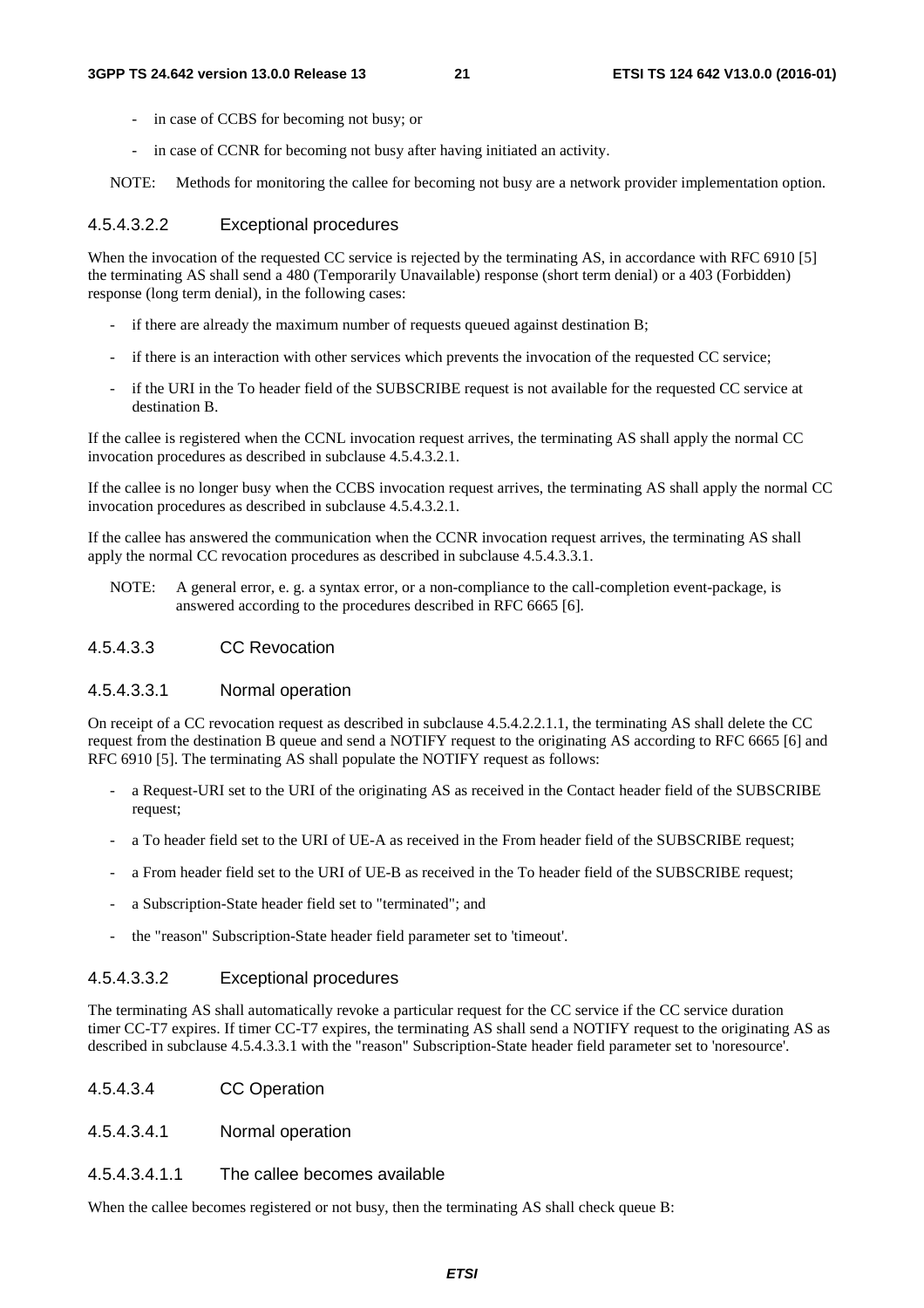- a) if there is an entry in the queue currently being processed, the terminating AS shall take no further action;
	- b) otherwise, the terminating AS shall examine the entries in the queue:
- c) if an entry is suspended, the terminating AS shall take another entry; and
- d) if an entry is not suspended, the terminating AS shall select it for the CC recall.
- NOTE: The algorithm for the order addressing entries in the queue is outside the scope of this document. It needs not to be the order of creation of the queue entries.

The terminating AS shall start the destination B idle guard timer CC-T8. When the destination B idle guard timer CC-T8 expires, the terminating AS shall process the selected CC request.

### 4.5.4.3.4.1.2 The CC recall is started

When processing a CC request, provided that the callee is still available, the terminating AS shall start the CC recall procedure.

The CC recall procedure is defined as follows:

- the terminating AS shall send a NOTIFY request to the originating AS according to RFC 6910 [5]. The terminating AS shall populate the NOTIFY request as follows:
	- a Request-URI set to the URI of the originating AS as received in the Contact header field of the SUBSCRIBE request
	- a To header field set to the URI of UE-A as received in the From header field of the SUBSCRIBE request;
	- a From header field set to the URI of UE-B as received in the To header field of the SUBSCRIBE request;
	- a Subscription-State header field set to "active";
	- the "expires" Subscription-State header field parameter set to the remaining duration of the subscription;
	- a body set to a cc-state parameter set to 'ready'; and
- the terminating AS shall start the CC recall timer CC-T9.

#### 4.5.4.3.4.1.3 Incoming communication during the CC recall processing

If the terminating AS receives an INVITE request while a CC recall is processed, the terminating AS shall check whether this new incoming communication includes a CC call indicator (an "m" SIP URI parameter is added to the Request-URI, or a Call-Info header field exists and includes an "m" header parameter).

NOTE: The value of the "m" SIP URI parameter and "m" header parameter does not necessary correspond to the invoked CC service.

If the INVITE request includes a CC Call indicator, the terminating AS offer the incoming communication to the callee.

If the INVITE request does not include a CC call indicator, the terminating AS shall reject the incoming communication by generating a 486 (Busy Here) response which includes a CC possible indication, according to the normal CC possible indication procedures described in subclause 4.5.4.3.1.1.

### 4.5.4.3.4.1.4 Procedures after the CC call was offered to the callee

When the terminating AS has sent a 183 (Session Progress) response, a 180 (Ringing) response or a 200 (OK) response, it shall:

- stop the timers CC-T7 and CC-T9;
- delete the CC request from the destination B queue
- send a CC revocation notification as described in subclause 4.5.4.3.3.2 to the originating AS; and
- if there are further CC requests to be processed, then check whether the callee is busy: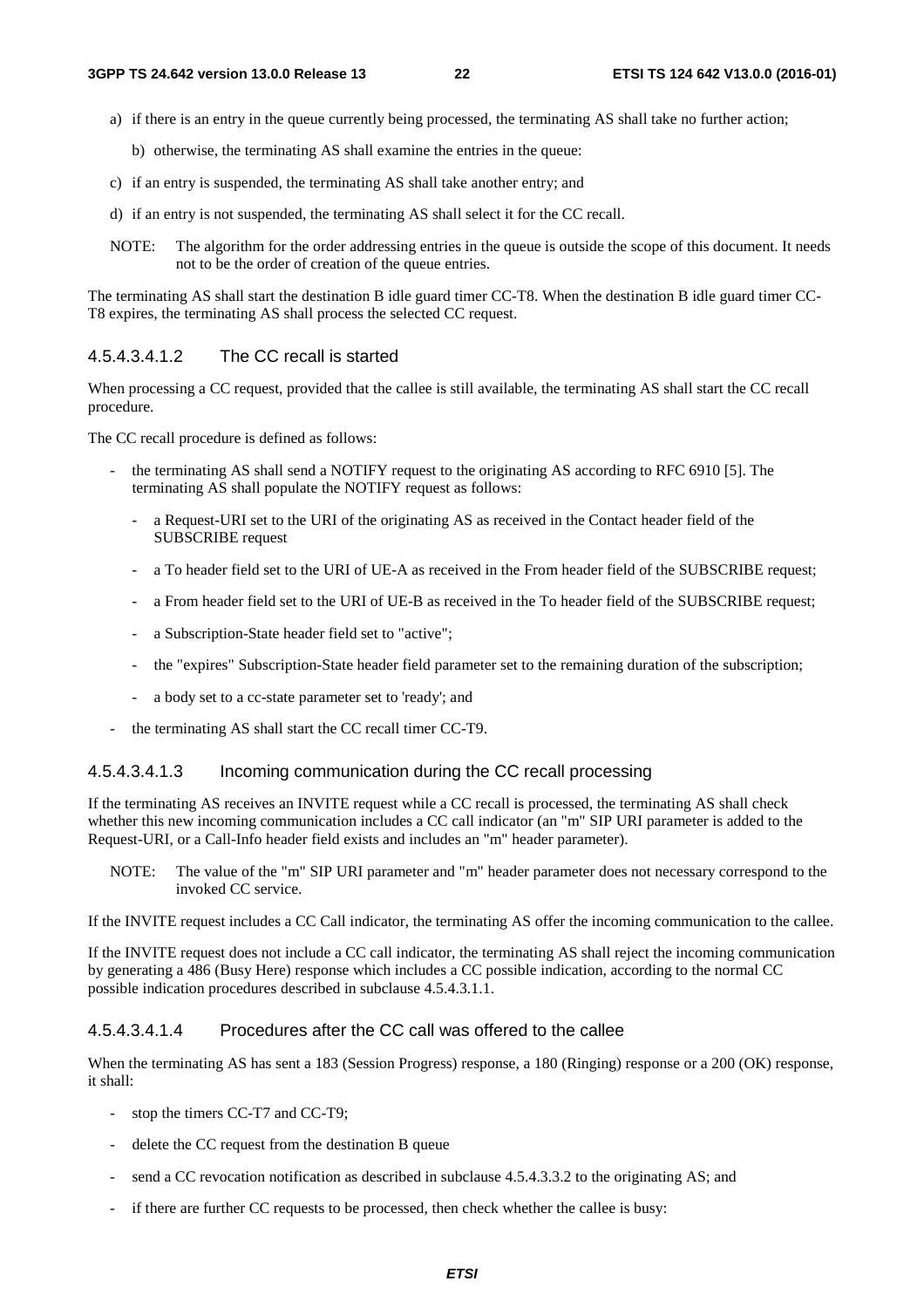- if the callee is busy, the terminating AS shall take no further action; or
- if the callee is not busy, the terminating AS shall service the queue for destination B as described above.

#### 4.5.4.3.4.1.5 Further procedures

If the originating AS resumes a CC request according to the procedures describe in subclause 4.5.4.2.3.2.2 because user A has become free (i.e. not busy and not CC busy), then, if the callee is available and there is no entry in the CC queue which is currently being processed, the terminating AS shall service the destination B queue as described above.

If the originating AS suspends a CC request according to the procedures describe in subclause 4.5.4.2.3.2.2, the terminating AS shall:

- stop timer CC-T9; and
- send a NOTIFY request to the originating AS, including a body with a cc-state parameter set to 'queued'; and
- attempt to process another CC request in the same queue.

If the originating AS revokes a CC request according to the procedures described in subclause 4.5.4.2.2.1.1, the terminating AS shall stop timers CC-T7 and CC-T9 and attempt to process another CC request in the same queue.

#### 4.5.4.3.4.2 Exceptional procedures

a) The callee is busy when destination B idle guard timer expires:

 If, upon expiry of the destination B idle guard timer CC-T8, the callee is busy (e.g. the callee has initiated an outgoing communication), then the terminating AS shall defer servicing of the destination B CC queue until the callee becomes not busy again.

b) The terminating AS receives a "ready" notification while processing the destination B CC queue:

See subclause 4.6.10.

c) The callee is busy upon arrival of the CC call:

 If the callee is busy when a CC call arrives, then the procedures depend on whether the retain option is supported across the networks:

- if the retain option is not supported at the terminating AS, the terminating AS shall cancel the corresponding CC request; the terminating AS shall send a 486 (Busy Here) response with a Call-Info header field with a "purpose" header field parameter set to "call-completion" to the originating AS; if a new CCBS invocation request is received from the originating AS, normal procedures apply, according to subclause 4.5.4.3.2;
- if the retain option is supported at the terminating AS, the terminating AS shall retain the original CC request in the queue; in this case the terminating AS shall continue to monitor destination B, shall not restart the timer CC-T7, shall stop timer CC-T9 and shall send a 486 (Busy Here) response with a Call-Info header field with a "purpose" header field parameter set to "call-completion" to the originating AS.
- d) No CC call as result:

 If no CC call results from the CC recall mechanism, the recall timer CC-T9 expires. In this case the terminating AS shall send a NOTIFY request to the originating AS according to RFC 6665 [6] and RFC 6910 [5]. The terminating AS shall populate the NOTIFY request as follows:

- a Request-URI set to the URI of the originating AS as received in the Contact header field of the SUBSCRIBE request;
- a To header field set to the URI of UE-A as received in the From header field of the SUBSCRIBE request;
- a From header field set to the URI of UE-B as received in the To header field of the SUBSCRIBE request;
- a Subscription-State header field set to 'terminated'; and
- the "reason" Subscription-State header field parameter set to 'rejected'.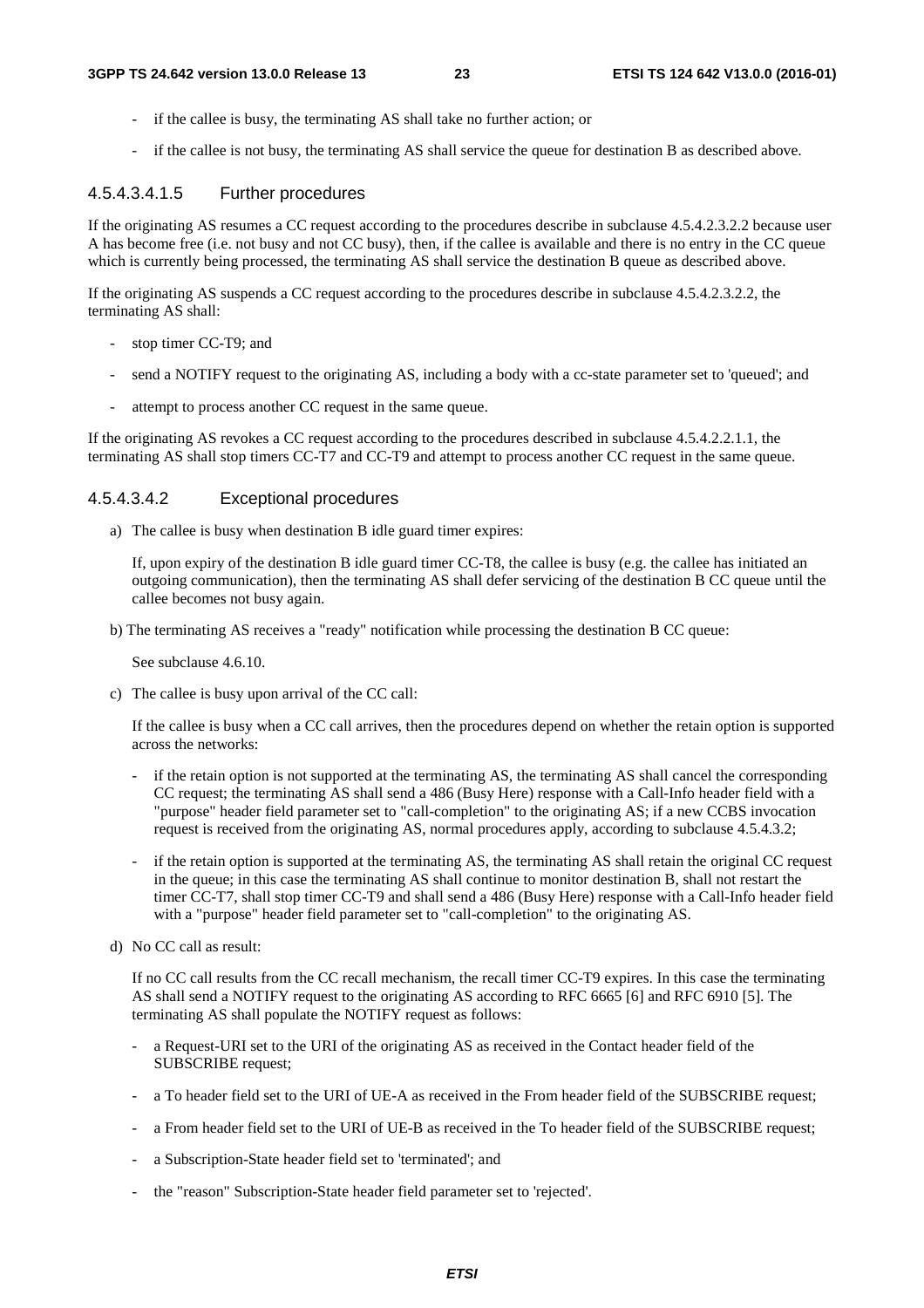## 4.5.4.4 Actions at the terminating UE

Basic call procedures according to 3GPP TS 24.229 [2] shall apply.

## 4.5.5 SIP specific Event Notifications

SIP specific Event Notifications shall be used in accordance with RFC 6665 [6] including as referenced in RFC 5875 [9] and RFC 4825 [10].

## 4.6 Interaction of Call-Completion with other services

## 4.6.1 Communication waiting (CW)

The CW AS shall not invoke the CW service on a CC recall.

NOTE 1: For a waiting communication, destination B is not considered as busy. If the communication waiting indication cannot be given at the destination B, user A will receive busy indication and can invoke the CCBS service to destination B.

NOTE 2: Procedures for the case the CC call encounters busy again are described in subclause 4.5.4.3.4.2.

## 4.6.2 Communication Hold (HOLD)

No impact, i.e. neither service shall affect the operation of the other service.

NOTE: When receiving a CC recall indication, user A can invoke the communication hold service in order to make interface resources available for the establishment of the CC call.

## 4.6.3 Terminating Identification Presentation (TIP)

No impact, i.e. neither service shall affect the operation of the other service.

## 4.6.4 Terminating Identification Restriction (TIR)

The TIR AS shall enforce the privacy settings of the CC recall answer on the CC call and if necessary on the subsequent communication, if the CC recall was invoked via 3pcc procedures.

## 4.6.5 Originating identification presentation (OIP)

No impact, i.e. neither service shall affect the operation of the other service.

## 4.6.6 Originating identification restriction (OIR)

The OIR AS shall enforce the privacy settings of the originating call on the CC call.

The OIR AS shall enforce the privacy settings of the originating call for SUBSCRIBE and NOTIFY requests when CC is invoked.

## 4.6.7 Conference calling (CONF)

No impact, i.e. neither service shall affect the operation of the other service.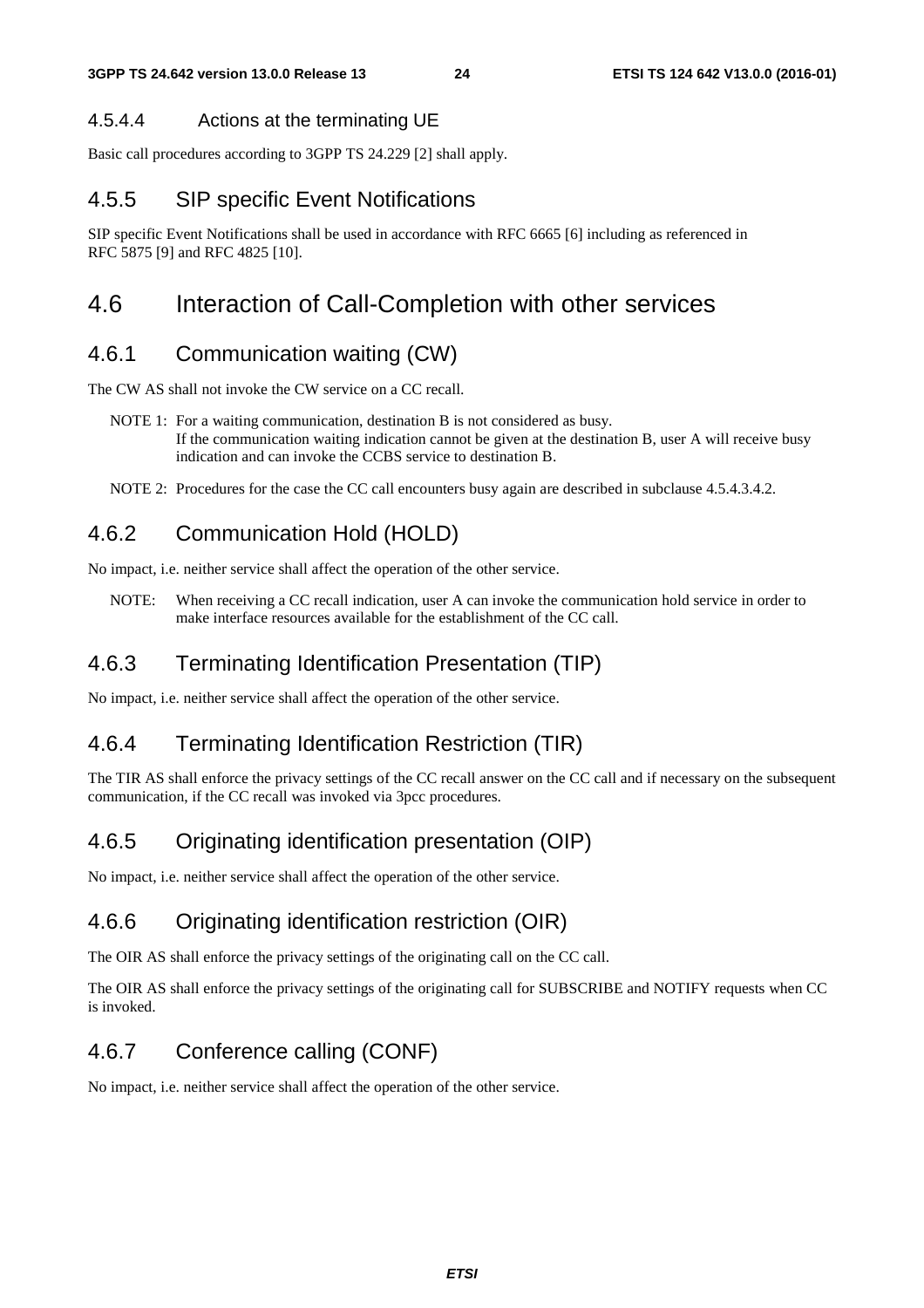## 4.6.8 Communication diversion services (CDIV)

## 4.6.8.1 General

The CDIV AS shall not divert a CC recall. The CDIV AS shall give a CC recall to user A at user A's original location.

## 4.6.8.2 Communication Forwarding Unconditional

For CFU activated by B before A requests CC on B:

If user B has activated CFU, and the forwarded communication results in a call-completion condition at user C, the CC AS shall inform user A that CC is possible at user C. If user A activates CC and subsequently activates CFU, the CDIV AS shall give the CC recall to user A at his original location. As a network option, in case of a diversion at user B, the CC AS shall not inform user A that CC is possible.

For CFU activated by B after A requests CC on B:

If user B activates CFU after user A has activated CC on user B, then the CC AS shall revoke the CC request by sending a NOTIFY request to the originating AS as described in subclause 4.5.4.3.3.1 with the "reason" Subscription-State header field parameter set to 'noresource'.The CC AS serving user A shall send a notification "CC cancelled" to the user A.

As a network option, the CC AS shall suspend the CC request until user B deactivates CFU. If the service duration timer CC-T7 expires before user B deactivates CFU, the CC AS shall revoke the CC request as decribed in subclause 4.5.4.3.3.2.

NOTE: How the "CC cancelled" notification is send to user A is FFS.

### 4.6.8.3 Communication forwarding busy

For CFB activated by B before A requests CC:

If user B has activated CFB and is busy, and the forwarded communication results in a call-completion condition at user C, the CC AS shall inform user A that CC is possible at user C. As a network option, the CC AS shall inform user A that CCBS at user B is possible.

For CFB activated by B after A requests CC on B:

- If user B activates CFB after user A has activated CC on user B, a CC call from user A which encounters a busy condition at user B shall be treated as follows:
	- user B shall be considered as being busy and the CC AS shall apply the procedures of CCBS; or
	- the CDIV AS shall forward the communication as a normal communication.

### 4.6.8.4 Communication forwarding no reply

For CFNR activated by B before A requests CC:

If user B has activated CFNR and does not answer the communication, and the forwarded communication results in a call-completion condition at user C, the CC AS shall inform user A that CC is possible at user C. As a network option, the CC AS shall inform user A that CCNR at user B is possible.

For CFNR activated by B after A requests CC on B:

- If user B activates CFNR after user A has activated CC on user B, a CC call from user A which encounters a no reply condition at user B shall be treated as follows:
	- the CC AS shall apply the procedures of CCNR; or
	- the CDIV AS shall forward the communication as a normal communication.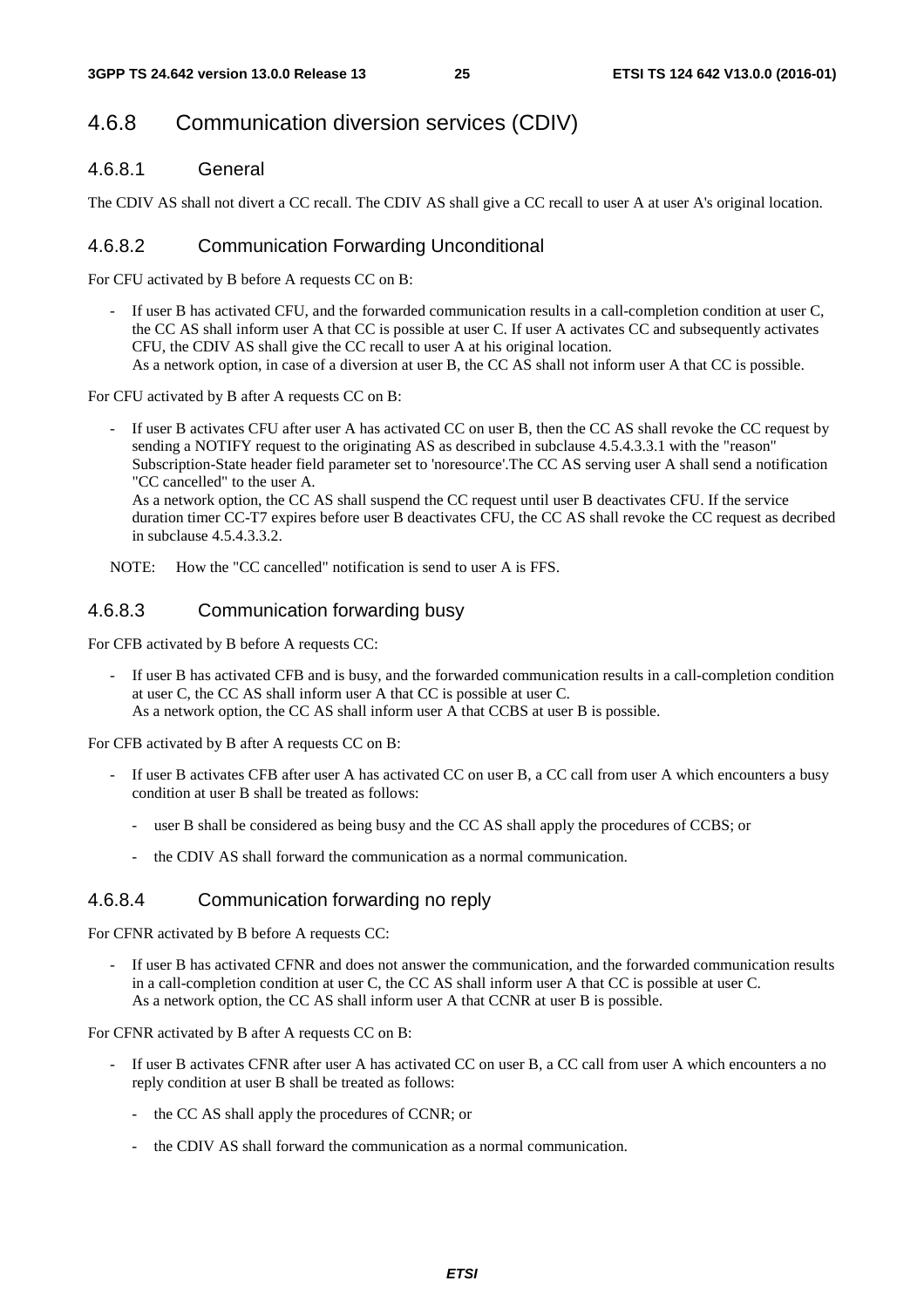### 4.6.8.5 Communication forwarding not registered

For CFNL activated by B before A requests CC on B:

If user B has activated CFNL and is not logged in, and the forwarded communication results in a call-completion condition at user C, the CC AS shall inform user A that CC is possible at user C. As a network option, the CC AS shall inform user A that CCNL at user B is possible.

For CFNL activated by B after A requests CC on B:

- If user B activates CFNL after user A has activated CC on user B, a CC call from user A which encounters a not logged-in condition at user B shall be treated as follows:
	- the CC AS shall apply the procedures of CCNL; or
	- the CDIV AS shall forward the communication as a normal communication.

#### 4.6.8.6 Communication deflection (CD)

For the originating user A:

If a communication to the called user B is deflected to user C by the CD service and results in a call-completion condition at user C, the CC AS shall inform user A that CC is possible at user C. The CDIV AS shall not deflect a CC recall.

For the called user B:

- The CDIV AS shall not deflect a CC call.

## 4.6.9 Advice of charge (AOC)

Charging information can be given for the original communication, and for the resulting CCBS communication.

## 4.6.10 Completion of communications (CCBS/CCNR/CCNL)

A user can be both a "user A" and a "user B" simultaneously, i.e. that user can have activated the CC service and have CC requests outstanding whilst at the same time that user can be the destination of CC requests from other users.

The CC AS shall handle CC requests activated by this user (the user's queue A) with priority over CC requests activated by other users on this user (the user"s queue B), see subclause 4.5.4.3.4.1.1.

## 4.6.11 Malicious communication identification (MCID)

No impact, i.e. neither service shall affect the operation of the other service.

## 4.6.12 Anonymous Communication Rejection and Communication Barring (ACR/CB)

No impact, i.e. neither service shall affect the operation of the other service.

## 4.6.13 Message Waiting Indication (MWI)

No impact, i.e. neither service shall affect the operation of the other service.

## 4.6.14 Explicit Communication Transfer (ECT)

Editor"s note: For further studies. For ECT with REFER the transferee does not know to who he sends the INVITE, and if the SUBSCRIBE is sent on another dialog, the SUBSCRIBE may not reach the target AS.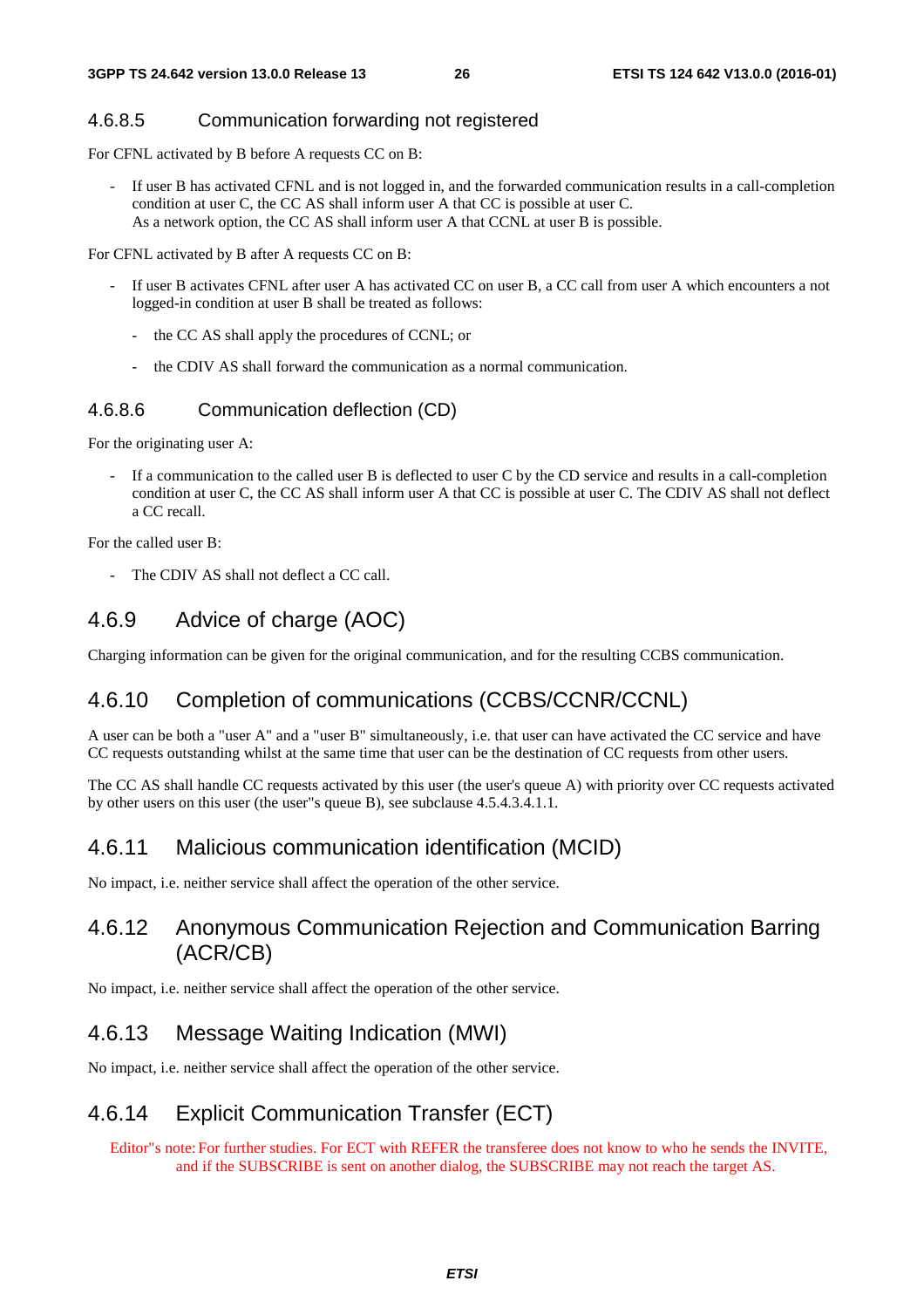## 4.6.15 Flexible Alerting (FA)

No impact, i.e. neither service shall affect the operation of the other service.

## 4.6.16 Customized Alerting Tones (CAT)

No impact, i.e. neither service shall affect the operation of the other service.

## 4.7 Void

## 4.8 Parameter values (timers)

## 4.8.1 Timers referring to the originating AS

- CC-T1 Retention timer. This timer specifies the amount of time that the network retains the communication information of the original communication which was not established successfully. After being informed that CC is possible the caller sends a CC invocation request before expiry of this timer. The minimum value of this timer is 15 seconds.
- CC-T2 CC request operation timer. Supervision of response to a CC activation request sent from the originating AS to the terminating AS. CC-T2 will expire if signalling is not possible, at signalling failures, or if the terminating AS cannot respond. The minimum value of this timer is 10 seconds.
- CC-T3 CC service duration timer. This timer specifies the maximum time the service will remain activated for user A. The maximum value of this timer is 180 minutes.
	- NOTE: The value of the CC service duration timer can differ in the network dependent on the invoked CC service. CCBS can take one value and CCNR or CCNL can take another value.
- CC-T4 CC recall timer. This timer specifies the maximum time the originating AS will wait for a response from user A to a CC recall. The maximum value of this timer is 20 seconds.
- CCNR-T5 No-reply timer. This timer specifies the maximum time after which the originating AS will provide the announcement that CCNR is possible, and inband activation is possible. The maximum value of this timer is 20 seconds.

## 4.8.2 Timers referring to the terminating AS

- CC-T7 CC service duration timer CC-T7 expiry will only be meaningful if the expiry of CC-T3 has not been notified to the terminating AS. CC-T7 takes a longer duration than CC-T3, i.e. CC-T7 expires at abnormal situations only. The maximum value of this timer is 190 minutes. When CC-T7 expires, the CC request will be cancelled at the terminating AS as well as at the originating AS.
	- NOTE: The value of the CC service duration timer can differ in the network dependent on the invoked CC service. CCBS can take one value and CCNR or CCNL can take another value.
- CC-T8 Destination B idle guard timer. This timer specifies the amount of time the terminating AS will delay after destination B has become free, before initiating a CC recall towards the originating AS. The maximum value of this timer is 10 seconds.
- CC-T9 Recall timer. CC-T9 should expire at emergency only, i.e. the recall should be cancelled by CC-T4 at the originating AS if recall is not responded to. Duration of  $CC-T9 = 20$  seconds + some seconds for CC call set-up. The maximum value is 30 seconds.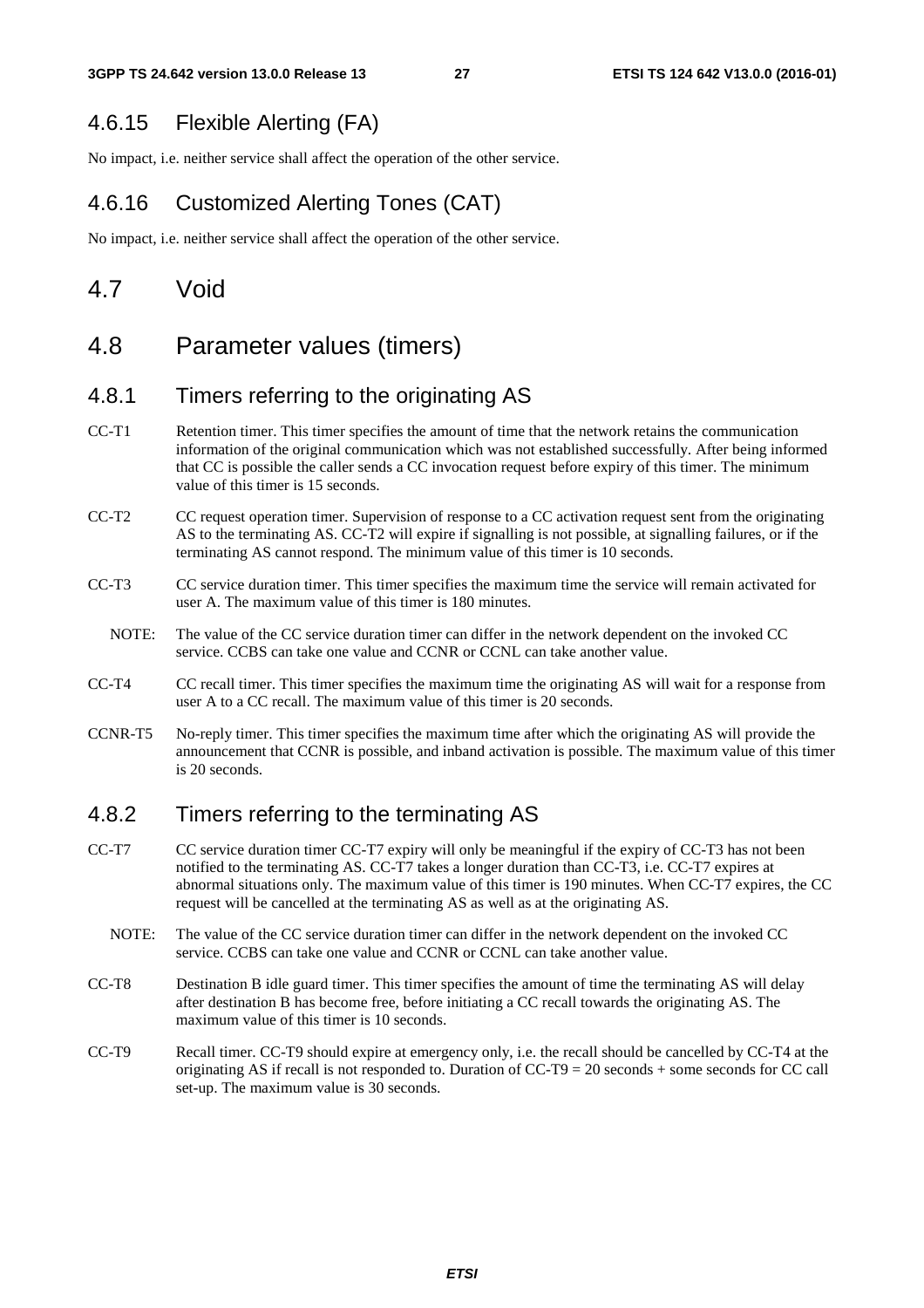## 4.9 Communication completion configuration XCAP application usage

## 4.9.1 General

Communication completion configuration documents are sub-trees of the simservs XML document specified in 3GPP TS 24.623 [4]. As such, communication completion configuration documents use the XCAP application usage in 3GPP TS 24.623 [4].

**Data semantics:** The semantics of the communication completion XML configuration document is specified in subclause 4.9.2.

**XML schema:** Implementations in compliance with this specification shall implement the XML schema that minimally includes the XML Schema defined in subclause 4.9.3 and the *simservs* XML schema specified in subclause 6.3 of 3GPP TS 24.623 [4].

## 4.9.2 Data semantics

The active attribute of <communication-completion> element indicates whether the communication completion service is activated or not.

The <communication-completion> element contains an optional <CCBS-CC-T3-timer> and optional <CCNR-CC-T3 timer> elements.

The <CCBS-CC-T3-timer> is a read-only element and indicates the value, in minutes, of the CC-T3 of the CCBS service.

The <CCNR-CC-T3-timer> is a read-only element and indicates the value, in minutes, of the CC-T3 of the CCNR and CCNL services.

## 4.9.3 XML schema

```
<?xml version="1.0" encoding="UTF-8"?> 
<xs:schema xmlns:ss="http://uri.etsi.org/ngn/params/xml/simservs/xcap" 
  xmlns:xs="http://www.w3.org/2001/XMLSchema" 
   targetNamespace="http://uri.etsi.org/ngn/params/xml/simservs/xcap" 
  elementFormDefault="qualified" attributeFormDefault="unqualified" 
\rightarrow<xs:include schemaLocation="XCAP.xml"/> 
   <xs:element name="communication-completion" substitutionGroup="ss:absService"> 
     <xs:annotation> 
       <xs:documentation>communication completion</xs:documentation> 
     </xs:annotation> 
     <xs:complexType> 
       <xs:complexContent> 
         <xs:extension base="ss:simservType"> 
           <xs:sequence> 
 <xs:element name="CCBS-CC-T3-timer" type="xs:positiveInteger" minOccurs="0"/> 
 <xs:element name="CCNR-CC-T3-timer" type="xs:positiveInteger" minOccurs="0"/> 
             <xs:any namespace="##other" processContents="lax" minOccurs="0" maxOccurs="unbounded"/> 
           </xs:sequence> 
           <xs:anyAttribute namespace="##any" processContents="lax"/> 
         </xs:extension> 
       </xs:complexContent> 
     </xs:complexType> 
   </xs:element>
```
</xs:schema>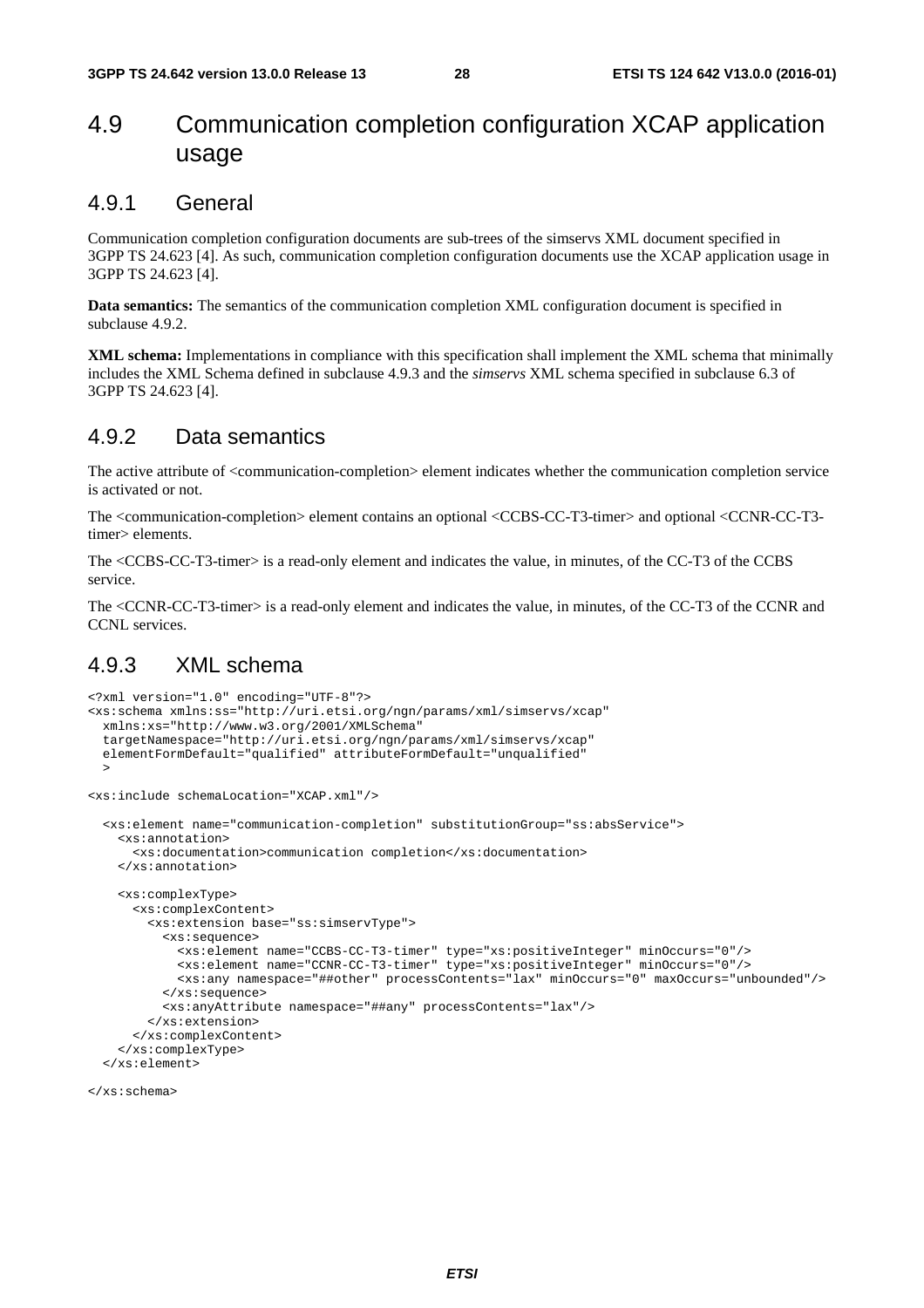## 4.10 Communication completion request records

## 4.10.1 General

The communication completion request records XCAP application usage allows a UE to interrogate the communication completion AS to find out a list of the currently pending communication completion requests originated by a public user identity registered at the UE.

The communication completion AS shall support acting as XCAP server as specified in IETF RFC 4825 [10] providing the communication completion request records XCAP application usage as specified in subclause 4.10.2 and shall support acting as notifier of the changes in the communication completion request records XML document using RFC 5875 [9].

The UE may support acting as XCAP client as specified in IETF RFC 4825 [10] accessing the communication completion request records XCAP application usage as specified in subclause 4.10.2 and may support acting as subscriber for the changes in the communication completion request records XML document using RFC 5875 [9].

## 4.10.2 Communication completion request records XCAP application usage

### 4.10.2.1 Application Unique ID (AUID)

The AUID of the communication completion request records XCAP application usage is "org.3gpp.ccrr"

## 4.10.2.2 XML schema

The communication completion request records XML documents are composed according to the XML schema defined in this subclause.

```
<?xml version="1.0" encoding="UTF-8"?> 
<xs:schema 
  xmlns:xs="http://www.w3.org/2001/XMLSchema" 
  xmlns:ccrr="urn:3gpp:ns:ccrr:1.0" 
   targetNamespace="urn:3gpp:ns:ccrr:1.0" 
  elementFormDefault="qualified" 
  attributeFormDefault="unqualified"> 
   <xs:element name="cc-records" type="ccrr:Tcomm-completion-req-records"/> 
   <xs:complexType name="Tcomm-completion-req-records"> 
     <xs:sequence> 
       <xs:element ref="ccrr:cc-entry" minOccurs="0" maxOccurs="unbounded"/> 
       <xs:any namespace="##other" processContents="lax" minOccurs="0" maxOccurs="unbounded"/> 
     </xs:sequence> 
     <xs:anyAttribute namespace="##any" processContents="lax"/> 
   </xs:complexType> 
   <xs:element name="cc-entry" type="ccrr:Tcomm-completion-entry"/> 
   <xs:complexType name="Tcomm-completion-entry"> 
     <xs:sequence> 
       <xs:element name="orig-URI" type="xs:anyURI"/> 
       <xs:element name="called-URI" type="xs:anyURI"/> 
       <xs:element name="term-URI" type="xs:anyURI" minOccurs="0"/> 
       <xs:element name="expiration" type="xs:dateTime"/> 
       <xs:any namespace="##other" processContents="lax" minOccurs="0" maxOccurs="unbounded"/> 
     </xs:sequence> 
     <xs:attribute name="id" type="xs:string" use="required"/> 
     <xs:anyAttribute namespace="##any" processContents="lax"/> 
   </xs:complexType>
```
</xs:schema>

## 4.10.2.3 Default document namespace

The default namespace of the communication completion request records XCAP application usage is "urn:3gpp:ns:ccrr:1.0"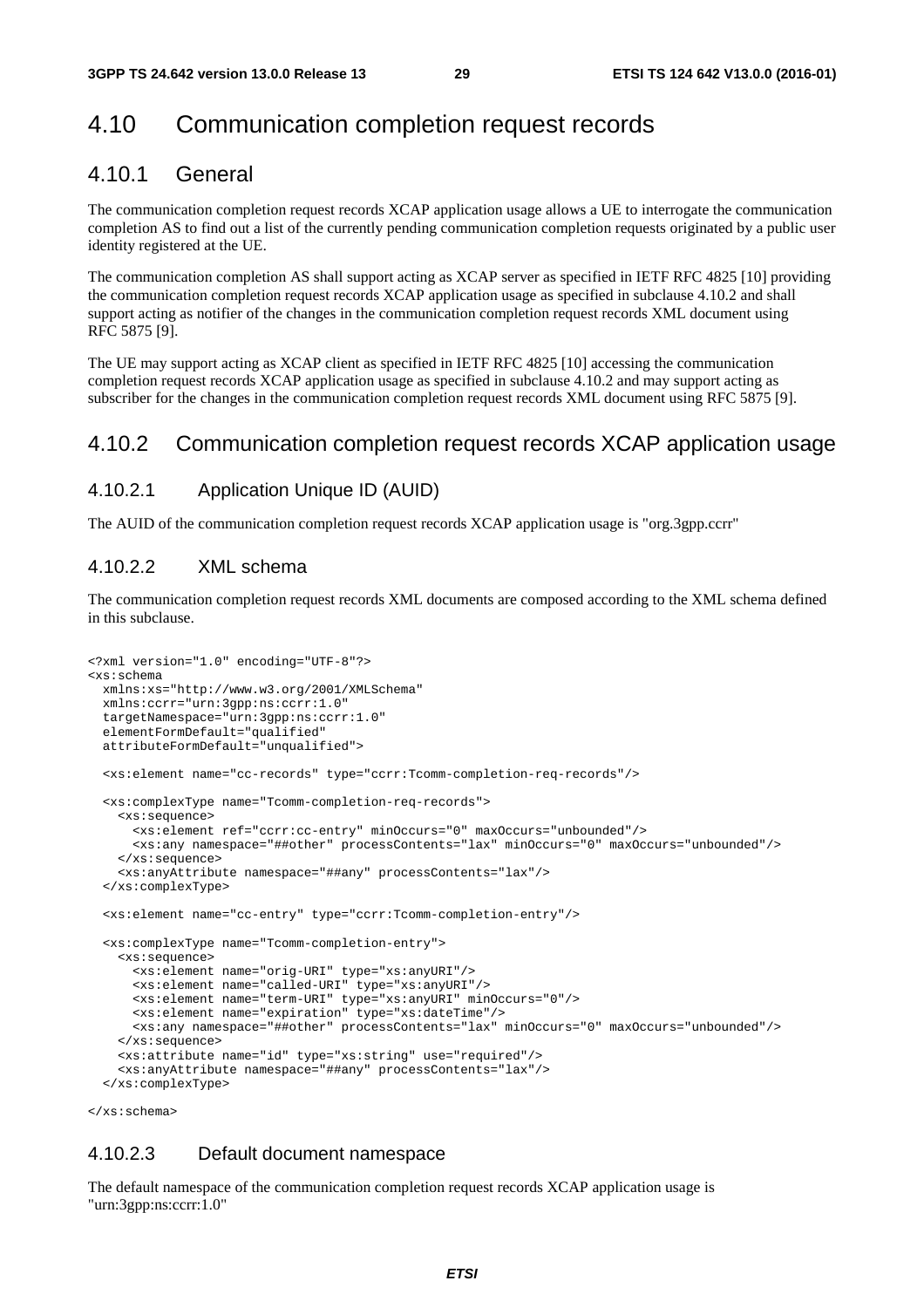## 4.10.2.4 MIME type

The MIME type of the communication completion request records XML document is specified in annex C.

## 4.10.2.5 Validation constraints

No additional constraints beyond those defined by IETF RFC 4825 [10] are defined.

## 4.10.2.6 Data semantics

The communication completion request records XML document contains a root element <cc-records> containing a list of <cc-entry> child elements.

The <cc-entry> element contains information related to a particular pending communication completion request. The <cc-entry> element contains a <orig-URI> element, a <called-URI> element, an optional <term-URI> child element and a <expiration> child element.

The <orig-URI> element contains the identity of the caller.

The <called-URI> element contains the identity called by the caller.

The <term-URI> element contains the identity where the call was routed to. The <term-URI> element is included in the <cc-entry> element, if the identity where the call was routed to was provided by the terminating side and unless the privacy was requested.

The <expiration> element indicates the expiration of the communication completion request.

## 4.10.2.7 Naming conventions

When stored in a directory of a user within the "users" subdirectory of the communication completion request records XCAP application usage, the filename of the communication completion request records XML document is "index".

## 4.10.2.8 Resource interdependencies

When the communication completion request records XML document is stored in a directory of a user identified by a URI within the "users" subdirectory of the communication completion request records XCAP application usage, then the <orig-URI> elements contain the URI of the user owning the document.

## 4.10.2.9 Authorization policies

The owner of the communication completion request records XML document is allowed to read the XML document.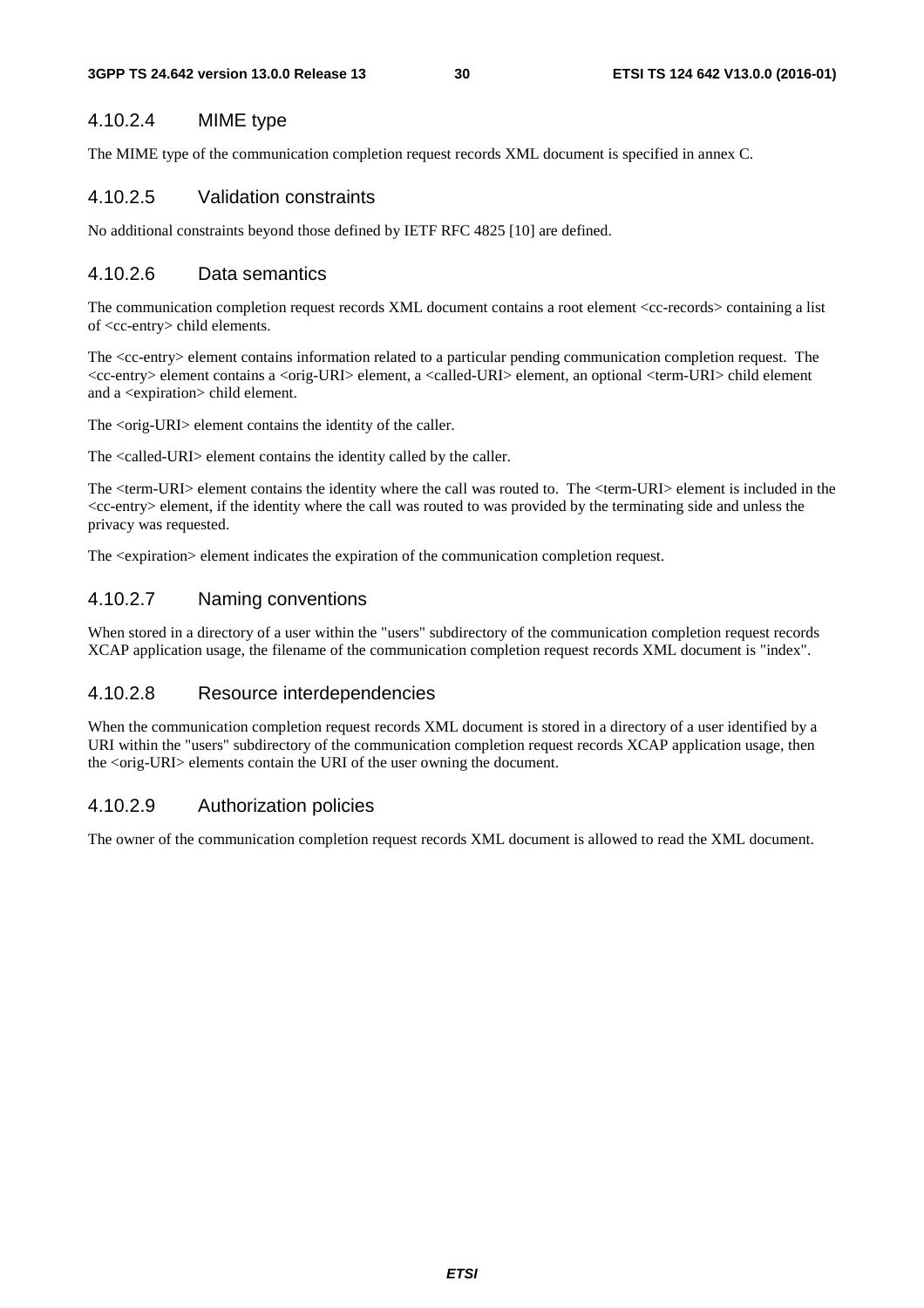Annex A (informative): Signalling flows

A.1 CCBS activation and CCBS call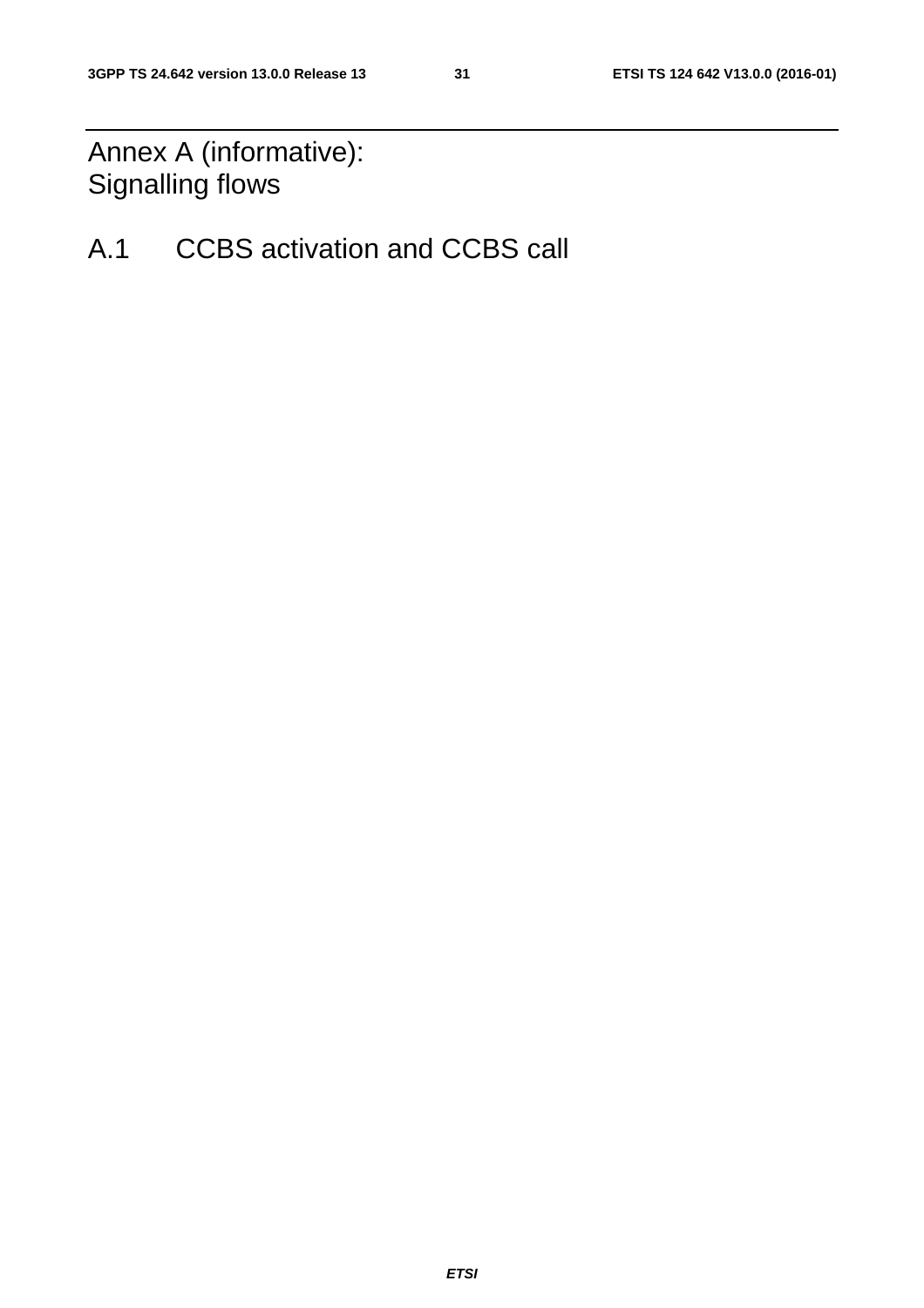

**Figure A.1.1: CCBS activation and CCBS call** 

Figure A.1.1 shows a basic signalling flow for a CCBS activation and a CCBS call.

**Call flows**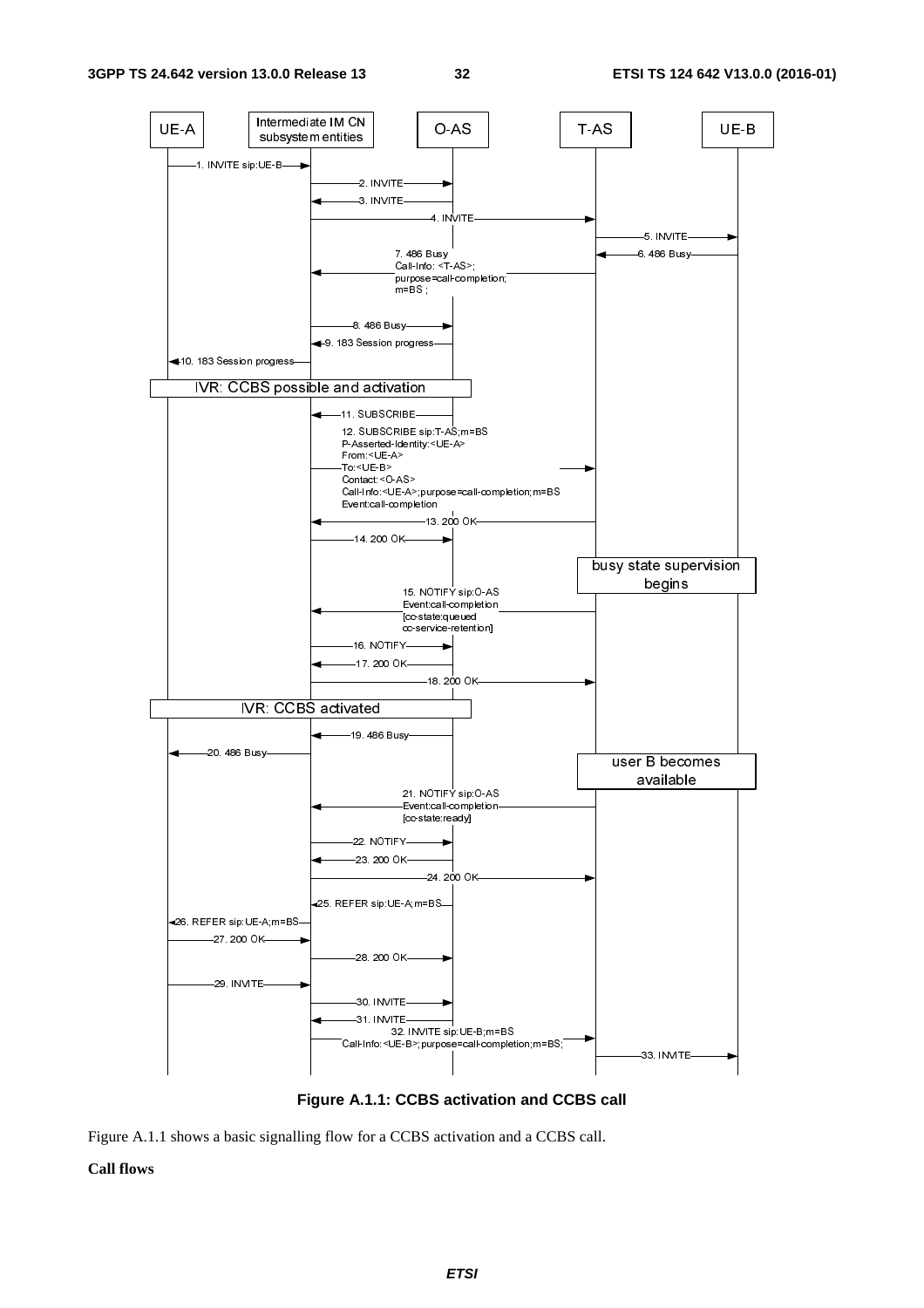1 to 5: The communication is initiated by UE-A by sending an INVITE request. The Request-URI will include the URI of UE-B. After IFC evaluation in the S-CSCF the INVITE request is routed to the originating AS and after that to the terminating AS and further on to UE-B.

**Table A.1-1: SIP INVITE request (UE to P-CSCF)** 

```
INVITE sip:user2_public2@home2.net SIP/2.0 
Via: SIP/2.0/UDP [5555::aaa:bbb:ccc:ddd]:1357;comp=sigcomp;branch=z9hG4bKnashds7 
Max-Forwards: 70 
Route: sip:pcscf1.home1.net:7531;lr;comp=sigcomp>, <sip:orig@scscf1.home1.net;lr> 
Accept-Contact: *;+g.3gpp.icsi-ref="urn%3Aurn-7%3gpp-service.ims.icsi.mmtel" 
Privacy: none 
From: <sip:user1_public1@home1.net>; tag=171828 
To: <sip:user2_public2@home2.net> 
Call-ID: cb03a0s09a2sdfglkj490333 
CSeq: 127 INVITE 
Supported: 100rel; precondition, gruu, 199 
Require: sec-agree 
Contact: <sip:user1_public1@home1.net;gr=urn:uuid:f81d4fae-7dec-11d0-a765-
   00a0c91e6bf6>;+g.3gpp.icsi-ref="urn%3Aurn-7%3gpp-service.ims.icsi.mmtel" 
Allow: INVITE, ACK, CANCEL, BYE, PRACK, UPDATE, INFO, REFER 
Accept: application/sdp,application/3gpp-ims+xml 
Content-Type: application/sdp 
Content-Length: (…) 
v=0o=- 2987933615 2987933615 IN IP6 5555::aaa:bbb:ccc:ddd 
s=-c=IN IP6 5555::aaa:bbb:ccc:ddd 
t=0 0
m=video 3400 RTP/AVP 98 99 
b=AS:75 
a=curr:qos local none 
a=curr:qos remote none 
a=des:qos mandatory local sendrecv 
a=des:qos none remote sendrecv 
a=inactive 
a=rtpmap:98 H263 
a=fmtp:98 profile-level-id=0 
a=rtpmap:99:MPVMP4V-ES 
m=audio 3456 RTP/AVP 97 96 
b=AS:25.4 
a=curr:qos local none 
a=curr:qos remote none 
a=des:qos mandatory local sendrecv 
a=des:qos none remote sendrecv 
a=inactive 
a=rtpmap:97 AMR 
a=fmtp:97 mode-set=0,2,5,7; maxframes=2 
a=rtpmap:96 telephone-event
```
- 6: UE-B answers with a 486 (Busy Here) response. The 486 (Busy Here) response is routed back to the terminating AS.
- 7 to 8: The terminating AS inserts a Call-Info header field in the 486 (Busy Here) response according to the procedures described in RFC 6910 [5]. The Call-Info header field will contain the URI of the terminating AS with an "m" header field parameter set to "BS" (busy subscriber). It further includes a "purpose" header field parameters set to "call-completion". The 486 (Busy Here) response is routed back to the originating AS.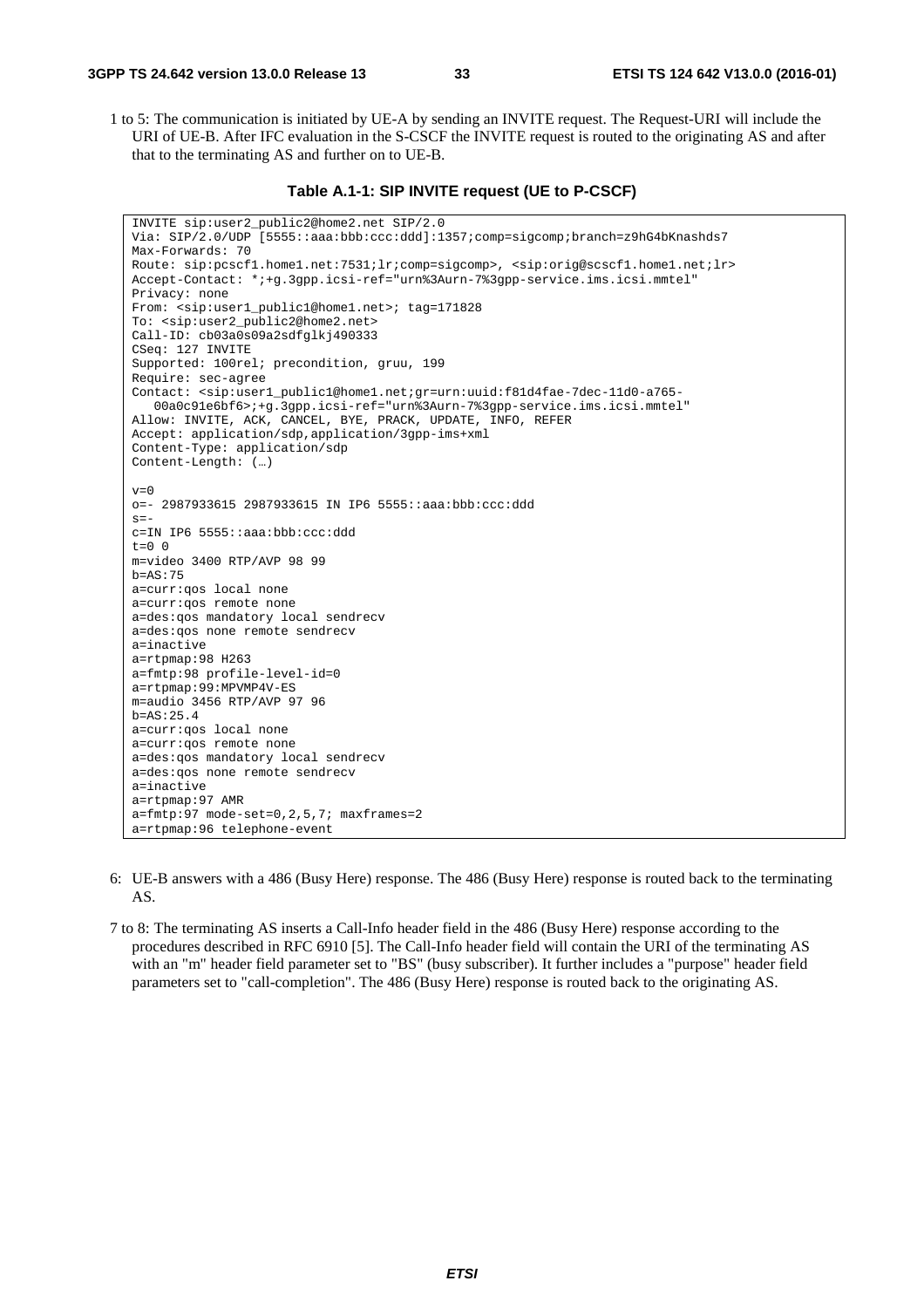

| $SIP/2.0$ 486 Busy Here                                                                             |
|-----------------------------------------------------------------------------------------------------|
| Via: SIP/2.0/UDP tas.home2.net;branch= z9hG4bK332b23.1, SIP/2.0/UDP                                 |
| scscf2.home2.net;branch=z9hG4bK344a65.1, SIP/2.0/UDP                                                |
| icscf2 s.home2.net;branch=z9hG4bKj5hqrt2o, SIP/2.0/UDP                                              |
| scscf1.home1.net;branch=z9hG4bKehuehjqt, SIP/2.0/UDP oas.home1.net;branch=z9hG4bKnashds7,           |
| SIP/2.0/UDP pcscf1.visited1.net;branch=z9hG4bK240f34.1,                                             |
| [5555::aaa:bbb:ccc:ddd]:1357;comp=sigcomp;branch=z9hG4bKnashds7                                     |
| From: <sip:user1_public1@home1.net>;taq=171828</sip:user1_public1@home1.net>                        |
| To: <sip:user2_public2@home2.net>;tag=314159</sip:user2_public2@home2.net>                          |
| Call-ID: cb03a0s09a2sdfqlkj490333                                                                   |
| CSeq: 127 INVITE                                                                                    |
| Retry-After: 3600                                                                                   |
| Contact: <sip:user2 public2@visited2.net;qr="urn:uuid:f81d4fae-7dec-11d0-a765-&lt;/td"></sip:user2> |
| 00a0c91ewxyz>;+q.3qpp.icsi-ref="urn%3Aurn-7%3qpp-service.ims.icsi.mmtel"                            |
| Content-Length: 0                                                                                   |
| Call-Info: <sip:tas.home2.net>;purpose=call-completion;m=BS</sip:tas.home2.net>                     |
|                                                                                                     |

- 9 to 10: The originating AS sends back a 183 (Session Progress) response to UE-A and initiates IVR procedures. User A is informed that CCBS is possible. User A activates CCBS.
- 11 to 12: The originating AS subscribes for the call-completion event package according to the procedures described in RFC 6910 [5] at the terminating AS. The originating AS generates a SUBSCRIBE request which Request-URI will include the URI of the terminating AS. In order to mark the SUBSCRIBE request as a request for CCBS, the originating AS adds the "m" SIP URI parameter with the value "BS" to the Request-URI. The From header field will include the caller URI. The To header field will include the callee URI.

#### **Table A.1-3: SUBSCRIBE request (Originating AS to S-CSCF)**

```
SUBSCRIBE sip:tas.home2.net;m=BS SIP/2.0 
Via: SIP/2.0/UDP oas.home1.net;branch=z9hG4bKnashds7 
Max-Forwards: 70 
Route: <sip:scscf1.home1.net> 
P-Asserted-Identity: <sip: user1_public1@home1.net> 
From: <sip:user1_public1@home1.net>;tag=31415 
To: <sip:user2_public2@home2.net> 
Call-ID: b89rjhnedlrfjflslj40a222 
Call-Info:<sip:user1_public1@home1.net>;purpose=call-completion;m=BS 
CSeq: 61 SUBSCRIBE 
Event: call-completion 
Expires: 2700 
Contact: <sip:oas.home1.net> 
Content-Length: 0
```
13 to 14 The terminating AS accepts the subscription and starts busy state supervision procedures on the callee.

#### **Table A.1-4: 200 (OK) response (Terminating AS to S-CSCF)**

```
SIP/2.0 200 OK 
Via: SIP/2.0/UDP scscf2.home2.net;branch=z9hG4bK344a65.1, SIP/2.0/UDP 
   icscf2_s.home2.net;branch=z9hG4bKj5hgrt2o, SIP/2.0/UDP 
   scscf1.home1.net;branch=z9hG4bKehuehjgt, SIP/2.0/UDP oas.home1.net;branch=z9hG4bKnashds7 
Record-Route: 
From: 
To: <sip:user2_public2@home2.net>;tag=151170 
Call-ID: 
CSeq:
Event: 
Expires: 2700 
Contact: <sip:tas.home2.net> 
Content-Length:
```
15 to 18: The terminating AS sends a notification to the originating AS, according to the procedures described in RFC 6910 [5]. The Request-URI of the NOTIFY request will include the URI of the originating AS. The body contains parameters informing of the caller"s call-completion state 'queued' and the availability of the call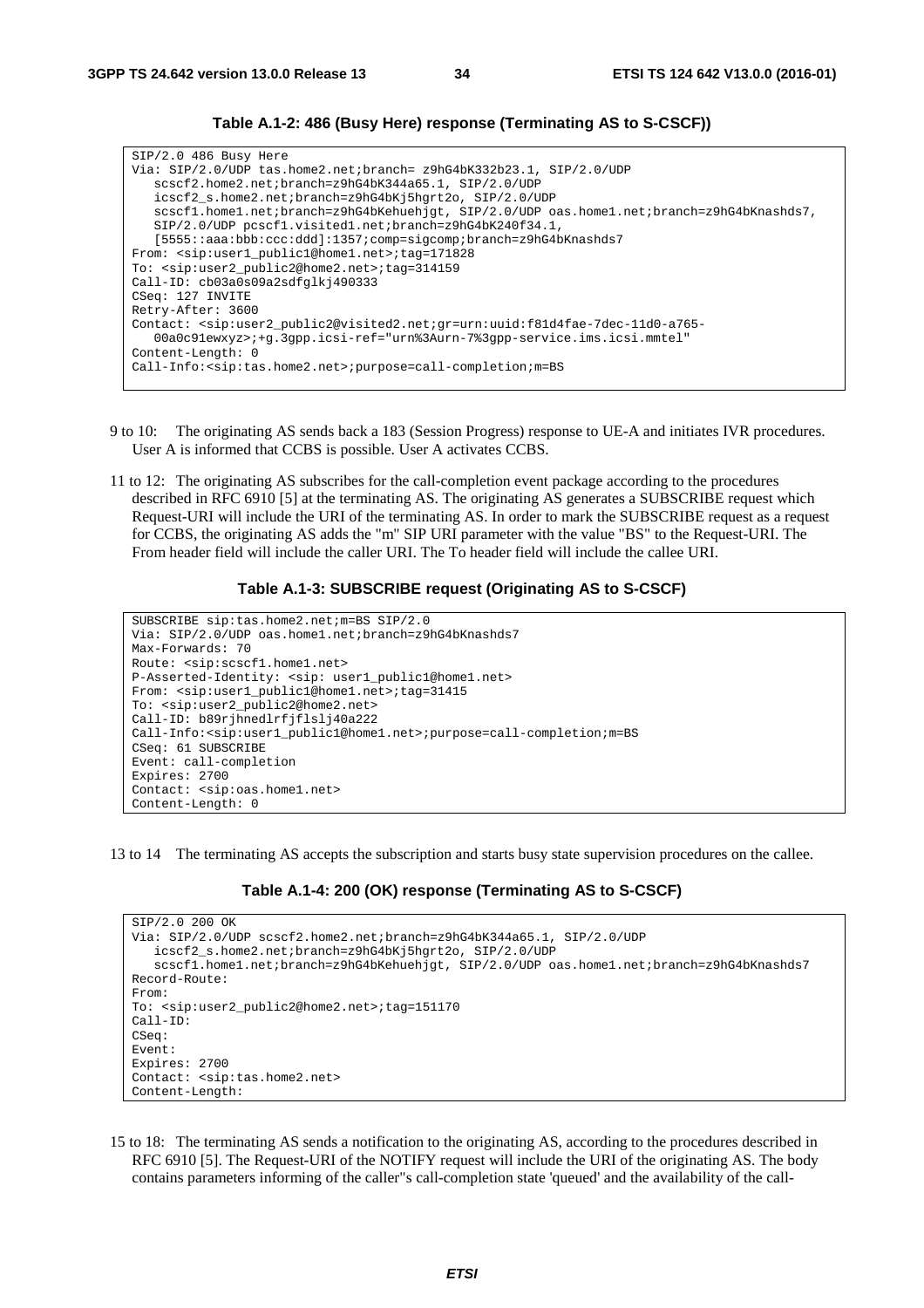completion service retention at the terminating AS. After confirmation of the notification the originating AS starts announcements procedures informing about the activation of CCBS.

**Table A.1-5: NOTIFY request (Terminating AS to S-CSCF)** 

```
NOTIFY sip:oas.home1.net SIP/2.0 
Via: SIP/2.0/UDP tas.home2.net;branch=z9hG4bK348923.1 
Max-Forwards: 70 
Route: <sip:scscf2.home2.net> 
P-Asserted-Identity: <sip:tas.home2.net> 
From: <sip:user2_public2@home2.net>;tag=151170 
To: <sip:user1_public1@home1.net>;tag=31415 
Call-ID: b89rjhnedlrfjflslj40a222 
CSeq: 42 NOTIFY 
Subscription-State: active ;expires=2699 
Event: call-completion 
Contact: <sip:tas.home2.net> 
Content-Type: application/call-completion 
Content-Length: (...) 
cc-state: queued 
cc-service retention
```
19 to 20: The originating AS forwards the 486 (Busy Here) response to UE-A.

21 to 24: The terminating AS sends a NOTIFY request to the originating AS, according to the procedures described in RFC 6910 [5]. The body contains a parameter informing of the caller"s call-completion state 'ready' (for recall). The originating AS confirms the notification.

#### **Table A.1-6: NOTIFY request (Terminating AS to S-CSCF)**

```
NOTIFY sip:oas.home1.net SIP/2.0 
Via: SIP/2.0/UDP tas.home2.net;branch=z9hG4bK348923.1 
Max-Forwards: 70 
Route: <sip:scscf2.home2.net> 
P-Asserted-Identity: <sip:tas.home2.net> 
From: <sip:user2_public2@home2.net>;tag=151170 
To: <sip:user1_public1@home1.net>;tag=31415 
Call-ID: b89rjhnedlrfjflslj40a222 
CSeq: 47 NOTIFY 
Subscription-State: active ;expires=1800 
Event: call-completion 
Contact: <sip:tas.home2.net> 
Content-Type: application/call-completion 
Content-Length: (...) 
cc-state: ready 
cc-service retention
```
25 to 28: The originating AS initiates the CCBS recall to UE A (by sending a REFER request, the "m" SIP URI parameter set to "BS" will be included in the Request-URI of the REFER request. UE-A confirms the REFER request.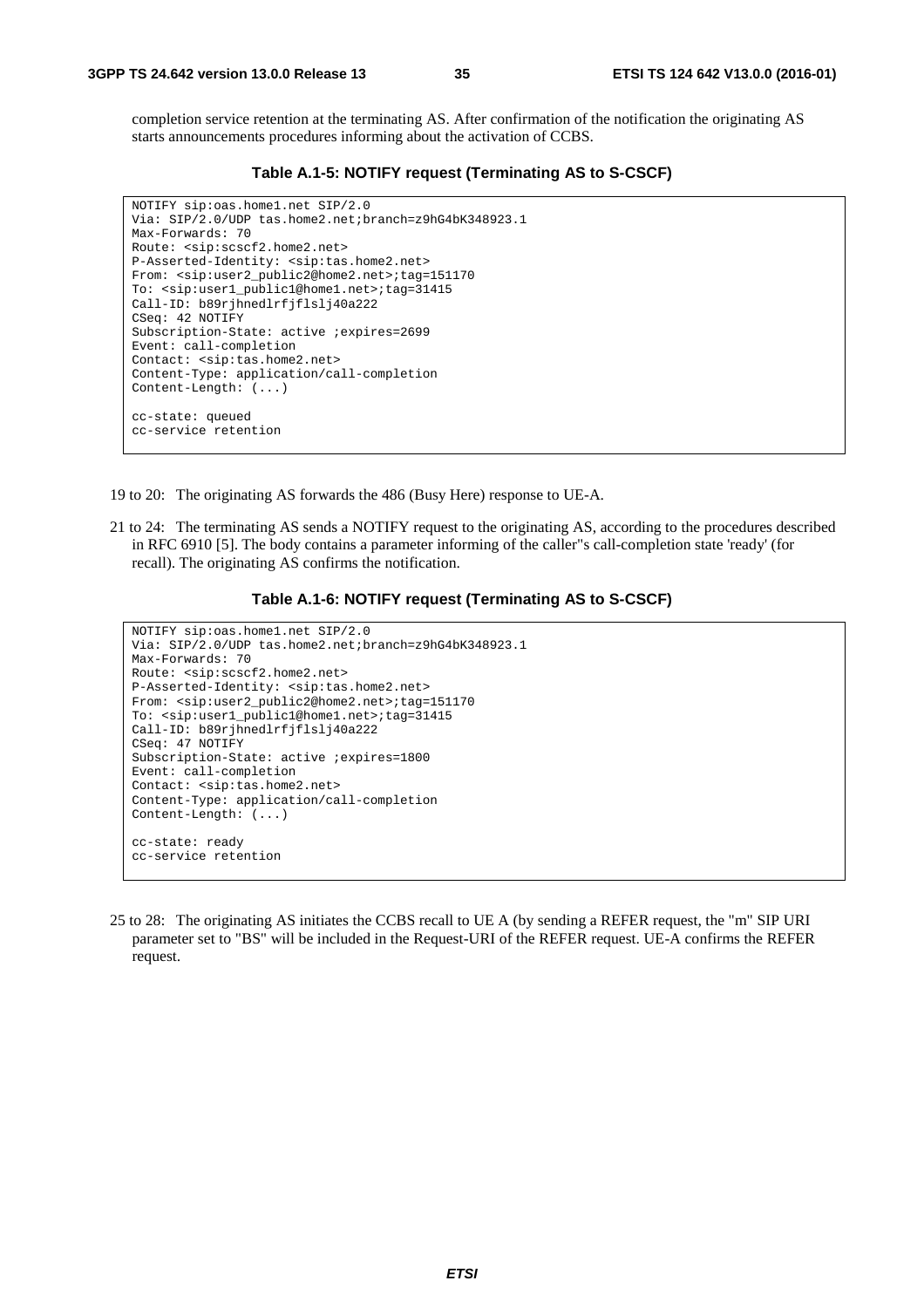| REFER sip:user1_public1@home1.net;m=BS SIP/2.0                      |
|---------------------------------------------------------------------|
| Via: SIP/2.0/UDP oas.home1.net;branch=z9hG4bK23273846               |
| Max-Forwards: 70                                                    |
| Route: <sip:scscf1.home1.net;lr></sip:scscf1.home1.net;lr>          |
| P-Asserted-Identity: <sip:oas.home1.net></sip:oas.home1.net>        |
| From: <sip:oas.home1.net>; taq=161828</sip:oas.home1.net>           |
| To: <sip:user1 public1@home1.net=""></sip:user1>                    |
| Call-ID: cb03a0s09a2sdfqlkj490333                                   |
| CSeq: 127 REFER                                                     |
| Refer-To: <sip:user2 public2@home2.net;method="INVITE"></sip:user2> |
| Referred-By: <sip:oas.home1.net></sip:oas.home1.net>                |
| Contact: <sip:oas.home1.net></sip:oas.home1.net>                    |
| Content-Length: 0                                                   |

**Table A.1-7: REFER request (Originating AS to S-CSCF)** 

29 to 30: UE-A starts the CCBS call by sending an INVITE request to UE-B.

31 to 33: In order to mark the INVITE request as a prioritized request for call-completion, the originating AS adds the "m" SIP URI parameter with the value 'BS' to the Request-URI.

#### **Table A.1-8: SIP INVITE request (Originating AS to S-CSCF)**

```
INVITE sip:user2_public2@home2.net;m=BS SIP/2.0 
Via: SIP/2.0/UDP [5555::aaa:bbb:ccc:ddd]:1357;comp=sigcomp;branch=z9hG4bKnashds7 
Max-Forwards: 70 
Route: sip:pcscf1.home1.net:7531;lr;comp=sigcomp>, <sip:orig@scscf1.home1.net;lr> 
Accept-Contact: *;+g.3gpp.icsi-ref="urn%3Aurn-7%3gpp-service.ims.icsi.mmtel" 
Privacy: none 
From: <sip:user1_public1@home1.net>; tag=171829 
To: <sip:user2_public2@home2.net> 
Call-ID: cb03a0s09a2sdfglkj490444 
Call-Info:<sip:user1_public1@home1.net>;purpose=call-completion;m=BS 
CSeq: 154 INVITE 
Supported: 100rel; precondition, gruu, 199 
Require: sec-agree 
Contact: <sip:user1_public1@home1.net;gr=urn:uuid:f81d4fae-7dec-11d0-a765-
   00a0c91e6bg6>;+g.3gpp.icsi-ref="urn%3Aurn-7%3gpp-service.ims.icsi.mmtel" 
Allow: INVITE, ACK, CANCEL, BYE, PRACK, UPDATE 
Accept: application/sdp,application/3gpp-ims+xml 
Content-Type: application/sdp 
Content-Length: (…)
```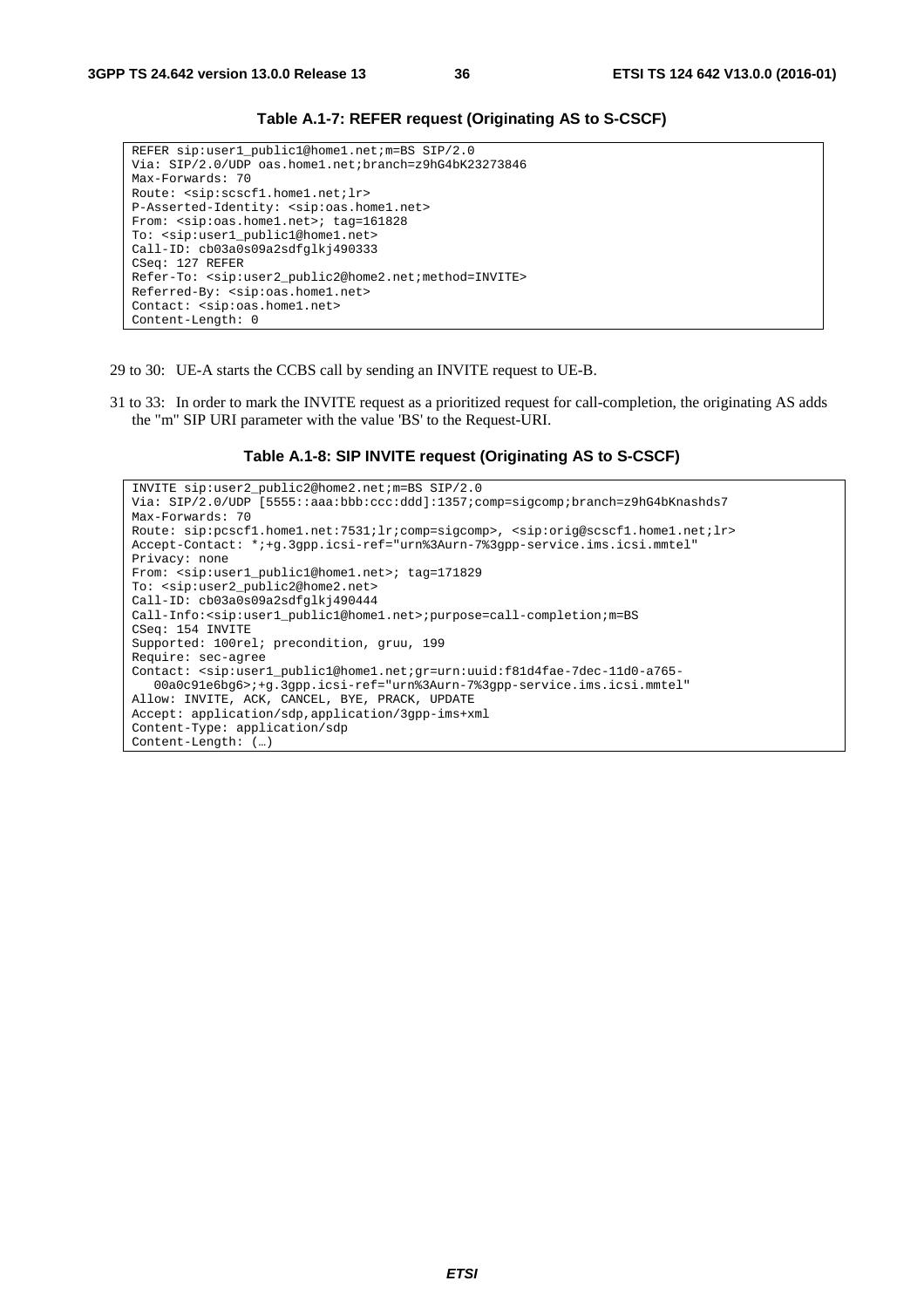

#### **Figure A.2.1: CCBS suspend and resume procedures**

Figure A.2.1 shows a basic signalling flow for CCBS suspend and resume procedures.

#### **Call flows**

1 to 4: UE-A is busy and the CCBS recall fails. The originating AS initiates the suspension procedure. It generates a PUBLISH request according to the procedures described in RFC 6910 [5]. The Request-URI of the PUBLISH request includes the URI of the terminating AS. The From header field includes the URI of UE-Aand the To header field includes the URI of UE-B. The body of the PUBLISH request indicates the PIDF state 'closed'.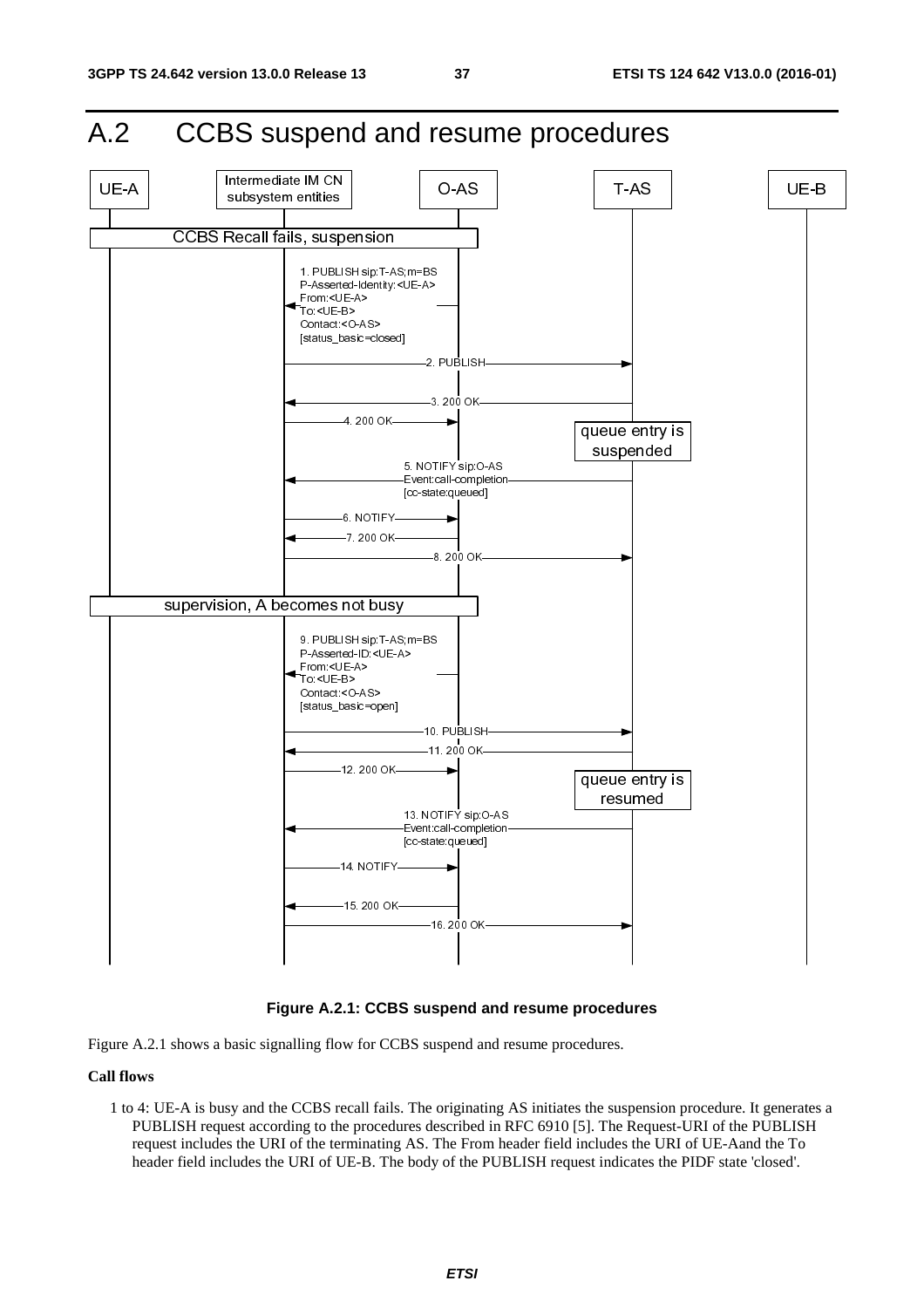```
PUBLISH sip:tas.home2.net;m=BS SIP/2.0 
Via: SIP/2.0/UDP oas.home1.net;branch=z9hG4bKnashds7 
Max-Forwards: 70 
Route: <sip:scscf1.home1.net> 
P-Asserted-Identity: <sip:user1_public1@home1.net> 
From: <sip:user1_public1@home1.net>;tag=31415 
To: <sip:user2_public2@home2.net>; tag=151170 
Call-ID: b89rjhnedlrfjflslj40a222 
CSeq: 71 PUBLISH 
Event: presence 
Expires: 1800 
Content-Type: application/pidf+xml 
Content-Length: (...) 
<?xml version="1.0" encoding="UTF-8"?> 
    <presence xmlns="urn:ietf:params:xml:ns:pidf" 
              xmlns:rpid="urn:ietf:params:xml:ns:pidf:rpid" 
              xmlns:dm="urn:ietf:params:xml:ns:pidf:data-model" 
               xmlns:pcp="urn:ietf:params:xml:ns:pidf:caps" 
               xmlns:c="urn:ietf:params:xml:ns:pidf:cipid" 
               entity="pres:user2_public1@home2.net"> 
      <tuple id="a8098a.672364762364"> 
        <status> 
          <basic>closed</basic> 
        </status> 
      </tuple> 
    </presence>
```
**Table A.2-1: PUBLISH request (Originating AS to S-CSCF)** 

5 to 8: The terminating AS suspends the queue entry and sends a NOTIFY request to the originating AS, according to the procedures described in RFC 6910 [5]. The body contains a parameter informing of the caller's callcompletion state 'queued'. The originating AS starts busy state supervision procedures on UE-A.

**Table A.2-2: NOTIFY request (Terminating AS to S-CSCF)** 

```
NOTIFY sip:oas.home1.net SIP/2.0 
Via: SIP/2.0/UDP tas.home2.net;branch=z9hG4bK348923.1 
Max-Forwards: 70 
Route: <sip:scscf2.home2.net> 
P-Asserted-Identity: <sip:tas.home2.net> 
From: <sip:user2_public2@home2.net>;tag=151170 
To: <sip:user1_public1@home1.net>;tag=31415 
Call-ID: b89rjhnedlrfjflslj40a222 
CSeq: 72 NOTIFY 
Subscription-State: active ;expires=1795 
Event: call-completion 
Contact: <sip:tas.home2.net> 
Content-Type: application/call-completion 
Content-Length: (...) 
cc-state: queued 
cc-service retention
```
9 to 12: UE-A becomes not busy. The originating AS initiates the resumption procedure. It generates a PUBLISH request according to the procedures described in RFC 6910 [5]. The Request-URI of the PUBLISH request includes the URI of the terminating AS. The From header field includes the URI of UE-A and the To header field includes the URI of UE-B. The body of the PUBLISH request indicates the PIDF state 'open'.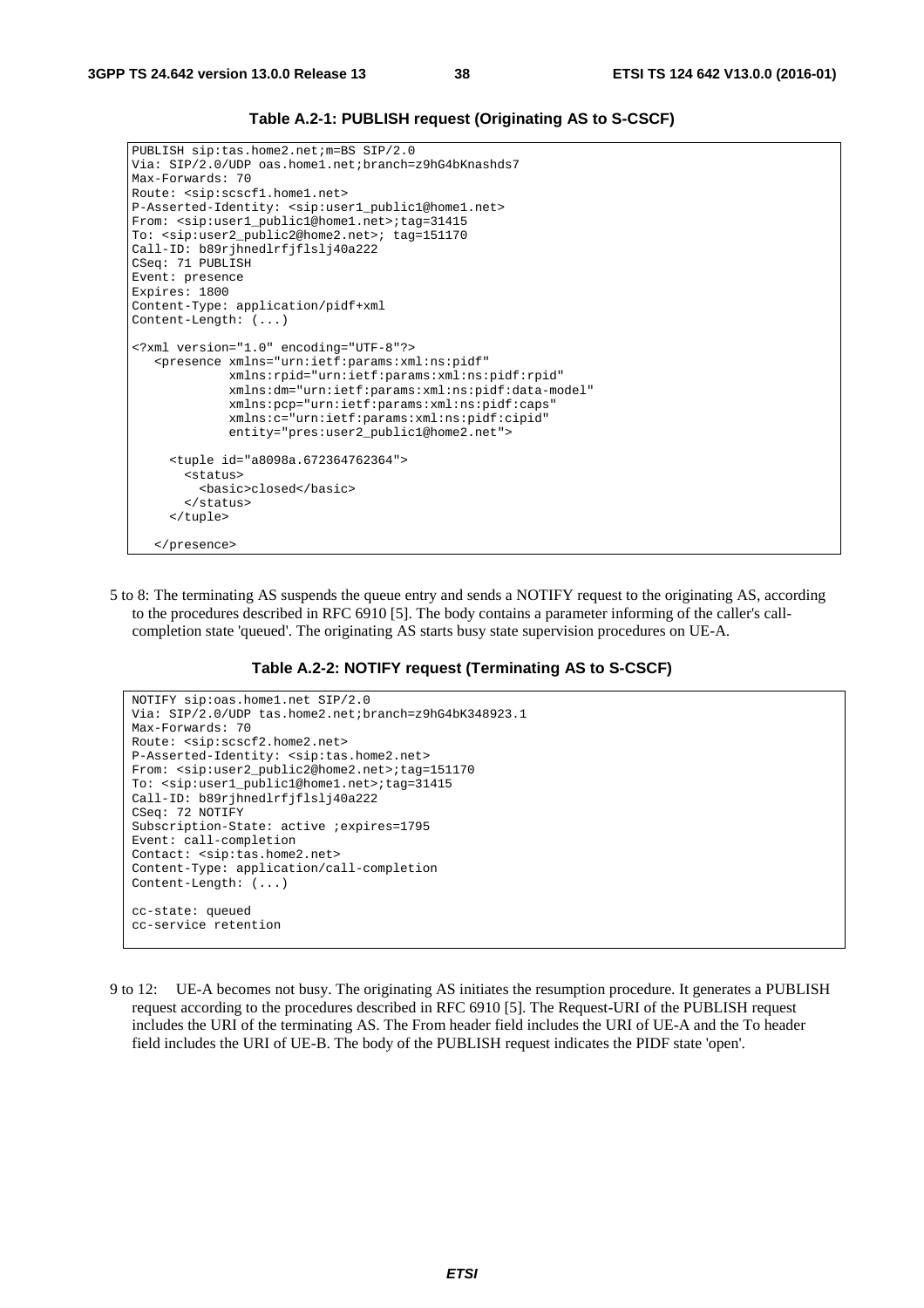```
PUBLISH sip:tas.home2.net;m=BS SIP/2.0 
Via: SIP/2.0/UDP oas.home1.net;branch=z9hG4bKnashds7 
Max-Forwards: 70 
Route: <sip:scscf1.home1.net> 
P-Asserted-Identity: <sip: user1_public1@home1.net> 
From: <sip:user1_public1@home1.net>;tag=31416 
To: <sip:user2_public2@home2.net>; tag=151170 
Call-ID: b89rjhnedlrfjflslj40a222 
CSeq: 85 PUBLISH 
Event: presence 
Expires: 1100 
Content-Type: application/pidf+xml 
Content-Length: (...) 
<?xml version="1.0" encoding="UTF-8"?> 
    <presence xmlns="urn:ietf:params:xml:ns:pidf" 
              xmlns:rpid="urn:ietf:params:xml:ns:pidf:rpid" 
               xmlns:dm="urn:ietf:params:xml:ns:pidf:data-model" 
               xmlns:pcp="urn:ietf:params:xml:ns:pidf:caps" 
               xmlns:c="urn:ietf:params:xml:ns:pidf:cipid" 
               entity="pres:user2_public1@home2.net"> 
      <tuple id="a8098a.672364762364"> 
        <status> 
          <basic>open</basic> 
        </status> 
      </tuple> 
    </presence>
```
**Table A.2-3: PUBLISH request (Originating AS to S-CSCF)** 

13 to 16: The terminating AS resumes the queue entry and sends a NOTIFY request to the originating AS, according to the procedures described in RFC 6910 [5]. The body contains a parameter informing of the caller"s call-completion state 'queued'.

#### **Table A.2-4: NOTIFY request (Terminating AS to S-CSCF)**

```
NOTIFY sip:oas.home1.net SIP/2.0 
Via: SIP/2.0/UDP tas.home2.net;branch=z9hG4bK348923.1 
Max-Forwards: 70 
Route: <sip:scscf2.home2.net> 
P-Asserted-Identity: <sip:tas.home2.net> 
From: <sip:user2_public2@home2.net>;tag=151170 
To: <sip:user1_public1@home1.net>;tag=31415 
Call-ID: b89rjhnedlrfjflslj40a222 
CSeq: 86 NOTIFY 
Subscription-State: active ;expires=1095 
Event: call-completion 
Contact: <sip:tas.home2.net> 
Content-Type: application/call-completion 
Content-Length: (...) 
cc-state: queued 
cc-service retention
```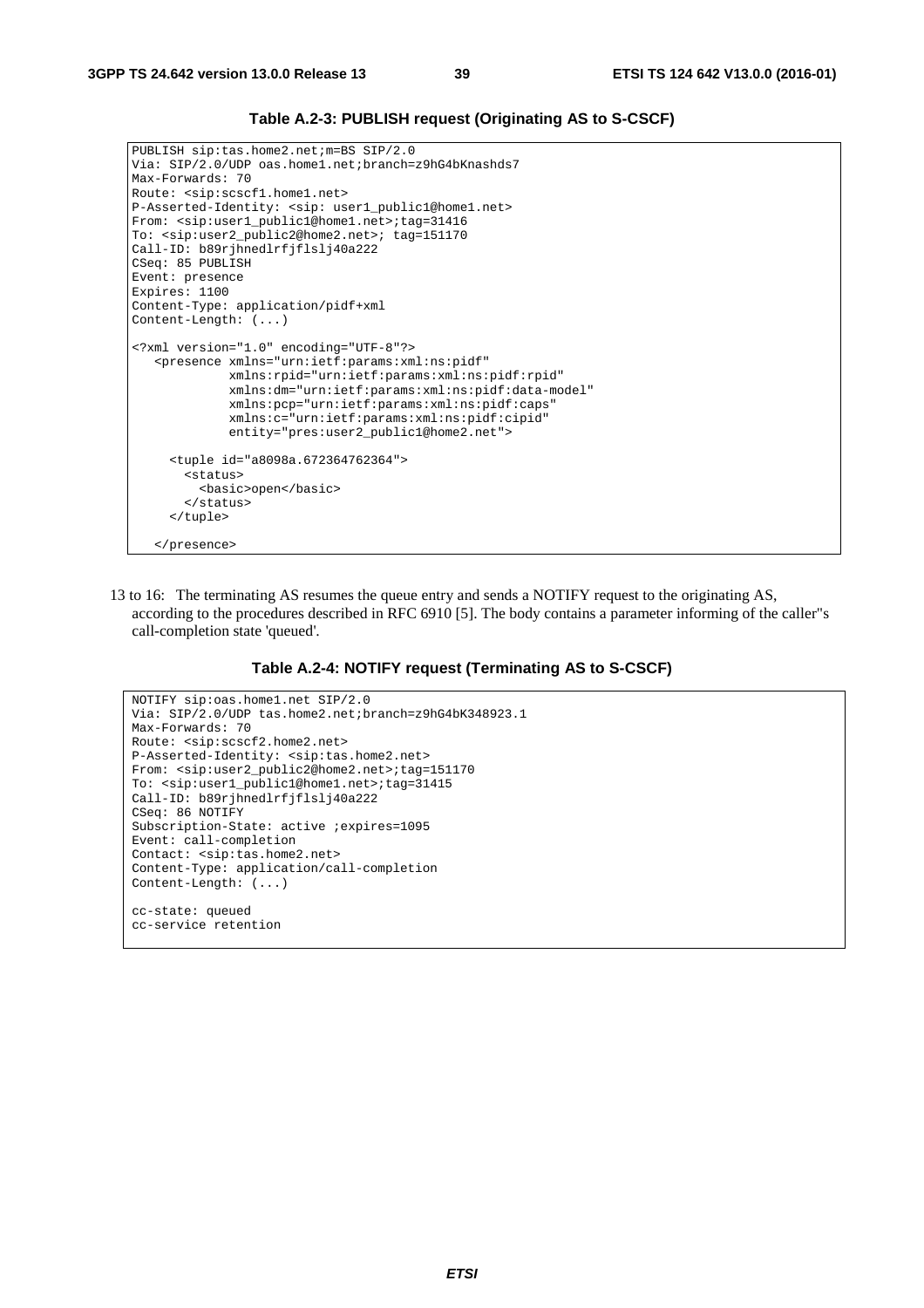

**Figure A.3.1: CCNR activation** 

Figure A.3.1 shows a basic signalling flow for a CCNR activation.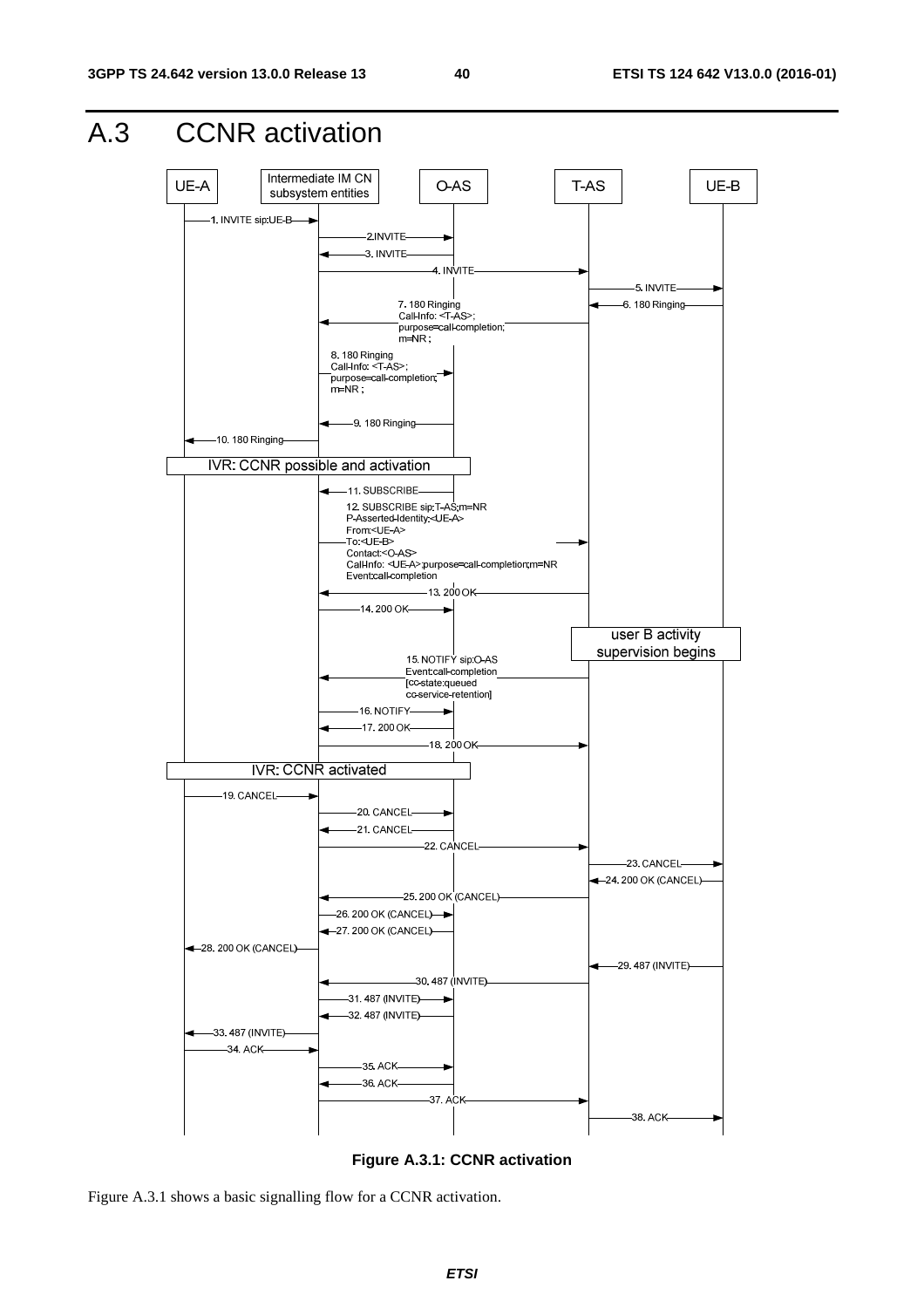#### **Call flows**

1 to 5: The communication is initiated by UE-A by sending an INVITE request. The Request-URI will include the URI of UE-B. After IFC evaluation in the S-CSCF the INVITE request is routed to the originating AS and after that to the terminating AS and further on to UE-B.

#### **Table A.3-1: SIP INVITE request (UE to P-CSCF)**

```
INVITE sip:user2_public2@home2.net SIP/2.0 
Via: SIP/2.0/UDP [5555::aaa:bbb:ccc:ddd]:1357;comp=sigcomp;branch=z9hG4bKnashds7 
Max-Forwards: 70 
Route: sip:pcscf1.home1.net:7531;lr;comp=sigcomp>, <sip:orig@scscf1.home1.net;lr> 
Accept-Contact: *;+g.3gpp.icsi-ref="urn%3Aurn-7%3gpp-service.ims.icsi.mmtel" 
Privacy: none 
From: <sip:user1 public1@home1.net>; tag=171828
To: <sip:user2_public2@home2.net> 
Call-ID: cb03a0s09a2sdfglkj490333 
CSeq: 127 INVITE 
Supported: 100rel; precondition, gruu, 199 
Require: sec-agree; replaces 
Contact: <sip:user1_public1@home1.net;gr=urn:uuid:f81d4fae-7dec-11d0-a765-
   00a0c91e6bf6>;+g.3gpp.icsi-ref="urn%3Aurn-7%3gpp-service.ims.icsi.mmtel" 
Allow: INVITE, ACK, CANCEL, BYE, PRACK, UPDATE 
Accept: application/sdp,application/3gpp-ims+xml 
Content-Type: application/sdp 
Content-Length: (…) 
v=0o=- 2987933615 2987933615 IN IP6 5555::aaa:bbb:ccc:ddd 
s=-c=IN IP6 5555::aaa:bbb:ccc:ddd 
t=0 0
m=video 3400 RTP/AVP 98 99 
b=AS:75 
a=curr:qos local none 
a=curr:qos remote none 
a=des:qos mandatory local sendrecv 
a=des:qos none remote sendrecv 
a=inactive 
a=rtpmap:98 H263 
a=fmtp:98 profile-level-id=0 
a=rtpmap:99:MPVMP4V-ES 
m=audio 3456 RTP/AVP 97 96 
b=AS:25.4 
a=curr:qos local none 
a=curr:qos remote none 
a=des:qos mandatory local sendrecv 
a=des:qos none remote sendrecv 
a=inactive 
a=rtpmap:97 AMR 
a = fmtp:97 mode-set=0, 2, 5, 7; maxframes=2
a=rtpmap:96 telephone-event
```
6: UE-B answers with a 180 (Ringing) response. The 180 (Ringing) response is routed back to the terminating AS.

7 to 8: The terminating AS inserts a Call-Info header field in the 180 (Ringing) response according to the procedures described in RFC 6910 [5]. The Call-Info header field will contain the URI of the terminating AS with an "m" header field parameter set to "NR" (no reply). It further includes a "purpose" header field parameter set to "callcompletion". The 180 (Ringing) response is routed back to the originating AS.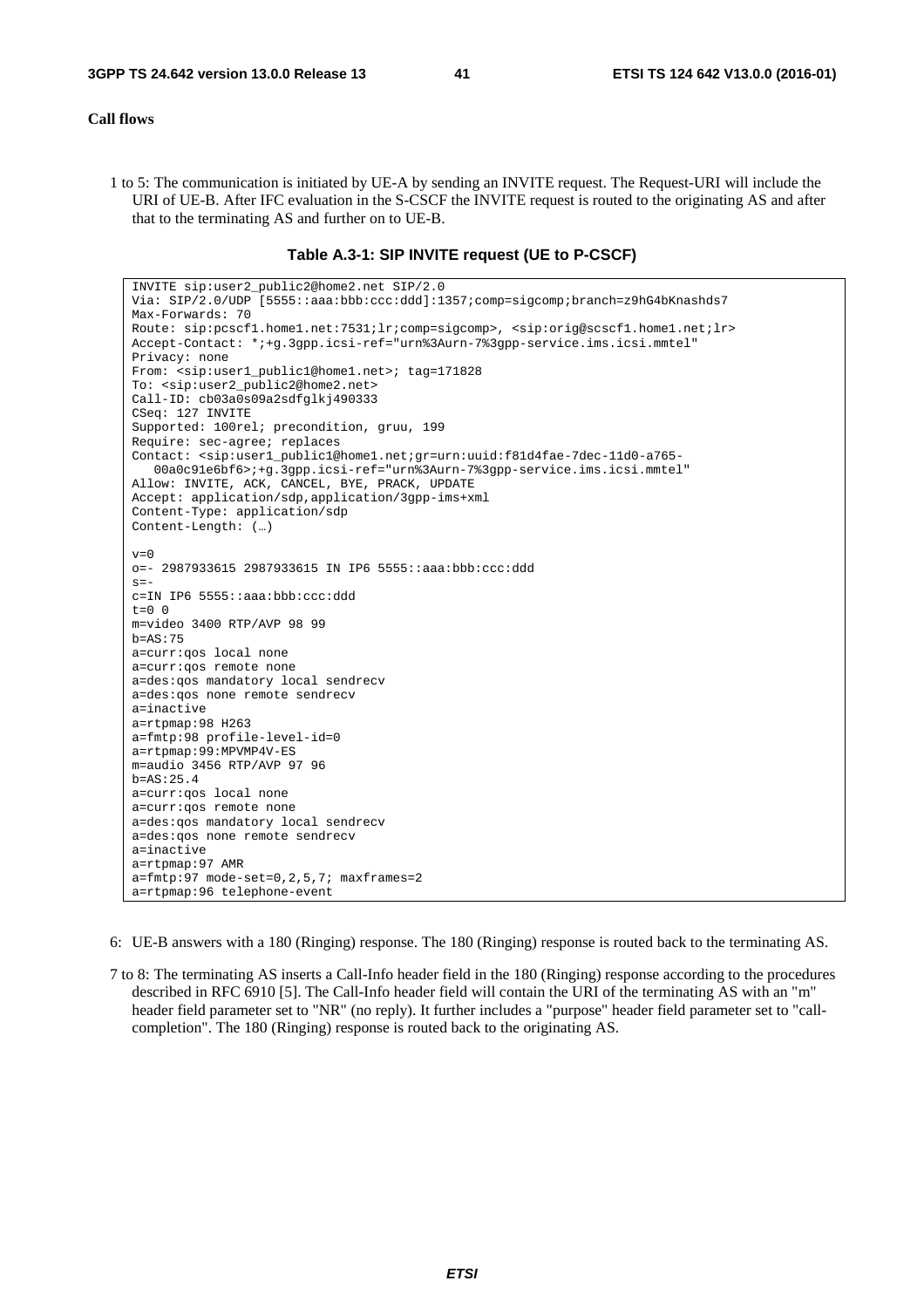| $SIP/2.0$ 180 Ringing                                                                                                                                        |
|--------------------------------------------------------------------------------------------------------------------------------------------------------------|
| Via: SIP/2.0/UDP tas.home2.net;branch= z9hG4bK332b23.1, SIP/2.0/UDP                                                                                          |
| scscf2.home2.net;branch=z9hG4bK344a65.1, SIP/2.0/UDP                                                                                                         |
| icscf2 s.home2.net;branch=z9hG4bKj5hqrt2o, SIP/2.0/UDP                                                                                                       |
| scscf1.home1.net;branch=z9hG4bKehuehjqt, SIP/2.0/UDP oas.home1.net;branch=z9hG4bKnashds7,                                                                    |
| SIP/2.0/UDP pcscf1.visited1.net;branch=z9hG4bK240f34.1,                                                                                                      |
| [5555::aaa:bbb:ccc:ddd]:1357;comp=sigcomp;branch=z9hG4bKnashds7                                                                                              |
| From: <sip:user1_public1@home1.net>;tag=171828</sip:user1_public1@home1.net>                                                                                 |
| To: <sip:user2 public2@home2.net="">;taq=314159</sip:user2>                                                                                                  |
| Call-ID: cb03a0s09a2sdfqlkj490333                                                                                                                            |
| CSeq: 127 INVITE                                                                                                                                             |
| Retry-After: 3600                                                                                                                                            |
| Contact: <sip:user2_public2@visited2.net;gr=urn:uuid:f81d4fae-7dec-11d0-a765-< td=""></sip:user2_public2@visited2.net;gr=urn:uuid:f81d4fae-7dec-11d0-a765-<> |
| 00a0c91ewxyz>;+q.3qpp.icsi-ref="urn%3Aurn-7%3qpp-service.ims.icsi.mmtel"                                                                                     |
| Content-Length: 0                                                                                                                                            |
| Call-Info: <sip:tas.home2.net>;purpose=call-completion;m=NR</sip:tas.home2.net>                                                                              |
|                                                                                                                                                              |

**Table A.3-2: 180 Ringing (Terminating AS to S-CSCF))** 

- 9 to 10: The originating AS removes the Call-Info header field, forwards the 180 (Ringing) response to UE-A and initiates IVR procedures. User A is informed that CCNR is possible. User A activates CCNR.
- 11 to 12: The originating AS subscribes for the call-completion event package according to the procedures described in RFC 6910 [5] at the terminating AS. The originating AS generates a SUBSCRIBE request which Request-URI will include the URI of the terminating AS. In order to mark the SUBSCRIBE request as a request for CCNR, the originating AS adds the "m" SIP URI parameter with the value "NR" to the Request-URI. The From header field will include the caller URI. The To header field will include the URI of UE-B.

#### **Table A.3-3: SUBSCRIBE request (Originating AS to S-CSCF)**

```
SUBSCRIBE sip:tas.home2.net;m=NR SIP/2.0 
Via: SIP/2.0/UDP oas.home1.net;branch=z9hG4bKnashds7 
Max-Forwards: 70 
Route: <sip:scscf1.home1.net> 
P-Asserted-Identity: <sip:user1_public1@home1.net> 
From: <sip:user1_public1@home1.net>;tag=31415 
To: <sip:user2_public2@home2.net> 
Call-ID: b89rjhnedlrfjflslj40a222 
CSeq: 61 SUBSCRIBE 
Call-Info:<sip:user1_public1@home1.net>;purpose=call-completion;m=NR 
Event: call-completion 
Expires: 5400 
Contact: <sip:oas.home1.net> 
Content-Length: 0
```
13 to 14 The terminating AS accepts the subscription and starts supervision procedures on activity of the callee.

**Table A.3-4: 200 (OK) response (Terminating AS to S-CSCF)** 

```
SIP/2.0 200 OK 
Via: SIP/2.0/UDP scscf2.home2.net;branch=z9hG4bK344a65.1, SIP/2.0/UDP 
  icscf2_s.home2.net;branch=z9hG4bKj5hgrt2o, SIP/2.0/UDP 
   scscf1.home1.net;branch=z9hG4bKehuehjgt, SIP/2.0/UDP oas.home1.net;branch=z9hG4bKnashds7 
Record-Route: 
From: 
To: <sip:user2_public2@home2.net>;tag=151170 
Call-ID: 
CSeq:
Event: 
Expires: 5400 
Contact: <sip:tas.home2.net> 
Content-Length:
```
15 to 18: The terminating AS sends a notification to the originating AS, according to the procedures described in RFC 6910 [5]. The Request-URI of the NOTIFY request will include the URI of the originating AS. The body contains parameters informing of the caller"s call-completion state 'queued' and the availability of the callcompletion service retention at the terminating AS. After confirmation of the notification the originating AS starts announcements procedures informing about the activation of CCNR.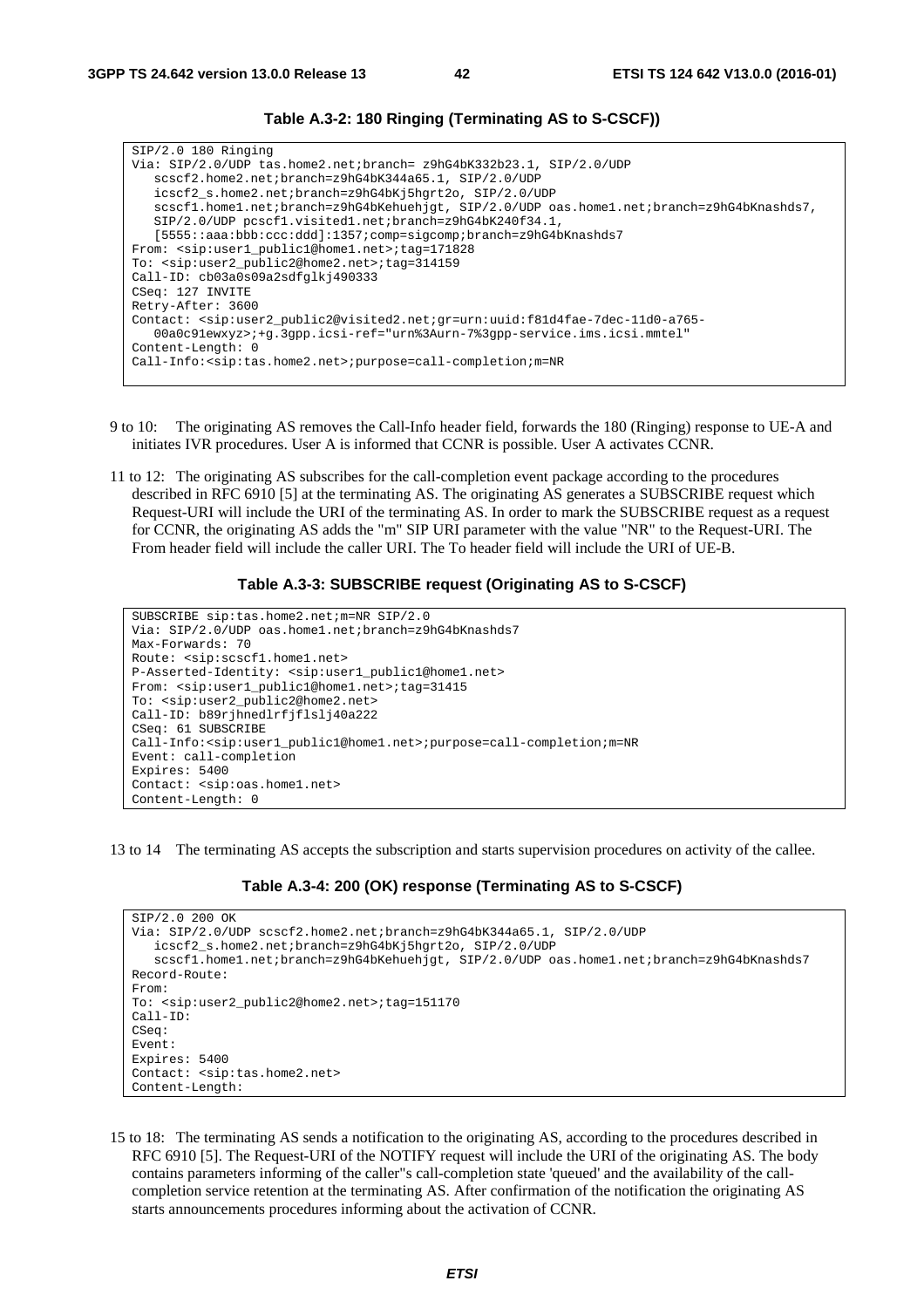```
NOTIFY sip:oas.home1.net SIP/2.0 
Via: SIP/2.0/UDP tas.home2.net;branch=z9hG4bK348923.1 
Max-Forwards: 70 
Route: <sip:scscf2.home2.net> 
P-Asserted-Identity: <sip:tas.home2.net> 
From: <sip:user2_public2@home2.net>;tag=151170 
To: <sip:user1_public1@home1.net>;tag=31415 
Call-ID: b89rjhnedlrfjflslj40a222 
CSeq: 42 NOTIFY 
Subscription-State: active ;expires=5399 
Event: call-completion 
Contact: <sip:tas.home2.net> 
Content-Type: application/call-completion 
Content-Length: (...) 
cc-state: queued 
cc-service retention
```


19 to 28: UE-A initiates the termination of the session setup by sending a CANCEL request to UE-B.

29 to 38: UE-B terminates the session setup by sending a 487 Request terminated to UE-A.



**Figure A.4.1: CCNR call** 



#### **Call flows**

1 to 4: The terminating AS sends a NOTIFY request to the originating AS, according to the procedures described in RFC 6910 [5]. The body contains a parameter informing of the caller"s call-completion state "ready" (for recall). The originating AS confirms the notification.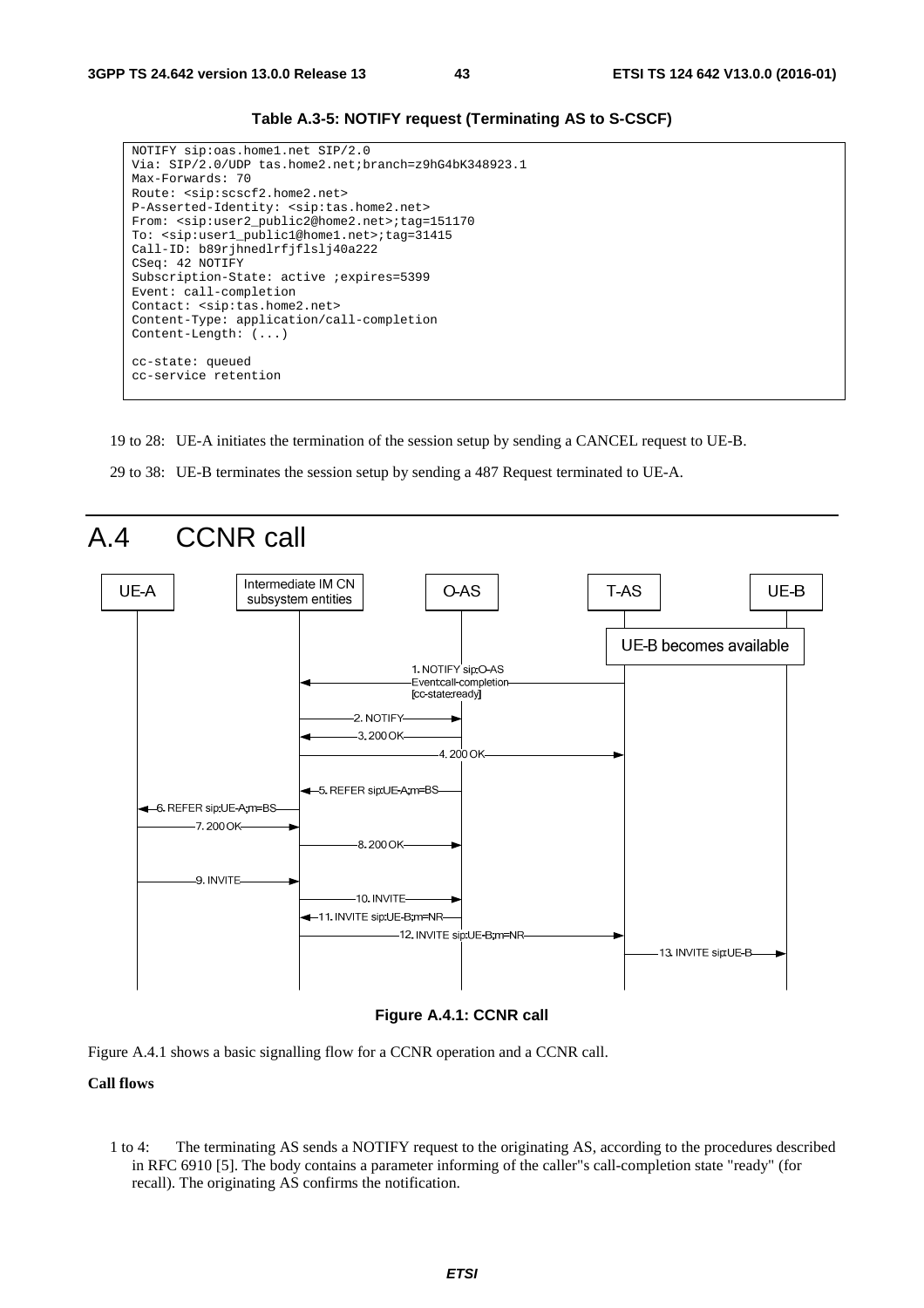```
NOTIFY sip:oas.home1.net SIP/2.0 
Via: SIP/2.0/UDP tas.home2.net;branch=z9hG4bK348923.1 
Max-Forwards: 70 
Route: <sip:scscf2.home2.net> 
P-Asserted-Identity: <sip:tas.home2.net> 
From: <sip:user2_public2@home2.net>;tag=151170 
To: <sip:user1_public1@home1.net>;tag=31415 
Call-ID: b89rjhnedlrfjflslj40a222 
CSeq: 47 NOTIFY 
Subscription-State: active ;expires=1800 
Event: call-completion 
Contact: <sip:tas.home2.net> 
Content-Type: application/call-completion 
Content-Length: (...) 
cc-state: ready 
cc-service retention
```
#### **Table A.4-1: NOTIFY request (Terminating AS to S-CSCF)**

5 to 8: The originating AS initiates the CCNR recall to UE A by sending a REFER request, the "m" SIP URI parameter set to "NR" will be included in the Request-URI of the REFER request. UE-A confirms the REFER request.

**Table A.4-2: REFER request (Originating AS to S-CSCF)** 

```
REFER sip:user1_public1@home1.net;m=NR SIP/2.0 
Via: SIP/2.0/UDP oas.home1.net;branch=z9hG4bK23273846 
Max-Forwards: 70 
Route: <sip:scscf1.home1.net;lr> 
P-Asserted-Identity: <sip:oas.home1.net> 
From: <sip:oas.home1.net>; tag=161828
To: <sip:user1_public1@home1.net> 
Call-ID: cb03a0s09a2sdfglkj490333 
Cseq: 127 REFER 
Refer-To: <sip:user2_public2@home2.net;method=INVITE> 
Referred-By: <sip:oas.home1.net> 
Contact: <sip:oas.home1.net> 
Content-Length: 0
```
9 to 10: UE-A starts the CCNR call by sending an INVITE request to UE-B.

11 to 13: In order to mark the INVITE request as a prioritized request for call-completion, the originating AS adds the "m" SIP URI parameter with the value "NR" to the Request-URI, and forwards the INVITE request to UE-B.

**Table A.4-3:** SIP IN**VITE request (Originating AS to S-CSCF)** 

```
INVITE sip:user2_public2@home2.net;m=NR SIP/2.0 
Via: SIP/2.0/UDP [5555::aaa:bbb:ccc:ddd]:1357;comp=sigcomp;branch=z9hG4bKnashds7 
Max-Forwards: 70 
Route: sip:pcscf1.home1.net:7531;lr;comp=sigcomp>, <sip:orig@scscf1.home1.net;lr> 
Accept-Contact: *;+g.3gpp.icsi-ref="urn%3Aurn-7%3gpp-service.ims.icsi.mmtel" 
Privacy: none 
From: <sip:user1_public1@home1.net>; tag=171829 
To: <sip:user2_public2@home2.net> 
Call-ID: cb03a0s09a2sdfglkj490444 
Cseq: 154 INVITE 
Supported: 100rel; precondition, gruu, 199 
Require: sec-agree 
Contact: <sip:user1_public1@home1.net;gr=urn:uuid:f81d4fae-7dec-11d0-a765-
   00a0c91e6bg6>;+g.3gpp.icsi-ref="urn%3Aurn-7%3gpp-service.ims.icsi.mmtel" 
Allow: INVITE, ACK, CANCEL, BYE, PRACK, UPDATE 
Accept: application/sdp,application/3gpp-ims+xml 
Call-Info:<sip:user1_public1@home1.net>;purpose=call-completion;m=BS 
Content-Type: application/sdp 
Content-Length: (…)
```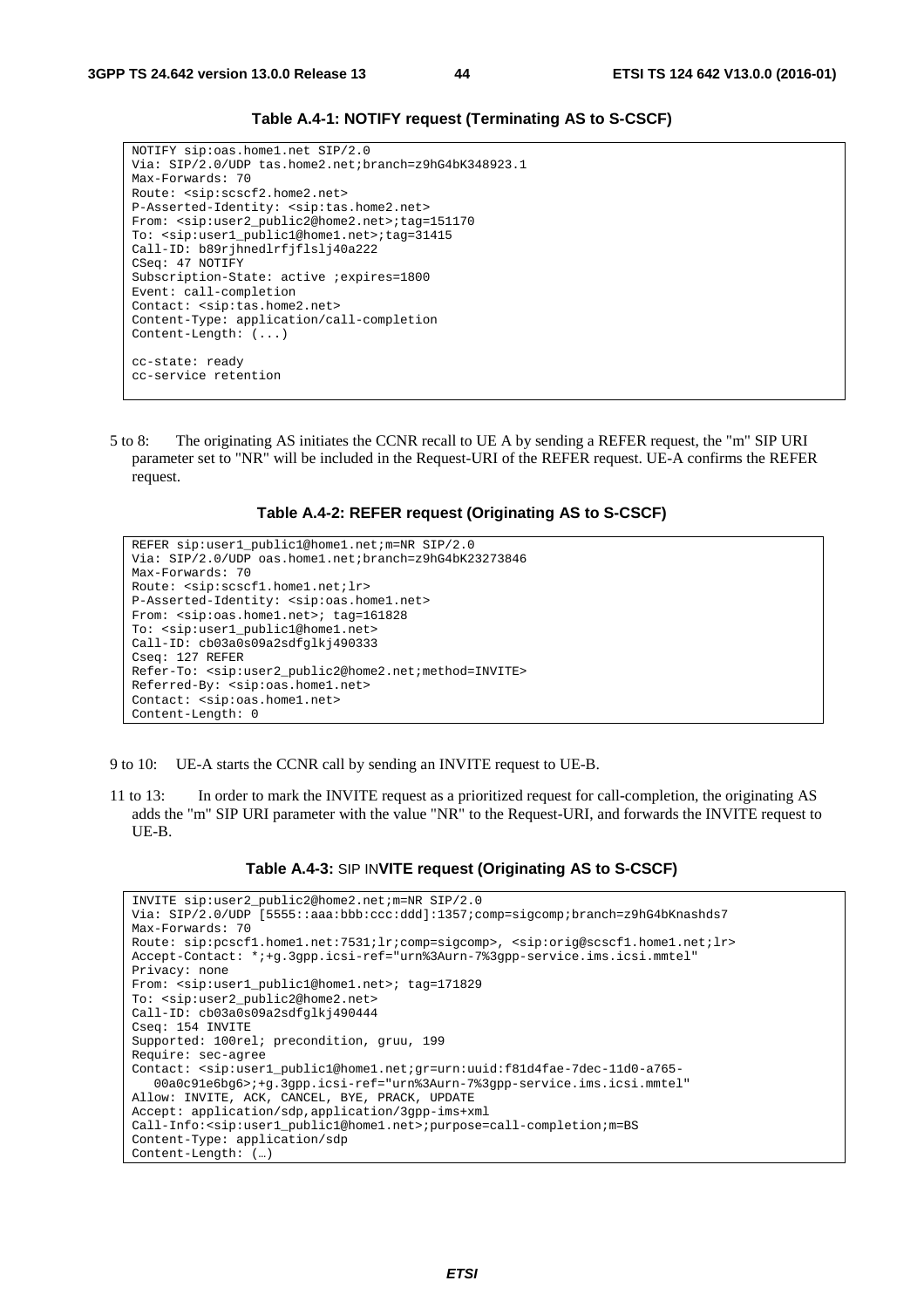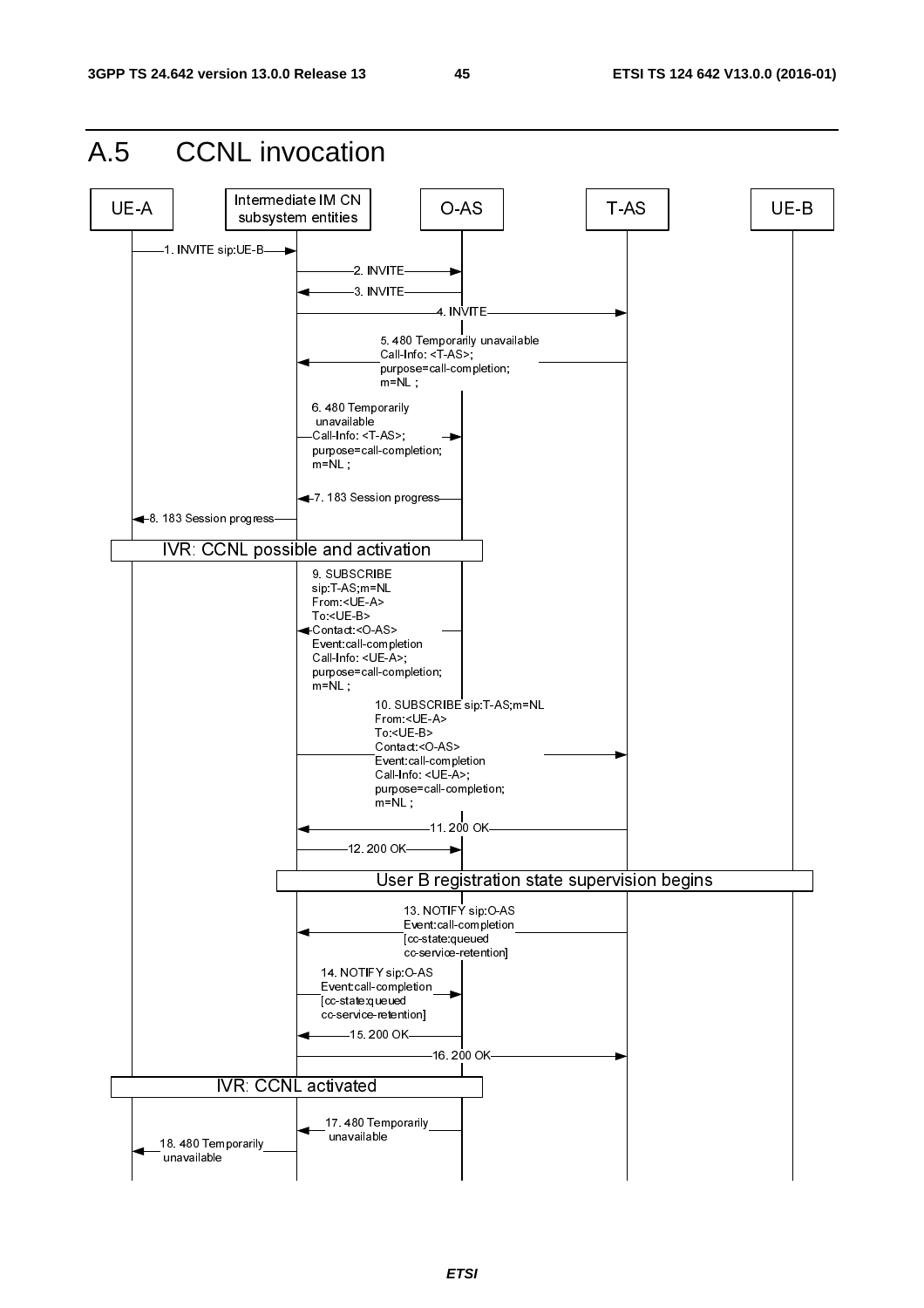#### **Figure A.5.1: CCNL invocation**

Figure A.5.1 shows a basic signalling flow for a CCNL invocation.

#### **Call flows**

1 to 4: The communication is initiated by UE-A by sending an INVITE request. The Request-URI will include the URI of UE-B. After IFC evaluation in the S-CSCF the INVITE request is routed to the originating AS and after that to the terminating AS, in accordance with the procedures for services for unregistered users as described in 3GPP TS 24.229 [2].

#### **Table A.5-1: SIP INVITE request (UE to P-CSCF)**

```
INVITE sip:user2_public2@home2.net SIP/2.0 
Via: SIP/2.0/UDP [5555::aaa:bbb:ccc:ddd]:1357;comp=sigcomp;branch=z9hG4bKnashds7 
Max-Forwards: 70 
Route: sip:pcscf1.home1.net:7531;lr;comp=sigcomp>, <sip:orig@scscf1.home1.net;lr> 
Accept-Contact: *;+g.3gpp.icsi-ref="urn%3Aurn-7%3gpp-service.ims.icsi.mmtel" 
Privacy: none 
From: <sip:user1_public1@home1.net>; tag=171828 
To: <sip:user2_public2@home2.net> 
Call-ID: cb03a0s09a2sdfglkj490333 
CSeq: 127 INVITE 
Supported: 100rel; precondition, gruu, 199 
Require: sec-agree 
Contact: <sip:user1_public1@home1.net;gr=urn:uuid:f81d4fae-7dec-11d0-a765-
   00a0c91e6bf6>;+g.3gpp.icsi-ref="urn%3Aurn-7%3gpp-service.ims.icsi.mmtel" 
Allow: INVITE, ACK, CANCEL, BYE, PRACK, UPDATE 
Accept: application/sdp,application/3gpp-ims+xml 
Content-Type: application/sdp 
Content-Length: (…) 
v=0o=- 2987933615 2987933615 IN IP6 5555::aaa:bbb:ccc:ddd 
s=-c=IN IP6 5555::aaa:bbb:ccc:ddd 
t=0 0
m=video 3400 RTP/AVP 98 99 
b=AS:75 
a=curr:qos local none 
a=curr:qos remote none 
a=des:qos mandatory local sendrecv 
a=des:qos none remote sendrecv 
a=inactive 
a=rtpmap:98 H263 
a=fmtp:98 profile-level-id=0 
a=rtpmap:99:MPVMP4V-ES 
m=audio 3456 RTP/AVP 97 96 
b=AS:25.4 
a=curr:qos local none 
a=curr:qos remote none 
a=des:qos mandatory local sendrecv 
a=des:qos none remote sendrecv 
a=inactive 
a=rtpmap:97 AMR 
a=fmtp:97 mode-set=0,2,5,7; maxframes=2 
a=rtpmap:96 telephone-event
```
5 to 6: The terminating AS inserts a Call-Info header field in the 480 (Temporarily Unavailable) response according to the procedures described in RFC 6910 [5]. The Call-Info header field will contain the URI of the terminating AS with an "m" header field parameter set to "NL" (not logged-in). It further includes a "purpose" header field parameter set to "call-completion". The 480 (Temporarily Unavailable) response is routed back to the originating AS.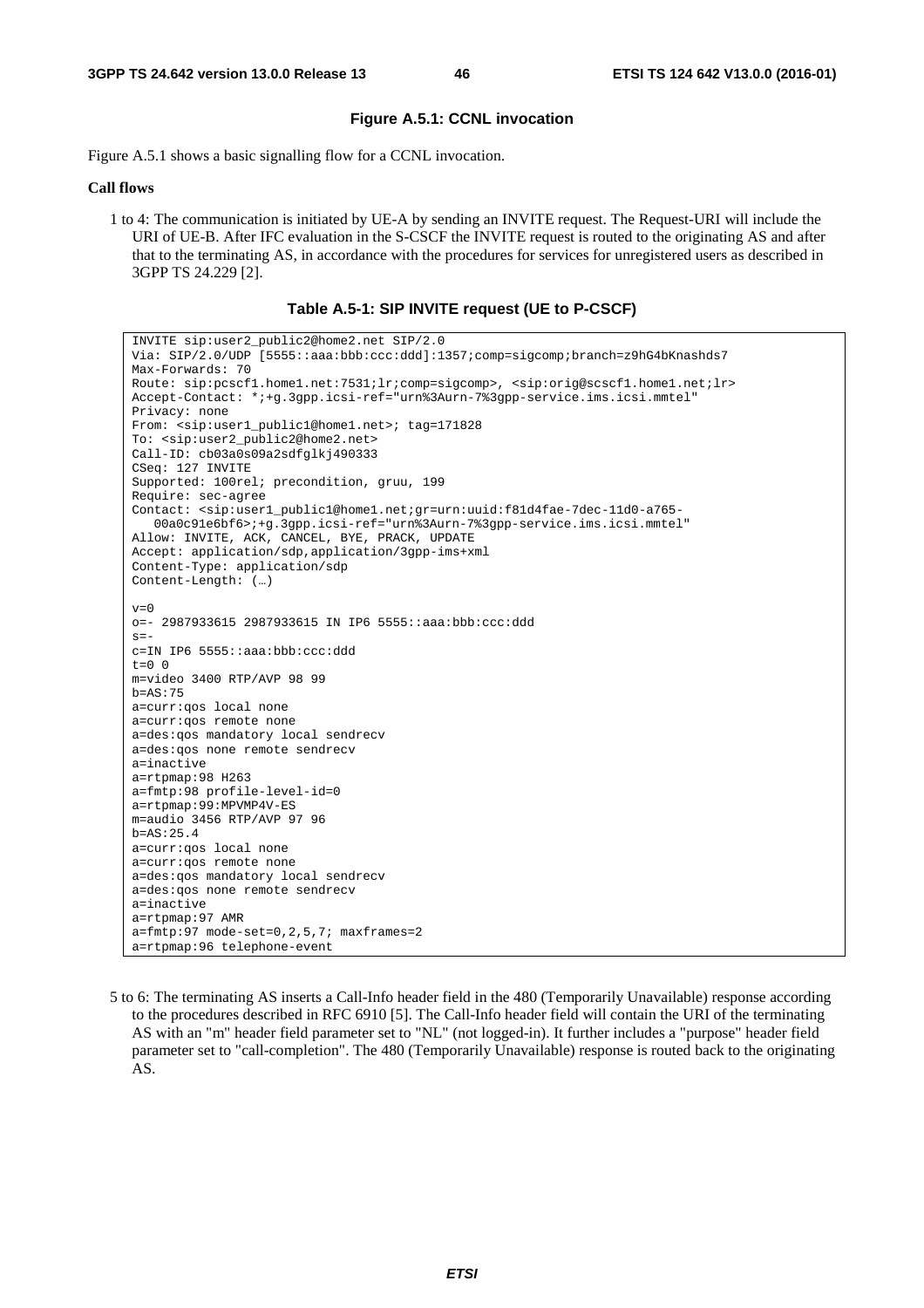#### **Table A.5-2: 480 (Temporarily Unavailable) response (Terminating AS to S-CSCF))**

| SIP/2.0 480 Temporarily Unavailable                                                                 |
|-----------------------------------------------------------------------------------------------------|
| Via: SIP/2.0/UDP tas.home2.net;branch= z9hG4bK332b23.1, SIP/2.0/UDP                                 |
| scscf2.home2.net;branch=z9hG4bK344a65.1, SIP/2.0/UDP                                                |
| icscf2 s.home2.net;branch=z9hG4bKj5hqrt2o, SIP/2.0/UDP                                              |
| scscf1.home1.net;branch=z9hG4bKehuehjqt, SIP/2.0/UDP oas.home1.net;branch=z9hG4bKnashds7,           |
| SIP/2.0/UDP pcscf1.visited1.net;branch=z9hG4bK240f34.1,                                             |
| [5555::aaa:bbb:ccc:ddd]:1357;comp=sigcomp;branch=z9hG4bKnashds7                                     |
| From: <sip:user1 public1@home1.net="">;taq=171828</sip:user1>                                       |
| To: <sip:user2 public2@home2.net="">;taq=314159</sip:user2>                                         |
| Call-ID: cb03a0s09a2sdfqlkj490333                                                                   |
| CSeq: 127 INVITE                                                                                    |
| Retry-After: 3600                                                                                   |
| Contact: <sip:user2 public2@visited2.net;qr="urn:uuid:f81d4fae-7dec-11d0-a765-&lt;/td"></sip:user2> |
| 00a0c91ewxyz>;+q.3qpp.icsi-ref="urn%3Aurn-7%3qpp-service.ims.icsi.mmtel"                            |
| Content-Length: 0                                                                                   |
| Call-Info: <sip:tas.home2.net>;purpose=call-completion;m=NL</sip:tas.home2.net>                     |
|                                                                                                     |

- 7 to 8: The originating AS sends back a 183 (Session Progress) response to UE-A and initiates IVR procedures. User A is informed that CCNL is possible. User A activates CCNL.
- 9 to 10: The originating AS subscribes for the call-completion event package according to the procedures described in RFC 6910 [5] at the terminating AS. The originating AS generates a SUBSCRIBE request which Request-URI will include the URI of the terminating AS. In order to mark the SUBSCRIBE request as a request for CCNL, the originating AS adds the "m" SIP URI parameter with the value "NL" to the Request-URI. The From header field will include the caller URI. The To header field will include the callee URI. The originating AS also adds a Call-Info header field with the URI of UE-A from the P-Asserted-Identity, a "purpose" header field parameter set to "call-completion", and an m-parameter set to "NL".

#### **Table A.5-3: SUBSCRIBE request (Originating AS to S-CSCF)**

```
SUBSCRIBE sip:tas.home2.net;m=NL SIP/2.0; 
Via: SIP/2.0/UDP oas.home1.net;branch=z9hG4bKnashds7 
Max-Forwards: 70 
Route: <sip:scscf1.home1.net> 
P-Asserted-Identity: <sip:oas.home1.net> 
From: <sip:user1_public1@home1.net>;tag=31415 
To: <sip:user2_public2@home2.net> 
Call-ID: b89rjhnedlrfjflslj40a222 
CSeq: 61 SUBSCRIBE 
Event: call-completion 
Expires: 2700 
Contact: <sip:oas.home1.net> 
Content-Length: 0 
Call-Info:<sip:user1_public1@home1.net>;purpose=call-completion;m=NL
```
- 11 to 12: The terminating AS accepts the subscription and starts registration state supervision procedures on the callee.
- 13 to 16: The terminating AS sends a notification to the originating AS, according to the procedures described in RFC 6910 [5]. The Request-URI of the NOTIFY request will include the URI of the originating AS. The body contains parameters informing of the caller"s call-completion state 'queued' and the availability of the callcompletion service retention at the terminating AS. After confirmation of the notification the originating AS starts announcements procedures informing about the activation of CCNL.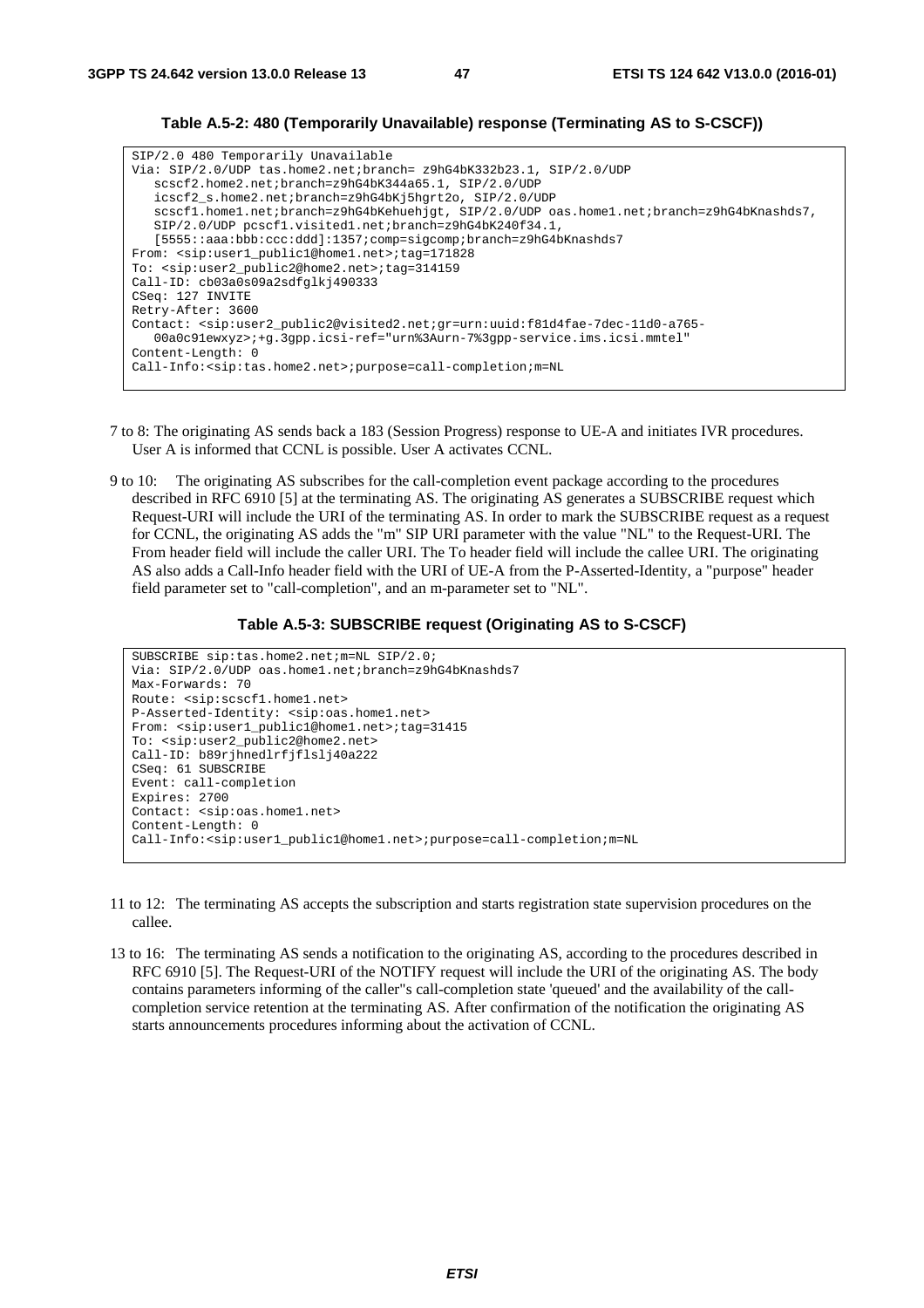```
NOTIFY sip:oas.home1.net SIP/2.0 
Via: SIP/2.0/UDP tas.home2.net;branch=z9hG4bK348923.1 
Max-Forwards: 70 
Route: <sip:scscf2.home2.net> 
P-Asserted-Identity: <sip:tas.home2.net> 
From: <sip:user2_public2@home2.net>;tag=151170 
To: <sip:user1_public1@home1.net>;tag=31415 
Call-ID: b89rjhnedlrfjflslj40a222 
CSeq: 42 NOTIFY 
Subscription-State: active ;expires=10800 
Event: call-completion 
Contact: <sip:tas.home2.net> 
Content-Type: application/call-completion 
Content-Length: (...) 
cc-state: queued 
cc-service retention
```
**Table A.5-5: NOTIFY request (Terminating AS to S-CSCF)** 

17 to 18: The originating AS forwards the 480 (Temporarily Unavailable) response to UE-A.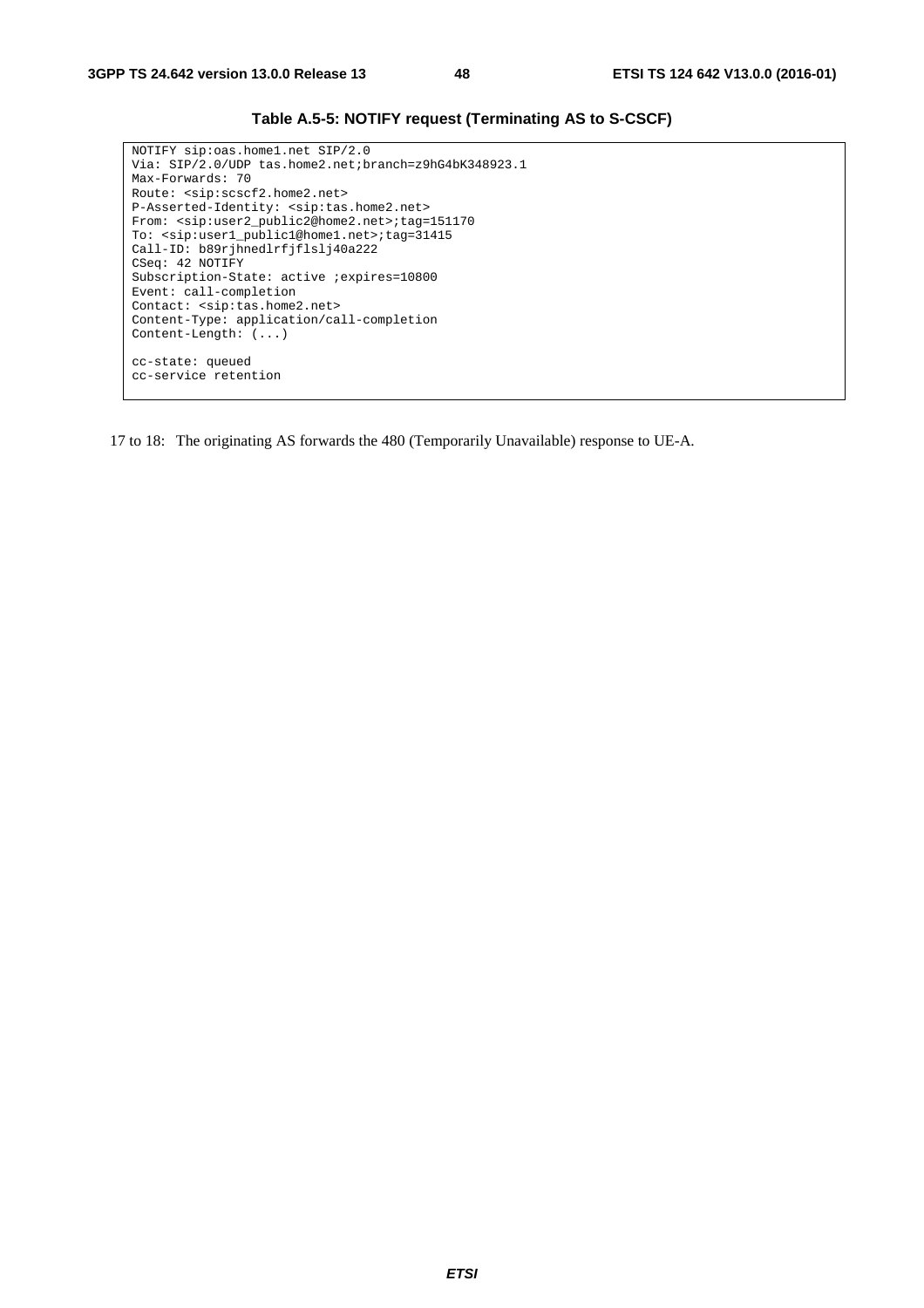

**Figure A.6.1: CCNL call** 

Figure A.6.1 shows a basic signalling flow for a CCNL call.

### **Call flows**

1 to 4: The terminating AS sends a NOTIFY request to the originating AS, according to the procedures described in RFC 6910 [5]. The body contains a parameter informing of the caller"s call-completion state "ready" (for recall). The originating AS confirms the notification.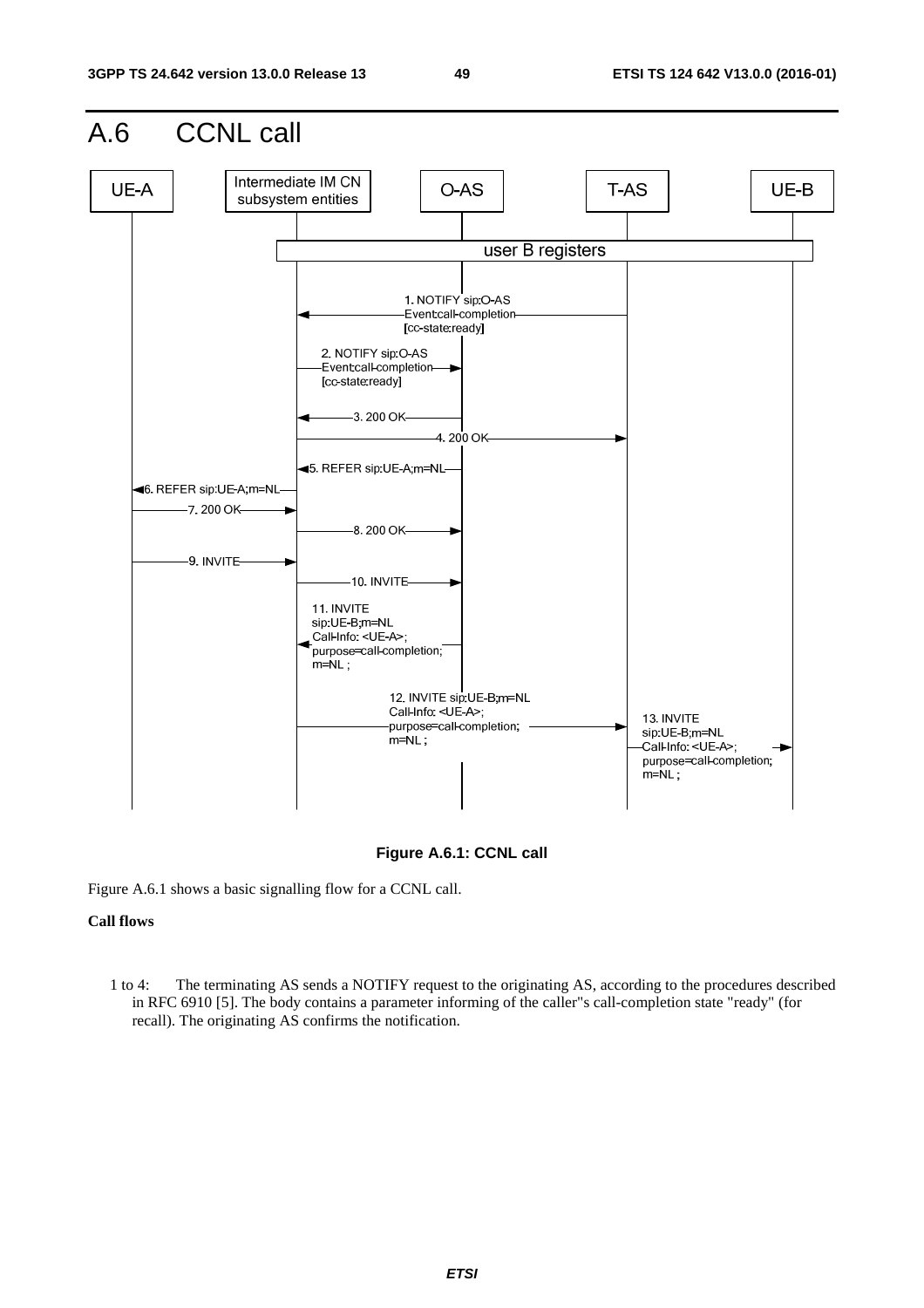```
NOTIFY sip:oas.home1.net SIP/2.0 
Via: SIP/2.0/UDP tas.home2.net;branch=z9hG4bK348923.1 
Max-Forwards: 70 
Route: <sip:scscf2.home2.net> 
P-Asserted-Identity: <sip:tas.home2.net> 
From: <sip:user2_public2@home2.net>;tag=151170 
To: <sip:user1_public1@home1.net>;tag=31415 
Call-ID: b89rjhnedlrfjflslj40a222 
CSeq: 47 NOTIFY 
Subscription-State: active ;expires=4630 
Event: call-completion 
Contact: <sip:tas.home2.net> 
Content-Type: application/call-completion 
Content-Length: (...) 
cc-state: ready 
cc-service retention
```
#### **Table A.6-1: NOTIFY request (Terminating AS to S-CSCF)**

5 to 8: The originating AS initiates the CCNL recall to UE A by sending a REFER request, the "m" SIP URI parameter set to "NL" will be included in the Request-URI of the REFER request. UE-A confirms the REFER request.

**Table A.6-2: REFER request (Originating AS to S-CSCF)** 

```
REFER sip:user1_public1@home1.net;m=NL SIP/2.0; 
Via: SIP/2.0/UDP oas.home1.net;branch=z9hG4bK23273846 
Max-Forwards: 70 
Route: <sip:scscf1.home1.net;lr> 
P-Asserted-Identity: <sip:oas.home1.net> 
From: <sip:oas.home1.net>; tag=161828
To: <sip:user1_public1@home1.net> 
Call-ID: cb03a0s09a2sdfglkj490333 
Cseq: 127 REFER 
Refer-To: <sip:user2_public2@home2.net;method=INVITE> 
Referred-By: <sip:oas.home1.net> 
Contact: <sip:oas.home1.net> 
Content-Length: 0
```
9 to 10: UE-A starts the CCNL call by sending an INVITE request to UE-B.

11 to 13: In order to mark the INVITE request as a prioritized request for call-completion, the originating AS adds the "m" SIP URI parameter with the value "NL" to the Request-URI, and forwards the INVITE request to UE-B. The originating AS also adds a Call-Info header field with the URI of UE-A from the P-Asserted-Identity from the original communication, a "purpose" header field parameter set to "call-completion", and a mparameter set to "NL".

#### **Table A.4-3:** SIP IN**VITE request (Originating AS to S-CSCF)**

```
INVITE sip:user2_public2@home2.net;m=NL SIP/2.0; 
Via: SIP/2.0/UDP [5555::aaa:bbb:ccc:ddd]:1357;comp=sigcomp;branch=z9hG4bKnashds7 
Max-Forwards: 70 
Route: sip:pcscf1.home1.net:7531;lr;comp=sigcomp>, <sip:orig@scscf1.home1.net;lr> 
Accept-Contact: *;+g.3gpp.icsi-ref="urn%3Aurn-7%3gpp-service.ims.icsi.mmtel" 
Privacy: none 
From: <sip:user1_public1@home1.net>; tag=171829 
To: <sip:user2_public2@home2.net> 
Call-ID: cb03a0s09a2sdfglkj490444 
Cseq: 154 INVITE 
Supported: 100rel; precondition, gruu, 199 
Require: sec-agree 
Contact: <sip:user1_public1@home1.net;gr=urn:uuid:f81d4fae-7dec-11d0-a765-
   00a0c91e6bg6>;+g.3gpp.icsi-ref="urn%3Aurn-7%3gpp-service.ims.icsi.mmtel" 
Allow: INVITE, ACK, CANCEL, BYE, PRACK, UPDATE 
Accept: application/sdp,application/3gpp-ims+xml 
Content-Type: application/sdp 
Content-Length: (…)
```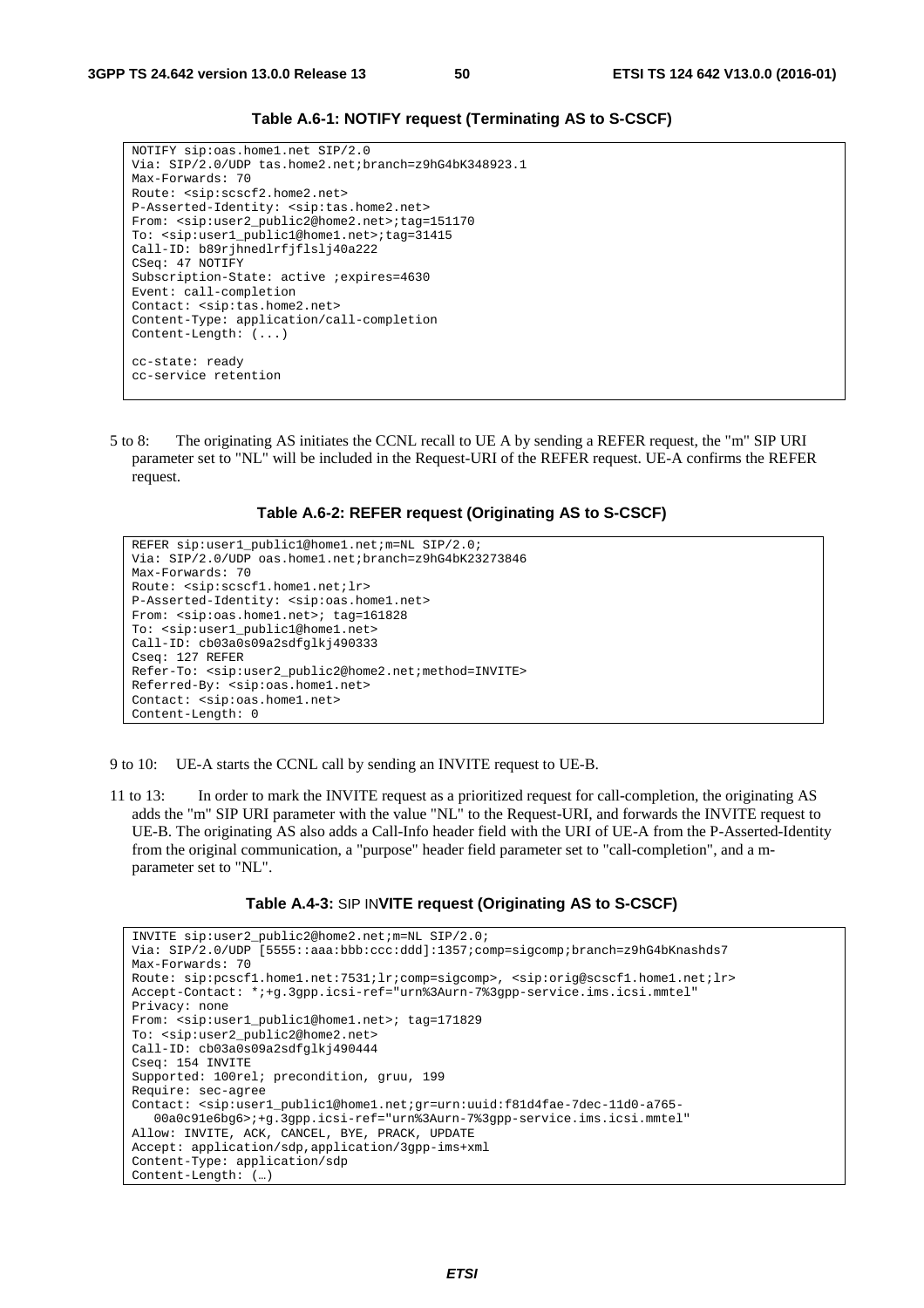*ETSI*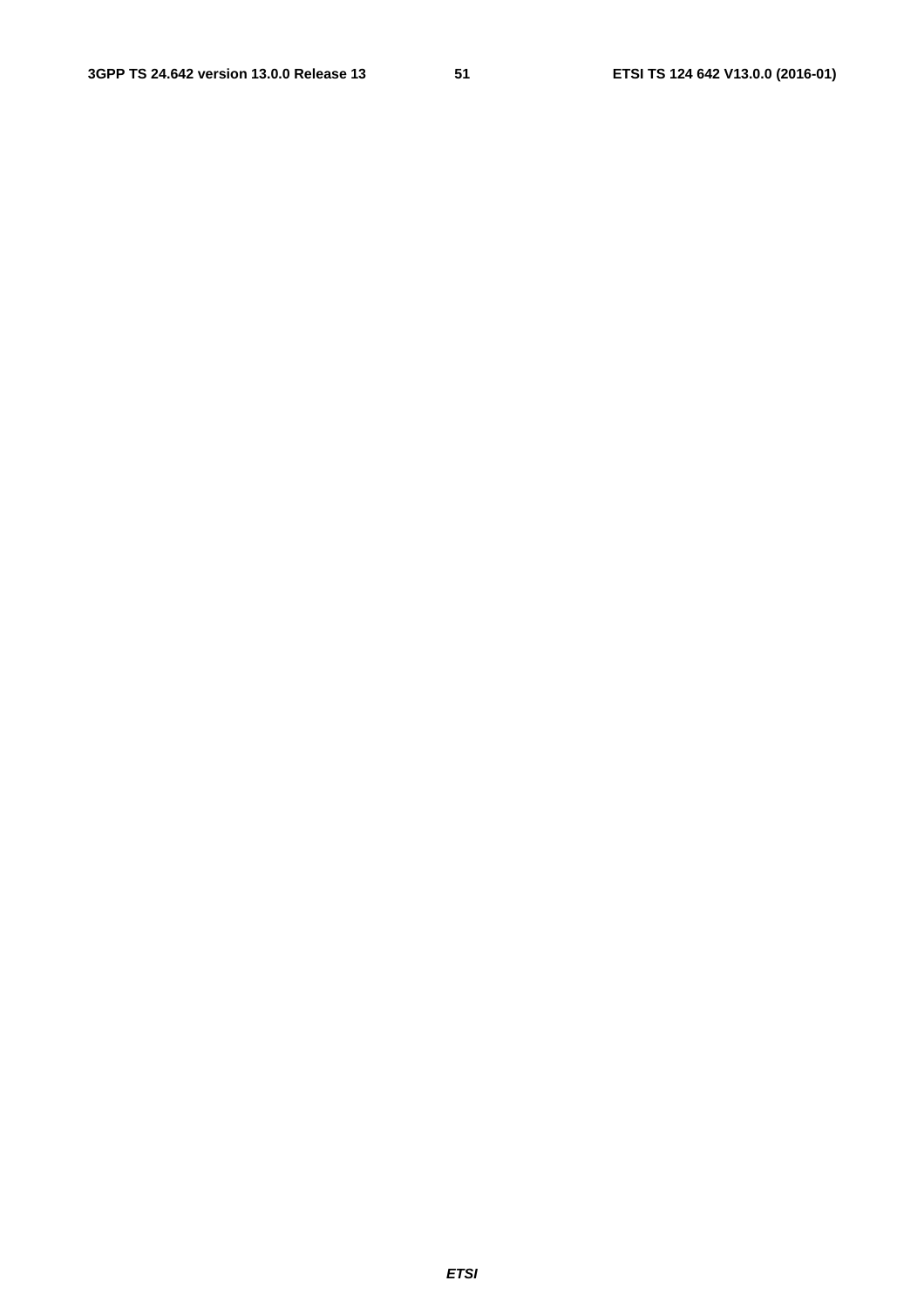## Annex B (informative): Example of filter criteria

## B.0 General

This annex provides an example of a filter criterion that triggers SIP requests that are subject to initial filter criteria evaluation.

## B.1 Originating side

An example of an IFC when the CCBS, CCNR or CCNL services are active at the originating S-CSCF is:

- Method: INVITE.

Editor"s note: An example for Filter Criteria for unregistered user is needed for the CCNL service.

## B.2 Terminating side

Examples of the IFC at the terminating S-CSCF when the user is not registered and CCNL is supported are:

- Method: INVITE.
- Method: SUBSCRIBE.

Examples of the IFC at the terminating S-CSCF when the user is registered and CCNL is supported are:

- Method REGISTER.

Examples of the IFC at the terminating S-CSCF when the user is registered and CCBS or CCNR or both are supported are:

- Method: INVITE.
- Method: SUBSCRIBE.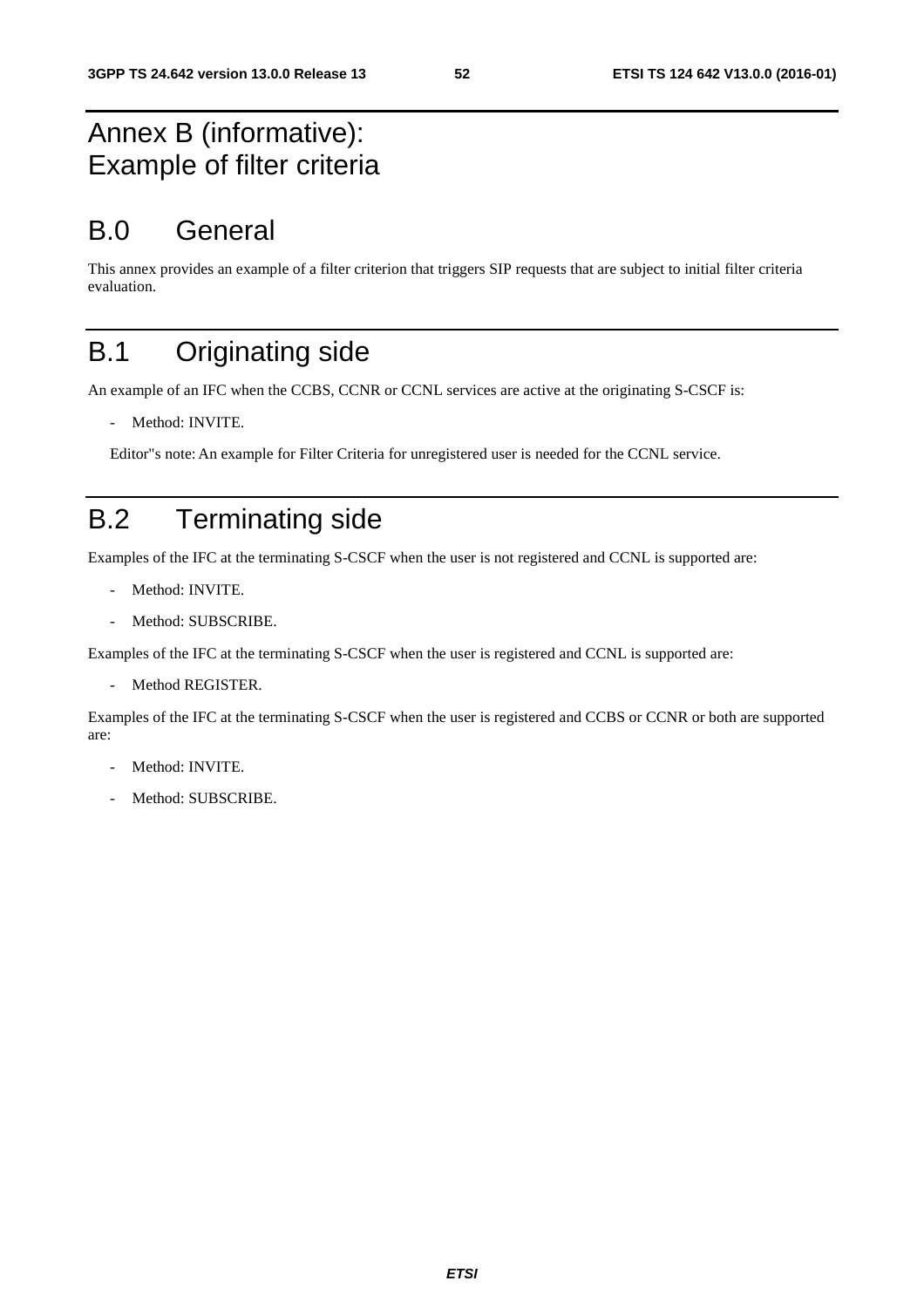## Annex C (informative): IANA Registration templates

## C.1 IANA registry for application media types

## C.1.1 IANA registration template for application/vnd.3gpp.ccrr+xml

Editor's note: The MIME type "application/vnd.3gpp.ccrr+xml" as defined in this subclause is to be registered in the IANA registry for Application Media Types based upon the following template.

MIME media type name:

application

MIME subtype name:

vnd.3gpp.ccrr+xml

Required parameters:

None

Optional parameters:

"charset" the parameter has identical semantics to the charset parameter of the "application/xml" media type as specified in IETF RFC 3023 [11].

Encoding considerations:

Same as encoding considerations of application/xml as specified in IETF RFC 3023 [11]

Security considerations:

Same as general security considerations for application/xml as specified in section 10 of IETF RFC 3023 [11]. In addition, this content type provides a format for exchanging information in SIP, so the security considerations from IETF RFC 3261 [13] apply. Furthermore, 3GPP has defined mechanisms for ensuring the privacy and integrity protection of the bodies of XCAP messages used in the 3GPP IM CN Subsystem.

Interoperability considerations:

Same as interoperability considerations as specified in section 3.1 of IETF RFC 3023 [11].

Published specification:

3GPP TS 24.642 "Completion of Communications to Busy Subscriber (CCBS), Completion of Communications by No Reply (CCNR) using IP Multimedia (IM) Core Network (CN) subsystem", version 9.1.0, available via http://www.3gpp.org/specs/numbering.htm.

Applications which use this media:

Applications that use the 3GPP IM CN Subsystem as defined by 3GPP.

Intended usage:

#### **COMMON**

Additional information:

1. Magic number(s): none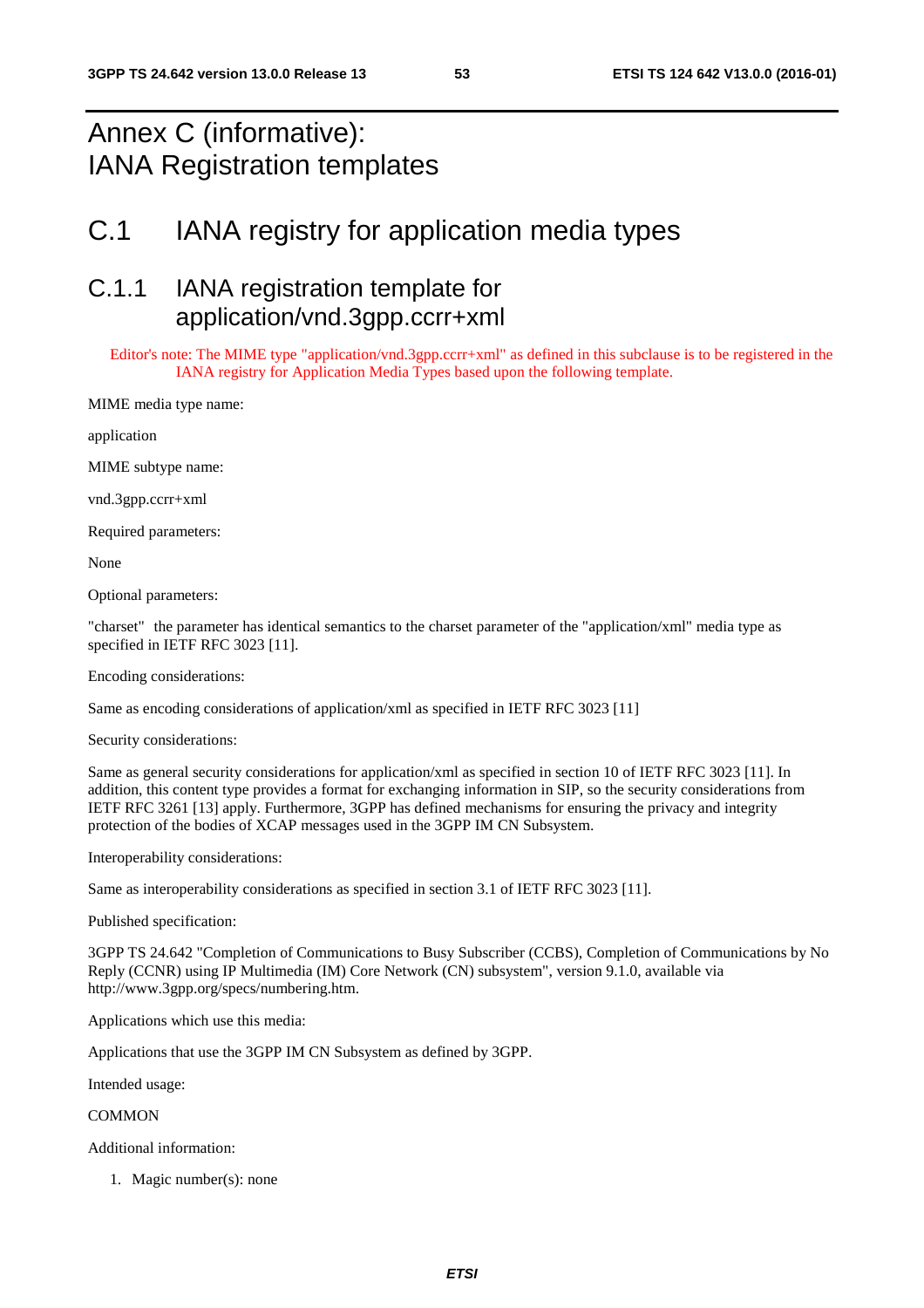- 2. File extension(s): none
- 3. Macintosh file type code: none
- 4. Object Identifiers: none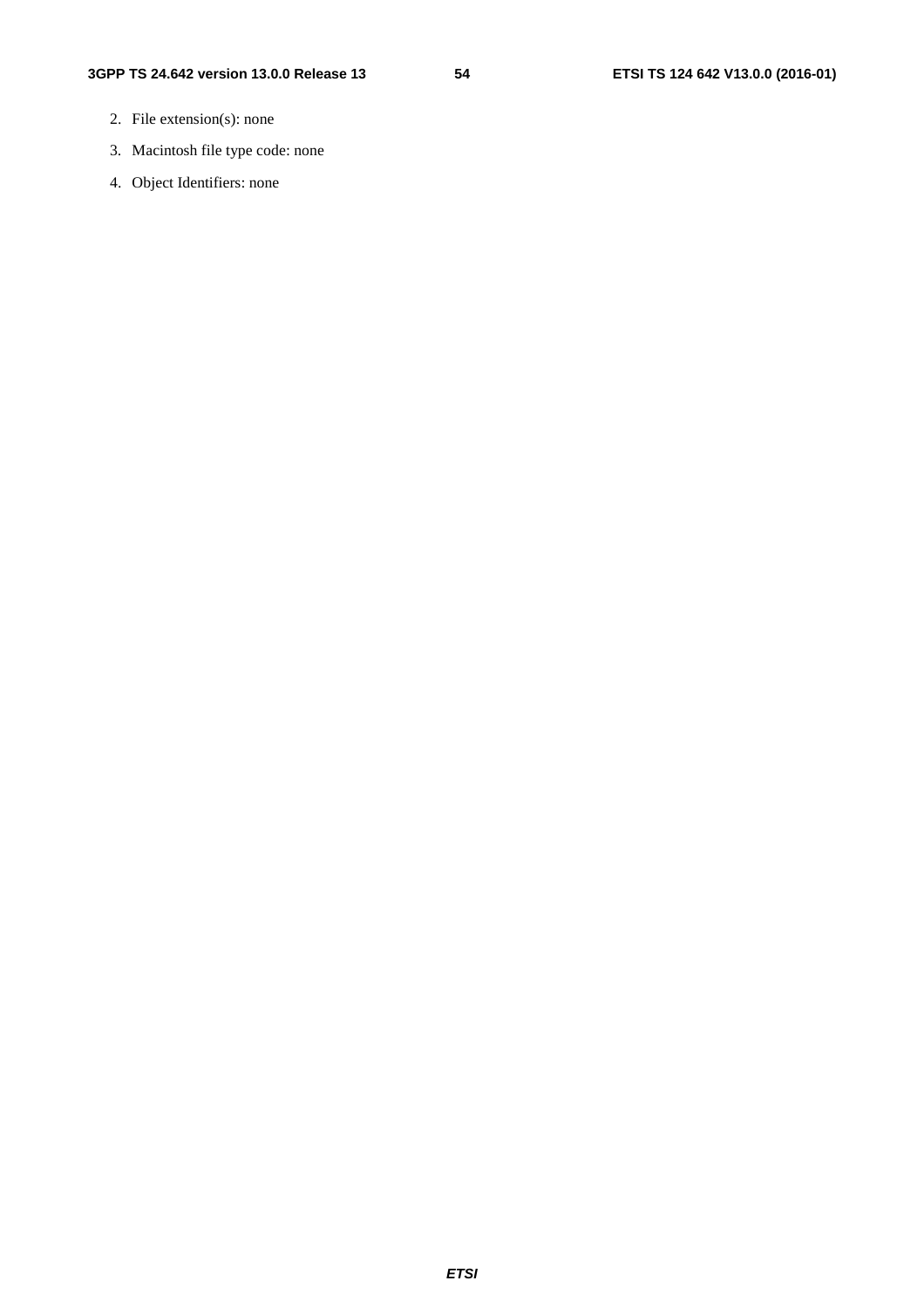## Annex D (informative): Change history

| <b>Change history</b> |      |                 |           |     |                                                                  |       |            |
|-----------------------|------|-----------------|-----------|-----|------------------------------------------------------------------|-------|------------|
| <b>Date</b>           | TSG# | <b>TSG Doc.</b> | CR        | Rev | Subject/Comment                                                  | Old   | <b>New</b> |
| 19.02.2008            |      |                 | C1-080478 |     |                                                                  |       | 0.0.0      |
| 19.02.2008            |      |                 | C1-080259 |     |                                                                  | 0.0.0 | 0.1.0      |
| 19.02.2008            |      |                 | C1-080260 |     |                                                                  | 0.0.0 | 0.1.0      |
| 19.02.2008            |      |                 | C1-080480 |     |                                                                  | 0.0.0 | 0.1.0      |
| 19.02.2008            |      |                 | C1-080481 |     |                                                                  | 0.0.0 | 0.1.0      |
| 19.02.2008            |      |                 | C1-080482 |     |                                                                  | 0.0.0 | 0.1.0      |
| 19.02.2008            |      |                 | C1-080483 |     |                                                                  | 0.0.0 | 0.1.0      |
| 19.02.2008            |      |                 | C1-080265 |     |                                                                  | 0.0.0 | 0.1.0      |
| 19.02.2008            |      |                 | C1-080479 |     |                                                                  | 0.0.0 | 0.1.0      |
| 19.02.2008            |      |                 | C1-080484 |     |                                                                  | 0.0.0 | 0.1.0      |
|                       |      |                 |           |     | TS number added                                                  | 0.1.0 | 0.1.1      |
| 17.04.2008            |      |                 | C1-081166 |     |                                                                  | 0.1.1 | 0.2.0      |
| 15.5.2008             |      |                 | C1-081561 |     |                                                                  | 0.2.0 | 0.3.0      |
| 15.5.2008             |      |                 | C1-082014 |     |                                                                  | 0.2.0 | 0.3.0      |
| 03.07.2008            |      |                 | C1-082632 |     |                                                                  | 0.3.0 | 0.4.0      |
| 03.07.2008            |      |                 | C1-082660 |     |                                                                  | 0.3.0 | 0.4.0      |
| 22.08.2008            |      |                 | C1-082955 |     |                                                                  | 0.4.0 | 0.5.0      |
| 22.08.2008            |      |                 | C1-083172 |     |                                                                  | 0.4.0 | 0.5.0      |
| 22.08.2008            |      |                 | C1-083173 |     |                                                                  | 0.4.0 | 0.5.0      |
| 22.08.2008            |      |                 | C1-083368 |     |                                                                  | 0.4.0 | 0.5.0      |
| 22.08.2008            |      |                 | C1-083413 |     |                                                                  | 0.4.0 | 0.5.0      |
| 03.09.2008            |      |                 |           |     | Creation of v1.0.0 for presentation to CT-41 for<br>information. | 0.5.0 | 1.0.0      |
| 15.10.2008            |      |                 | C1-084089 |     |                                                                  | 1.0.0 | 1.1.0      |
| 15.10.2008            |      |                 | C1-084239 |     |                                                                  | 1.0.0 | 1.1.0      |
| 15.10.2008            |      |                 | C1-084240 |     |                                                                  | 1.0.0 | 1.1.0      |
| 15.10.2008            |      |                 | C1-084241 |     |                                                                  | 1.0.0 | 1.1.0      |
| 15.10.2008            |      |                 | C1-084440 |     |                                                                  | 1.0.0 | 1.1.0      |
| 19.11.2008            |      |                 | C1-085264 |     | <b>Editorial corrections</b>                                     | 1.1.0 | 1.2.0      |
| 19.11.2008            |      |                 | C1-085266 |     | Combining CCBS and CCNR in procedures                            | 1.1.0 | 1.2.0      |
| 19.11.2008            |      |                 | C1-085267 |     | Specification of service interactions                            | 1.1.0 | 1.2.0      |
| 19.11.2008            |      |                 | C1-085017 |     | Usage of m-parameter in CC recall scenarios                      | 1.1.0 | 1.2.0      |
| 19.11.2008            |      |                 | C1-085019 |     | Queue handling                                                   | 1.1.0 | 1.2.0      |
| 26.11.2008            |      |                 |           |     | Creation of v2.0.0 for presentation to CT-42 for<br>approval     | 1.2.0 | 2.0.0      |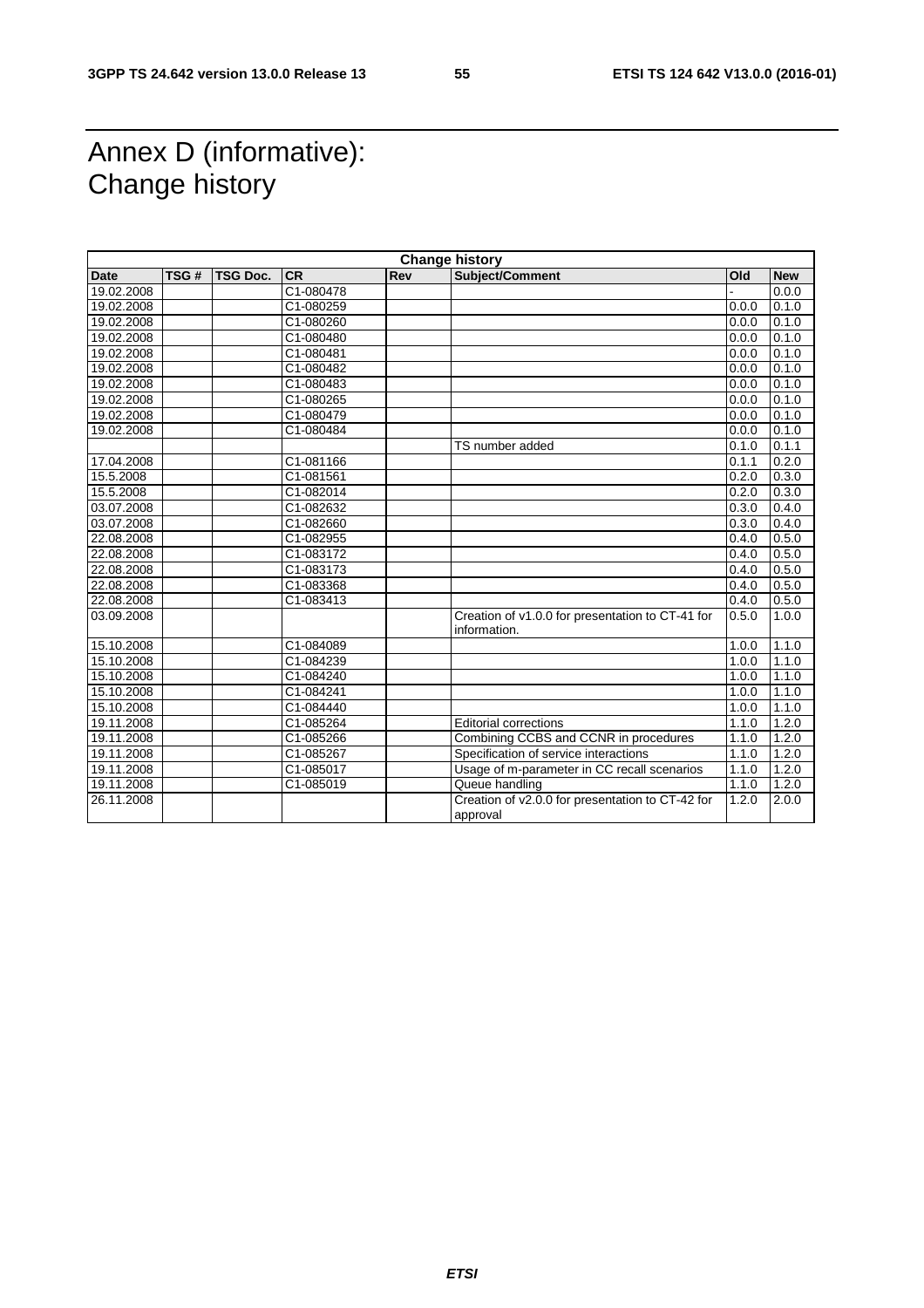| 12-2008            | CT#42 |                                        |        | Creation of v8.0.0 after approval in CT-42                                 | 2.0.0                            | 8.0.0  |
|--------------------|-------|----------------------------------------|--------|----------------------------------------------------------------------------|----------------------------------|--------|
| 01-2009            |       |                                        |        | Inclusion of "Foreword" clause                                             | 8.0.0                            | 8.0.1  |
| 03-2009            | CT#43 | CP-090138 0001                         | 1      | Editorial modifications and corrections                                    | 8.0.1                            | 8.1.0  |
| 03-2009            | CT#43 | CP-090138 0002                         | 1      | Adding of missing reference I.221                                          | 8.0.1                            | 8.1.0  |
| 03-2009            | CT#43 | CP-090138 0003                         | 1      | Revision of signalling flows.                                              | 8.0.1                            | 8.1.0  |
| 06-2009            | CT#44 | CP-090408 0005                         | 1      | Correction of CC invocation exceptional                                    | 8.1.0                            | 8.2.0  |
|                    |       |                                        |        | procedures                                                                 |                                  |        |
| 06-2009            | CT#44 | CP-090408 0006                         | 1      | Correction of CC possible indication procedures                            | 8.1.0                            | 8.2.0  |
| $06 - 2009$        | CT#44 | CP-090408 0007                         | 1      | Correction of CC recall processing                                         | 8.1.0                            | 8.2.0  |
| $06 - 2009$        | CT#44 | CP-090408 0008                         | 1      | Correction of CCNR activation procedures                                   | 8.1.0                            | 8.2.0  |
| 06-2009            | CT#44 | CP-090408 0009                         | 1      | Correction of missing Expires values                                       | 8.1.0                            | 8.2.0  |
| 06-2009            | CT#44 | CP-090408 0010                         | 1      | Correction of flow numbering                                               | 8.1.0                            | 8.2.0  |
| 06-2009            | CT#44 | CP-090408 0011                         | 1      | Correction of procedures after recall                                      | 8.1.0                            | 8.2.0  |
| 06-2009            | CT#44 | CP-090408 0012                         | 1      | Correction of wrong subclause reference                                    | 8.1.0                            | 8.2.0  |
| 06-2009            | CT#44 | CP-090408 0013                         | 1      | Correction of subscription-state header reason<br>parameter                | 8.1.0                            | 8.2.0  |
| 06-2009            | CT#44 | CP-090408 0014                         |        | Removal of unnecassary editor"s notes                                      | 8.1.0                            | 8.2.0  |
| 09-2009            | CT#45 | CP-090663 0015                         | 1      | Correction of activation rejection                                         | 8.2.0                            | 8.3.0  |
| 09-2009            | CT#45 | CP-090663 0016                         | 1      | Corrections of CC call busy procedures                                     | 8.2.0                            | 8.3.0  |
| 09-2009            | CT#45 | CP-090663 0017                         | 1      | Correction of CC recall procedures.                                        | 8.2.0                            | 8.3.0  |
| 09-2009            | CT#45 | CP-090663 0018                         | 1      | Correction of OIR/TIR interaction procedures                               | 8.2.0                            | 8.3.0  |
| $09 - 2009$        | CT#45 | CP-090663 0019                         | 1      | Correction of suspension procedures                                        | 8.2.0                            | 8.3.0  |
| 09-2009            | CT#45 | CP-090691 0021                         | 2      | XML schema for ut interface                                                | 8.3.0                            | 9.0.0  |
| 12-2009            | CT#46 | CP-090933 0022                         | 4      | Moving CC request records out of suppl. service                            | 9.0.0                            | 9.1.0  |
|                    |       |                                        |        | settings                                                                   |                                  |        |
| 03-2010            | CT#47 | CP-100115 0025                         | 2      | Queue check correction                                                     | 9.1.0                            | 9.2.0  |
| 03-2010            | CT#47 | CP-100135 0026                         | 1      | Editorial corrections                                                      | 9.1.0                            | 9.2.0  |
| 03-2010            | CT#47 | CP-100135 0028                         | 1      | Identify the CC Call request                                               | 9.1.0                            | 9.2.0  |
| 03-2010            | CT#47 | CP-100115 0030                         |        | CCNR timer handling before starting service<br>retention                   | 9.1.0                            | 9.2.0  |
| 03-2010            | CT#47 | CP-100115 0032                         | 1      | Service duration timers                                                    | 9.1.0                            | 9.2.0  |
| 03-2010            | CT#47 | CP-100115 0034                         | 1      | CC correction to support phone numbers on                                  | 9.1.0                            | 9.2.0  |
|                    |       |                                        |        | terminating side                                                           |                                  |        |
| 06-2010            | CT#48 | CP-100342 0039                         | 1      | Correction of and-or mix up                                                | 9.2.0                            | 9.3.0  |
| 06-2010            | CT#48 | CP-100368 0040                         | 1      | Addition of CCNL procedures                                                | 9.3.0                            | 10.0.0 |
| 09-2010            | CT#49 | CP-100512 0041                         |        | Exampel of filter criteria for CCNL                                        | 10.0.0                           | 10.1.0 |
| 09-2010            | CT#49 | CP-100489 0046                         | 1      | Use of From header for CC invocation                                       | 10.0.0 10.1.0                    |        |
| 09-2010            | CT#49 | CP-100519 0047                         | 1      | m-parameter value for CC call                                              | 10.0.0 10.1.0                    |        |
| 09-2010            | CT#49 | CP-100489 0050                         | 1      | Privacy in CC recall procedures for 3pcc                                   | $10.0.0$   10.1.0                |        |
| 12-2010            | CT#50 | CP-100731 0051                         | 1      | Where to send CC revocation request                                        | 10.1.0 10.2.0                    |        |
| 06-2011            |       |                                        |        |                                                                            |                                  |        |
|                    | CT#52 | CP-110444 0056                         | 1      | Reference update draft-ietf-bliss-call-completion                          | 10.2.0 10.3.0                    |        |
| 06-2011            | CT#52 | CP-110465 0057                         | 1      | CC recall procedure correction                                             | 10.2.0 10.3.0                    |        |
| 09-2011            | CT#53 | CP-110652 0060                         | 1      | CC invocation target correction                                            | 10.3.0 10.4.0                    |        |
| 09-2011            | CT#53 | CP-110673 0061                         |        | Clarification of the originating AS behavior for<br><b>CCNL</b> service    | 10.3.0                           | 10.4.0 |
|                    |       |                                        |        |                                                                            |                                  |        |
| 09-2011<br>12-2011 | CT#54 | CT#53 CP-110664 0063<br>CP-110865 0068 |        | <b>IETF</b> reference updates<br>CC call identification correction         | 10.3.0 10.4.0                    |        |
| 03-2012            | CT#55 |                                        | 2<br>2 |                                                                            | 10.4.0 10.5.0<br>10.5.0 11.0.0   |        |
| 03-2012            | CT#55 | CP-120124 0071                         | 1      | Revoking CC requests<br>CCNL service duration timers                       |                                  |        |
| 03-2012            | CT#55 | CP-120124 0072                         |        | CCNL definition text and general clean-up                                  | 10.5.0 11.0.0<br>10.5.0 11.0.0   |        |
| 06-2012            | CT#56 | CP-120124 0073                         | 1      |                                                                            |                                  |        |
| 09-2012            | CT#57 | CP-120283 0077                         |        | CC CDIV interaction correction<br>CC recall consideration of not logged in | 11.0.0 11.1.0<br>11.1.0 11.2.0   |        |
| 12-2012            | CT#58 | CP-120583 0079<br>CP-120793 0080       | 2      | CC recall timer expiry                                                     | 11.2.0 11.3.0                    |        |
| 06-2013            | CT#60 |                                        | 2      |                                                                            |                                  |        |
| 09-2013            | CT#61 | CP-130221 0084<br>CP-130513 0086       |        | Reference Update: RFC 6910<br>Updating TS 24.642 to RFC 6665               | $11.3.0$ 11.4.0<br>11.4.0 12.0.0 |        |